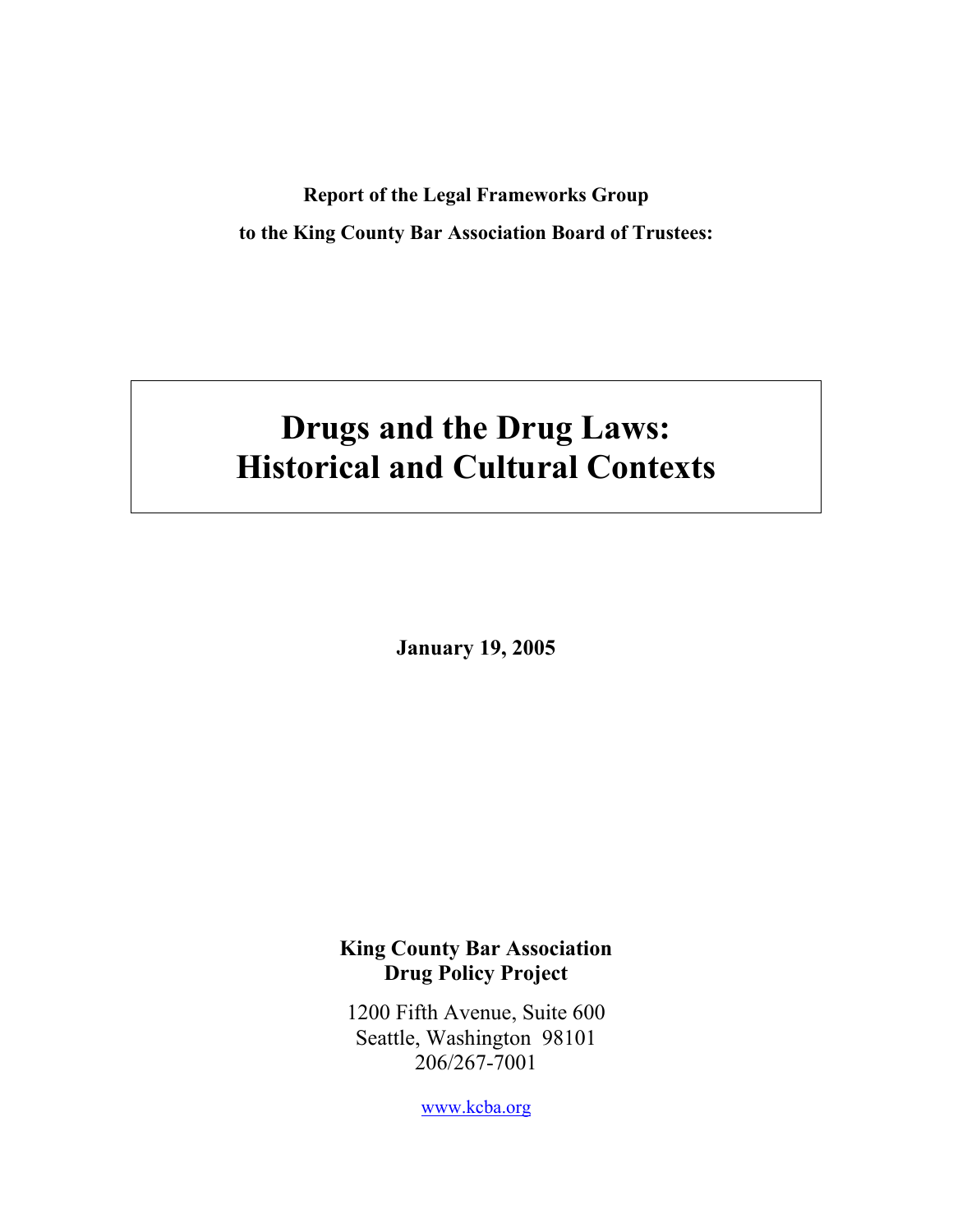## **Introduction**

This report is the product the Legal Frameworks Group of the King County Bar Association Drug Policy Project, which included the participation of more than two dozen attorneys and other professionals, as well as scholars, public health experts, state and local legislative staff, current and former law enforcement representatives and current and former elected officials. The Legal Frameworks Group was established as an outgrowth of the work of the Task Force on the Use of Criminal Sanctions, which published its own report in 2001 examining the effectiveness and appropriateness of the use of criminal sanctions related to psychoactive drug use.

The Criminal Sanctions Task Force report found that the continued arrest, prosecution and incarceration of persons violating the drug laws has failed to reduce the chronic societal problem of drug abuse and its attendant public and economic costs. Further, the Task Force found that toughening drug-related penalties has not resulted in enhanced public safety nor has it deterred drug-related crime nor reduced recidivism by removing drug offenders from the community. The Task Force also chronicled the numerous "collateral" effects of current drug policy, including the erosion of public health, compromises in civil rights, clogging of the courts, disproportionately adverse effects of drug law enforcement on poor and minority communities, corruption of public officials and loss of respect for the law. Based on those findings, the Task Force concluded that the use of criminal sanctions is an ineffective means to discourage drug use or to address the problems arising from drug abuse, and it is extremely costly in both financial and human terms, unduly burdening the taxpayer and causing more harm to people than the use of drugs themselves.

The Legal Frameworks Group, building on the work of the Criminal Sanctions Task Force, moved beyond the mere criticism of the current drug control regime and set out to lay the foundation for the development of a new, state-level regulatory system to control psychoactive substances that are currently produced and distributed exclusively in illegal markets. The purposes of such a system would be to render the illegal markets in psychoactive substances unprofitable, to improve restrictions on access by young persons to psychoactive substances and to expand dramatically the opportunities for substance abuse treatment in the community. Those purposes conform to the primary objectives of drug policy reform identified by the King County Bar Association in 2001: to reduce crime and public disorder; to enhance public health; to protect children better; and to use scarce public resources more wisely.

This report is the first of five major research initiatives supporting a resolution by the King County Bar Association seeking legislative authorization for a state-sponsored study of the feasibility of establishing a regulatory system for psychoactive substances. This report surveys the history of drug use and drug control efforts, especially in the United States, and also reflects on the cultural context of drugs and drug use in America, with the intent of informing the development of a politically tenable drug control model.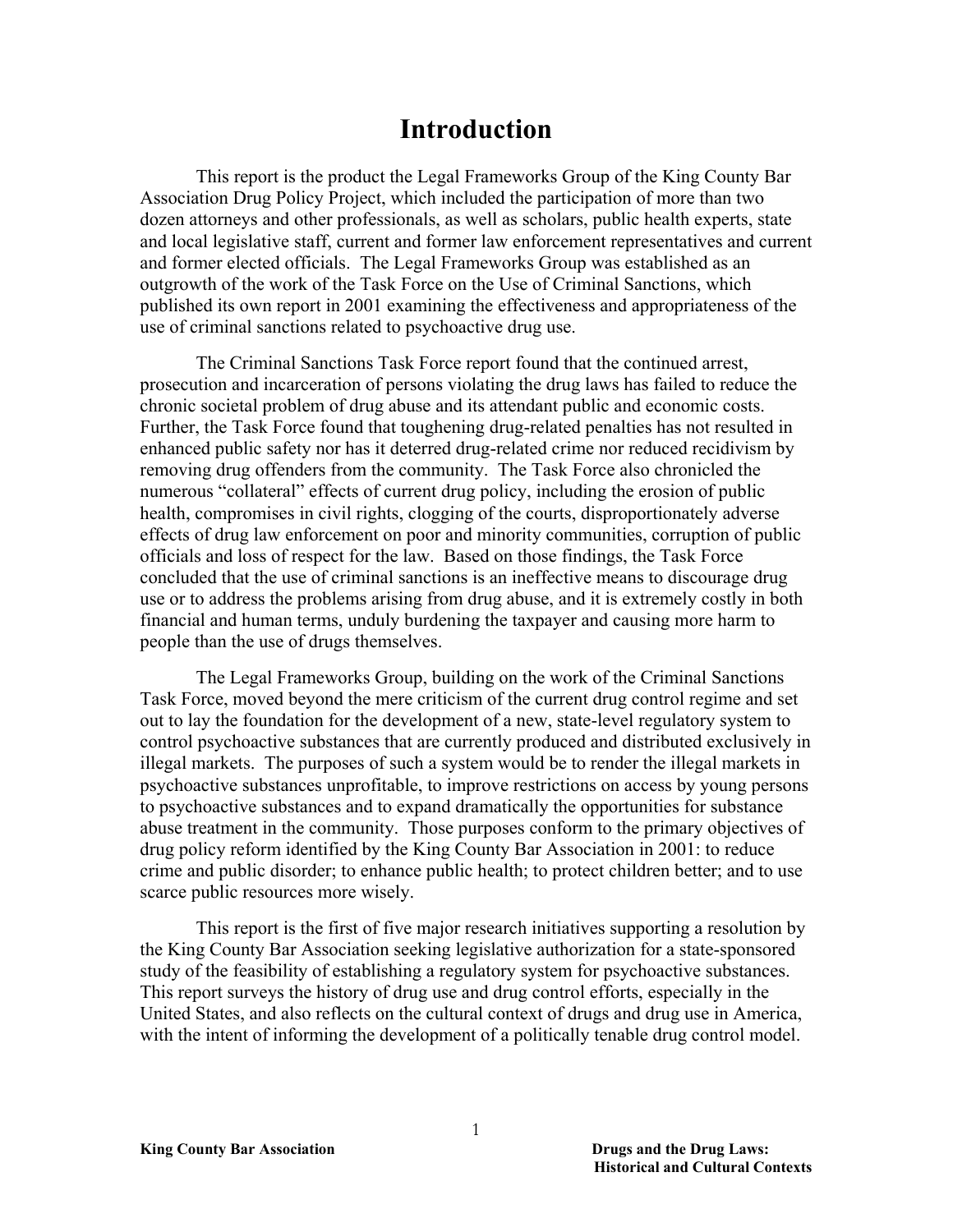## **DRUGS AND THE DRUG LAWS: HISTORICAL AND CULTURAL CONTEXTS**

Americans are expected to be "drug-free" in a society in which both legal and illegal drugs are used to remarkable excess. While hundreds of thousands of American citizens are routinely arrested and incarcerated each year for possessing and using certain prohibited, psychoactive substances, the American commercial marketplace is flooded with attractive media images aggressively promoting other mind-altering or pleasureinducing substances to treat various new "disorders" and "syndromes" and to satisfy the American appetite for instant gratification.

Any critical examination of current drug policies, as well as any recommendations for meaningful reform, must reflect an understanding of this paradox of drug use in America, a nation that purportedly eschews drugs yet consumes them with abandon. Crafting more effective policies to address the chronic problem of substance abuse requires an exploration of the historical and cultural contexts of the use of psychoactive substances in human societies and a review of the modern attempts to control such use, particularly in the United States.

## **A NATURAL PROPENSITY**

Archaeological evidence from across the world has revealed a human inclination to seek altered states of consciousness through the use of psychoactive substances.<sup>1</sup> Stone Age peoples are thought to have consumed hallucinogenic mushrooms more than 12,000 years ago.<sup>2</sup> Sumerian tablets refer to the opium poppy through a word that means "to enjoy."3 The earliest historical evidence of the domestication and eating of poppy seeds come from the lake dwellers of Switzerland  $4,500$  years ago.<sup>4</sup> In the ensuing Bronze Age, opium was used widely as a balm for the pains of childbirth and of disease and an opium trade traversed Europe and the Middle East to Asia.<sup>5</sup> The cultivation of cannabis, or hemp, began in China and also in Neolithic Europe almost 4,500 years ago.<sup>6</sup> Indian lore from before that time recognized the intoxicating properties of cannabis, which, in the Brahman tradition, believed that it "grew at the spot where drops of divine ambrosia fell from heaven .… [making] the mind agile while granting long life and

<sup>&</sup>lt;sup>1</sup> Aldous Huxley wrote: "All the vegetables sedatives and narcotics, all the euphorics that grow on trees, the hallucinogens that ripen in berries or can be squeezed from roots – all, without exception, have been know and systematically used by human beings from time immemorial." As quoted in Daniel Kunitz (2001), "On Drugs: Gateways to Gnosis, or Bags of Glue?" *Harper's Magazine*, October 2001, p. 92.

Terence McKenna (1992), *Food of the Gods: The Search for the Original Tree of Knowledge*, New York: Bantam, p. 47.

<sup>&</sup>lt;sup>3</sup> Alfred Lindesmith (1947), *Addiction and Opiates*, Chicago: Aldine, p. 207.

Richard Rudgley (1993), *Essential Substances: A Cultural History of Intoxicants in Society*, New York: Kodansha, pp. 24-26; Ashley Montagu (1966), "The Long Search for Euphoria," *Refelections*, v.1, pp. 62- 69.

<sup>5</sup> Norman Imlah (1970), *Drugs in Modern Society*, London: Geoffrey Chapman, p. 5; Alfred Lindesmith (1965), *The Addict and the Law*, New York: Vintage, p. 194. The earliest undisputed reference to the use of poppy juice was recorded by Theophrastus (371-287 B.C.), a Greek naturalist and philosopher, around 300 B.C. *See* Thomas Szasz (1974), *Ceremonial Chemistry*, New York: Doubleday/Anchor, p. 184. 6 Richard Rudgley (1993), *op. cit.*, p. 29.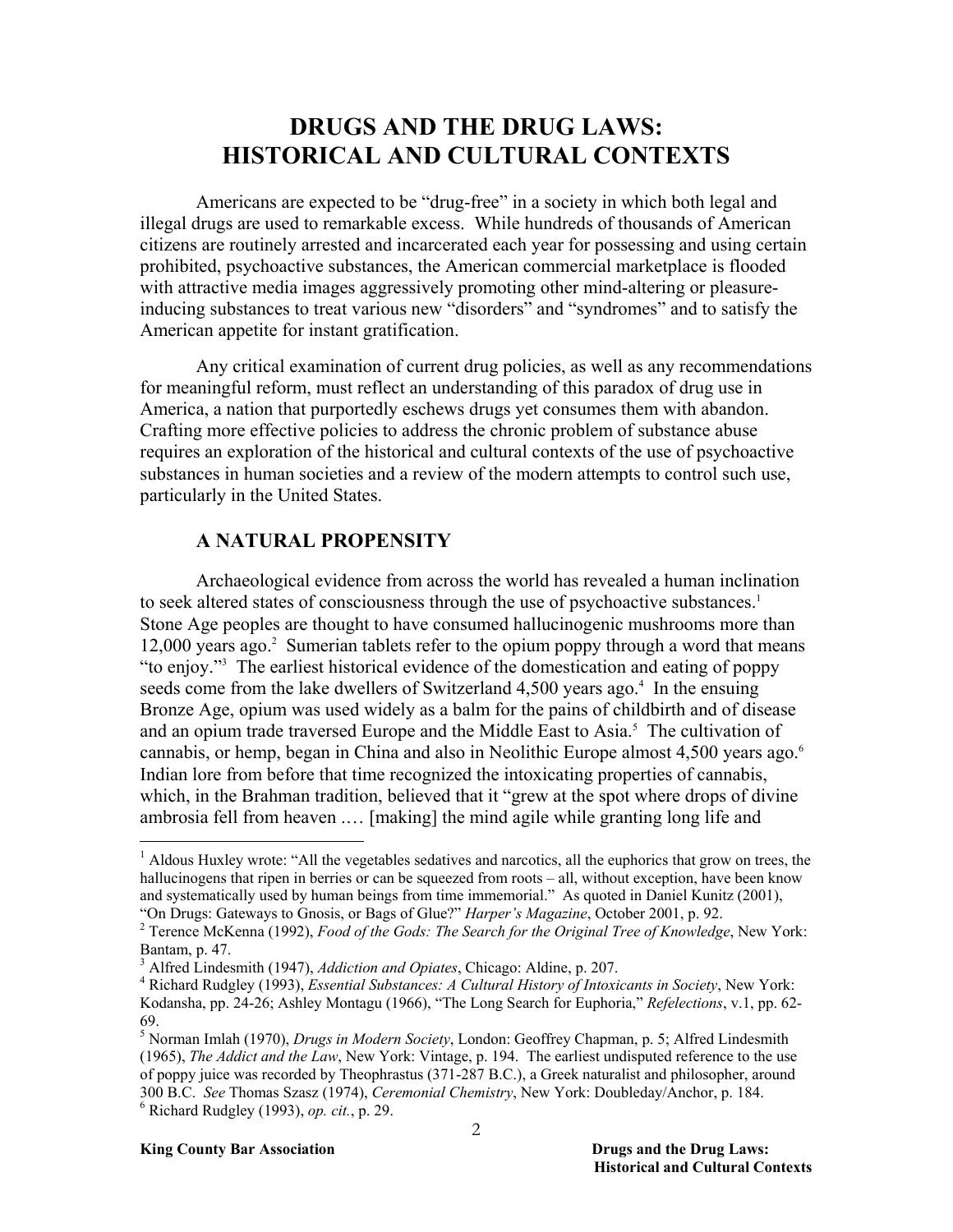sexual prowess."7 The use of coca and other stimulants in South America can also be traced back to primordial times.<sup>8</sup>

Our human ancestors consumed psychoactive substances not only to seek altered mental states, but also for survival, suggesting an evolutionary purpose for drug-taking. Having to endure harsh environmental conditions, hunter-gatherers sought out plants rich in alkaloids, including opium and coca, as important sources of nutrition and energy.<sup>9</sup> Lower animals are also known to be attracted to fermented fruits and a host of roots and berries for their intoxicating effects, suggesting that the urge to alter consciousness extends even deeper into our evolutionary past.<sup>10</sup> This evidence supports the proposition that intoxication is a universal human need, or what has been called the "fourth drive."11

#### **PROHIBITIONS OF THE PAST**

Mind-altering substances used throughout the ages for various religious and medicinal purposes were generally controlled carefully through rituals that often acknowledged the substances as sacred.12 However, personal and social problems associated with psychoactive substances have also been recognized since ancient times.<sup>13</sup> In the modern age in particular, beginning with colonization in the  $16<sup>th</sup>$  century and the Great Enlightenment, Europeans took those substances sacred to the indigenous peoples in the colonies and brought them home for recreational use, which spurred efforts to proscribe them. For substances in common use today, including coffee, chocolate and tobacco, there were strict prohibitions often enforced by harsh punishment.

<sup>7</sup> Antonio Escohotado (1996), *A Brief History of Drugs: From the Stone Age to the Stoned Age,* Rochester, VT: Park Street Press, p. 9

<sup>8</sup> Richard Davenport-Hines (2002), *The Pursuit of Oblivion: A Global History of Narcotics*, New York: W.W. Norton, p. 26.

<sup>&</sup>lt;sup>9</sup> Abbie Thomas (2002), "Survival of the Druggies," New Scientist, 30 March 2002, p.11

<sup>&</sup>lt;sup>10</sup>Almost all psychoactive plants were "discovered by animals, whose familiarity with the plant world protected them against poisoning and also allowed for altered "perception," among which the koala bear's use of eucalyptus is most celebrated. *See* Ronald K. Seigel (1989), *Intoxication: Life in Pursuit of Artificial Paradise*, New York: E.P. Dutton., pp. 19-146; Carol Kaesuk Yoon (2004), "Of Drunken Elephants, Tipsy Fish and Scotch With a Twist," *The New York Times*, March 23, 2004, p. D5.<br><sup>11</sup> Ronald K. Seigel (1989), *op. cit.*, p. 10; *See also* Andrew Weil (1972), *The Natural Mind: A New Way of* 

*Looking at Drugs and the Higher Consciousness*, Boston: Houghton Mifflin; and most recently Helen Phillips and Graham Lawton (2004), "The Intoxication Instinct," and the entire issue of *New Scientist*, v.184, n. 2473, 13 November, 2004.

<sup>12</sup> *See*, *e.g.,* R. Gordon Wasson (1980), *The Wondrous Mushroom: Mycolatry in Mesoamerica*, New York: McGraw- Hill; R. Gordon Wasson, A. Hoffmann and Carl A. P. Ruck (1978), *The Road to Eleusis*, New York: Harcourt Brace; P. T. Furst, ed. (1976), *Flesh of the Gods: The Ritual Use of Hallucinogens*, New York: Praeger.

<sup>&</sup>lt;sup>13</sup> Robin Room (2003), "Addiction Concepts and International Control," *Global Drug Policy: Building a New Framework, Contributions to the Lisbon International Symposium on Global Drug Policy*, October 2003, p. 16, citing references to negative outcomes associated to alcohol use that appear in the Jewish Bible and in classic Chinese poetry; Rev. Wilbur F. Crafts *et al.* (1909), *Intoxicating Drinks and Drugs in All Lands and Times*, cites the earliest prohibitionist teaching, by an Egyptian priest, who writes to his pupil: "I, thy superior, forbid thee to go to the taverns. Thou art degraded like beasts." at p. 5. *See* [http://www.kingkong.demon.co.uk/ngcoba/cr.htm.](http://www.kingkong.demon.co.uk/ngcoba/cr.htm)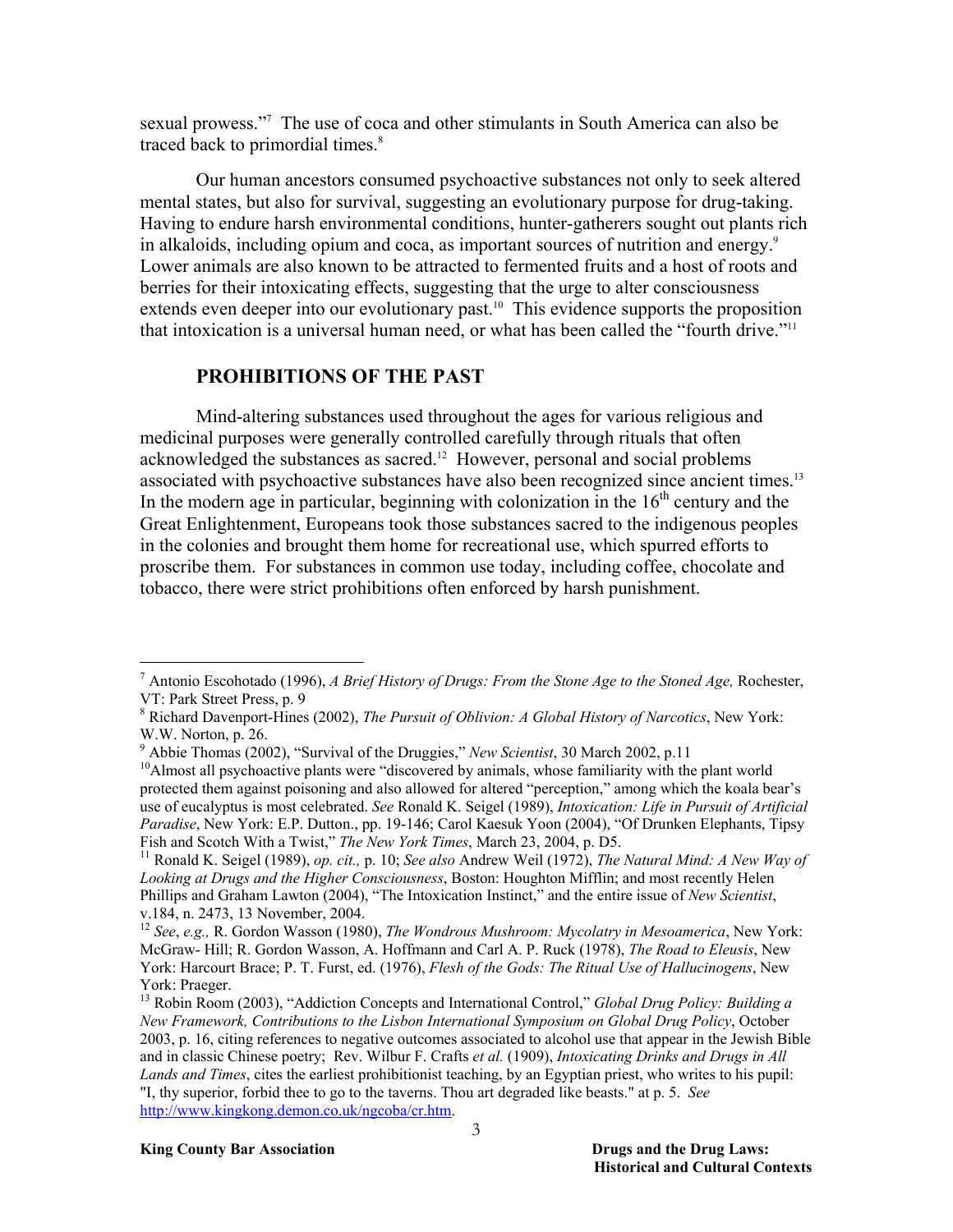Tobacco smokers returning from the Americas to Spain in the  $16<sup>th</sup>$  century were subject to the tortures of the Great Inquisition.<sup>14</sup> In  $17<sup>th</sup>$  century England, King James I despised tobacco use by his subjects because he disliked seeing them emulate the "savage" Indians in America, while in Russia, Czar Michael Federovitch executed anyone on whom tobacco was found.<sup>15</sup> Tobacco use was prohibited in the  $17<sup>th</sup>$  century in Bavaria, Saxony, Zurich, Transylvania, Sweden and numerous other areas of Europe, and many Eastern Mediterranean rulers at that time imposed the death penalty on anyone smoking tobacco,<sup>16</sup> and also on anyone owning or visiting a coffee house.<sup>17</sup> Despite these prohibitions and the extreme sanctions imposed, both tobacco and coffee consumption continued and increased and were eventually normalized in European and Near Eastern societies.<sup>18</sup>

The motivating impulses behind drug prohibitions have often been unrelated to concerns over the effects of the drugs themselves. For example, the coffee prohibition in the Middle East had less to do with concern about health risks of caffeine than with the official view of the coffee house as a lurid meeting place for political and religious dissidents.19 The Spanish Conquistadors in the New World consumed and marketed coca liberally and used it to increase the productivity of their enslaved indigenous workers but, on the other hand, the chewing of the sacred coca leaves by those native peoples in their religious practice was strictly forbidden by the Catholic Church, which condemned such "idolatry" and considered it a hindrance to the conversion to Christianity.<sup>20</sup> In China, the  $18<sup>th</sup>$  century opium ban, which punished keepers of opium shops with strangulation, also served purposes unrelated to the drug – discouraging Chinese citizens from co-mingling with "barbaric" Europeans, who were the drug's primary merchants, and also attempting to protect the Chinese economy by stemming the outflow of silver sent overseas in exchange for opium.<sup>21</sup>

As prohibitionist sentiments have historically been in response to the clash of social and cultural traditions, the use of particular drugs has been associated with

#### **King County Bar Association Drugs and the Drug Laws: Drugs and the Drug Laws:**

<sup>&</sup>lt;sup>14</sup> The first Inquisition processes for tobacco habits charged that "only Satan can confer upon human beings the power to exhale smoke through the mouth." Antonio Escohotado (1996), *op. cit.*, p. 56.

<sup>&</sup>lt;sup>15</sup> Griffith Edwards (1972), "Psychoactive Substances," *The Listener*, March 23, 1972, p. 361.<br><sup>16</sup> Around the year 1650 Sultan Murad IV of the Ottoman Empire decreed the death penalty for smoking

tobacco: "Whereever there Sultan went on his travels or on a military expedition his halting-places were always distinguished by a terrible rise in executions. Even on the battlefield he was fond of surprising men in the act of smoking, when he would punish them by beheading, hanging, quartering or crushing their hands and feet . . . . Nevertheless, in spite of all the horrors and persecution . . . the passion for smoking still persisted." Edward M. Brecher and the editors of Consumer Reports (1972), *Licit and Illicit Drugs. The Consumers Union Report on Narcotics, Stimulants Depressants, Inhalants, Hallucinogens, and Marijuana* 

<sup>--</sup> including Caffeine, Nicotine, and Alcohol, Boston; Little, Brown and Co., p. 212.<br><sup>17</sup> Richard H. Blum *et al.* (1969), *Society and Drugs*, San Francisco: Jossey-Bass, p. 12.<br><sup>18</sup> Coffee use in particular was eventuall and encouraged its use to prevent fatigue during long readings of sacred scriptures. Antonio Escohotado (1996), *op. cit.*, p. 32. Tobacco was eventually regulated and taxed in Europe by the end of the  $17<sup>th</sup>$ 

century. *Id.* at 57. 19 Richard H. Blum *et al*. (1969), *op. cit.*, p. 11.

<sup>20</sup> Richard Davenport-Hines (2002), *op. cit.*, p. 47; Antonio Escohotado (1996), *op. cit.*, pp. 53-54; Richard Rudgley (1993), *op. cit.*, p. 133. 21 Richard Davenport-Hines (2002), *op. cit.*, p. 46.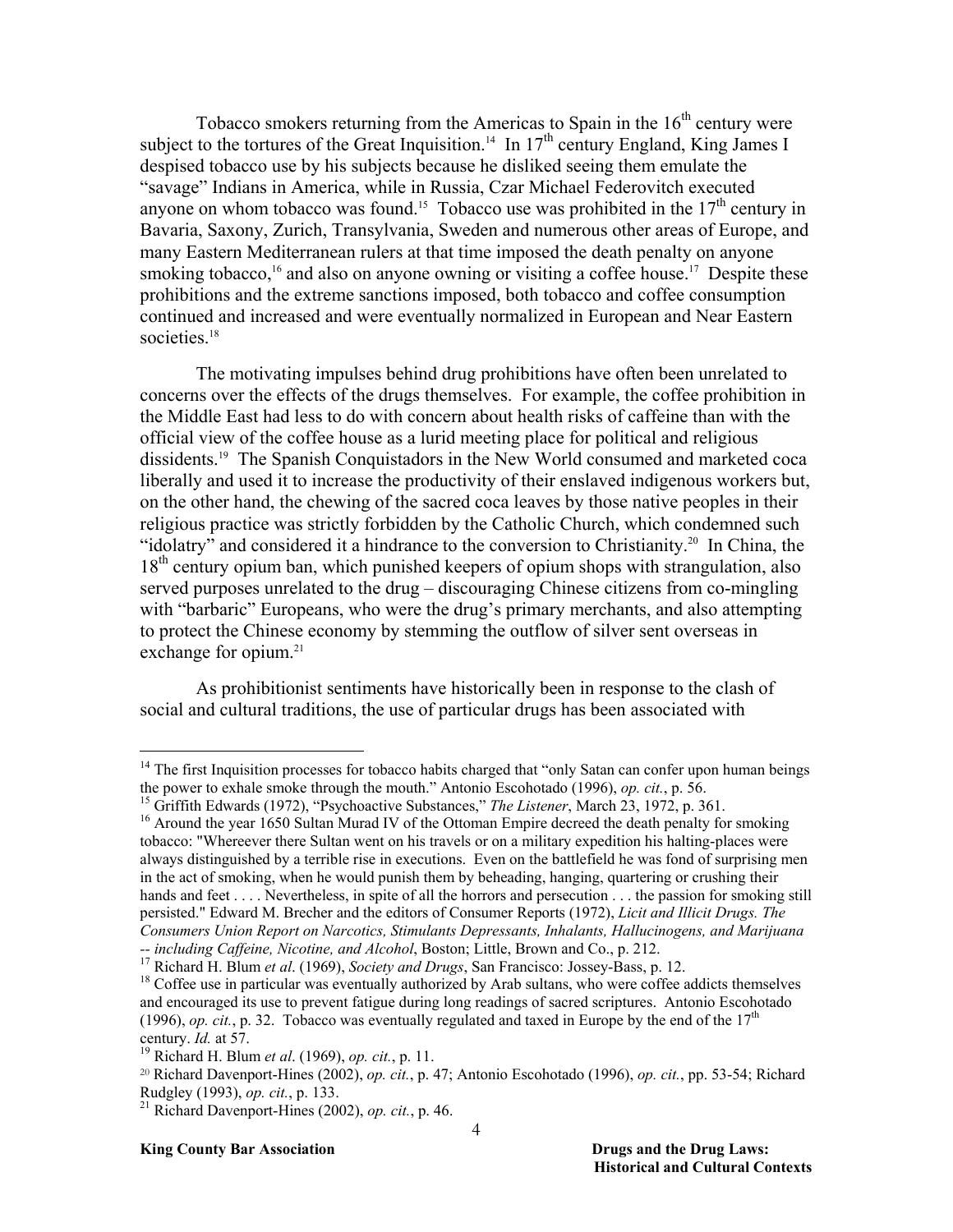alternative subcultures, hated minority groups and foreign enemies.<sup>22</sup> An "us versus them" mentality frames the public debate, eventually singling out certain psychoactive substances more for their perceived relationship to unpopular social groups than for any deleterious effects of the drugs themselves.<sup>23</sup> Thus, drug prohibition has been a means through which dominant cultural or social groups act to preserve their own prestige and lifestyle against threats to the established social order.<sup>24</sup> The cultural clash that inspired prohibitions such as England's Gin Act of 1736, for example, which was aimed at the lower social classes, foreshadowed the American movement for alcohol prohibition.<sup>25</sup>

Millions of Americans today suffer from the misery associated with substance abuse and it is important not to underestimate the earnestness and legitimacy of many governmental efforts to address very real societal dangers linked to substance abuse. It is equally important, however, to recognize that societies' historical reactions to drugs and drug-related activity have arisen from a mix of cultural, religious, political and economic factors rather than from the mere concern over certain chemical or pharmacological actions. Such an understanding should inform more effective public policies to address the chronic problem of substance abuse in the United States.

### **GROUNDWORK FOR DRUG PROHIBITION IN AMERICA**

As with human consumption of psychoactive substances in all parts of the world, drugs have been used in the United States since its earliest days as a nation. Even one of the first events leading to the American Revolution – the Boston Tea Party of 1773 – was a public outcry over excessive taxation of a drug.<sup>26</sup> Peoples native to the continent

<sup>22</sup> William L. White, "Themes in Chemical Prohibition," in William E. Link *et al*., *Drugs in Perspective* (1979), Washington, D.C.: National Institute on Drug Abuse, p. 171. *See also* David F. Musto (1991),

<sup>&</sup>lt;sup>23</sup> William L. White has identified the following eight dominant themes in the development of chemical prohibitionist movements:

<sup>1.</sup> The drug is associated with a hated subgroup of the society or a foreign enemy;

<sup>2.</sup> The drug is identified as solely responsible for many problems in the culture*, i.e.,* crime, violence, and insanity;

<sup>3.</sup> The survival of the culture is pictured as being dependent on the prohibition of the drug;

<sup>4.</sup> The concept of "controlled" usage is destroyed and replaced by a "domino theory" of chemical progression;

<sup>5.</sup> The drug is associated with the corruption of young children, particularly their sexual corruption;

<sup>6.</sup> Both the user and supplier of the drug are defined as fiends, always in search of new victims; usage of the drug is considered "contagious;"

<sup>7.</sup> Policy options are presented as total prohibition or total access; and

<sup>8.</sup> Anyone questioning any of the above assumptions is bitterly attacked and characterized as part

of the problem that needs to be eliminated. See William L. White (1979), *op. cit.* 24 Joseph Gusfield (1986), *Symbolic Crusade: Status Politics and the American Temperance Movement*, Urbana and Chicago: University of Illinois Press, p. 3.

<sup>&</sup>lt;sup>25</sup> The Gin Act had the stated purpose of making spirits "come so dear to the consumer that the poor will not be able to launch into excessive use of them." As with all prohibitions, however, the effort was unsuccessful and resulted in general lawbreaking and a failure to halt the steady rise in the consumption of even legally produced liquor. George E.G. Catlin (1931), *Liquor Control*, London: Thornton Butterworth, Home University Library, p. 15.

<sup>&</sup>lt;sup>26</sup> The British Coercive Acts, passed in response to colonial resistance to the tax on tea, led to the formation of the First Continental Congress, which, in turn, led to the War of Independence. *See* Alexander T.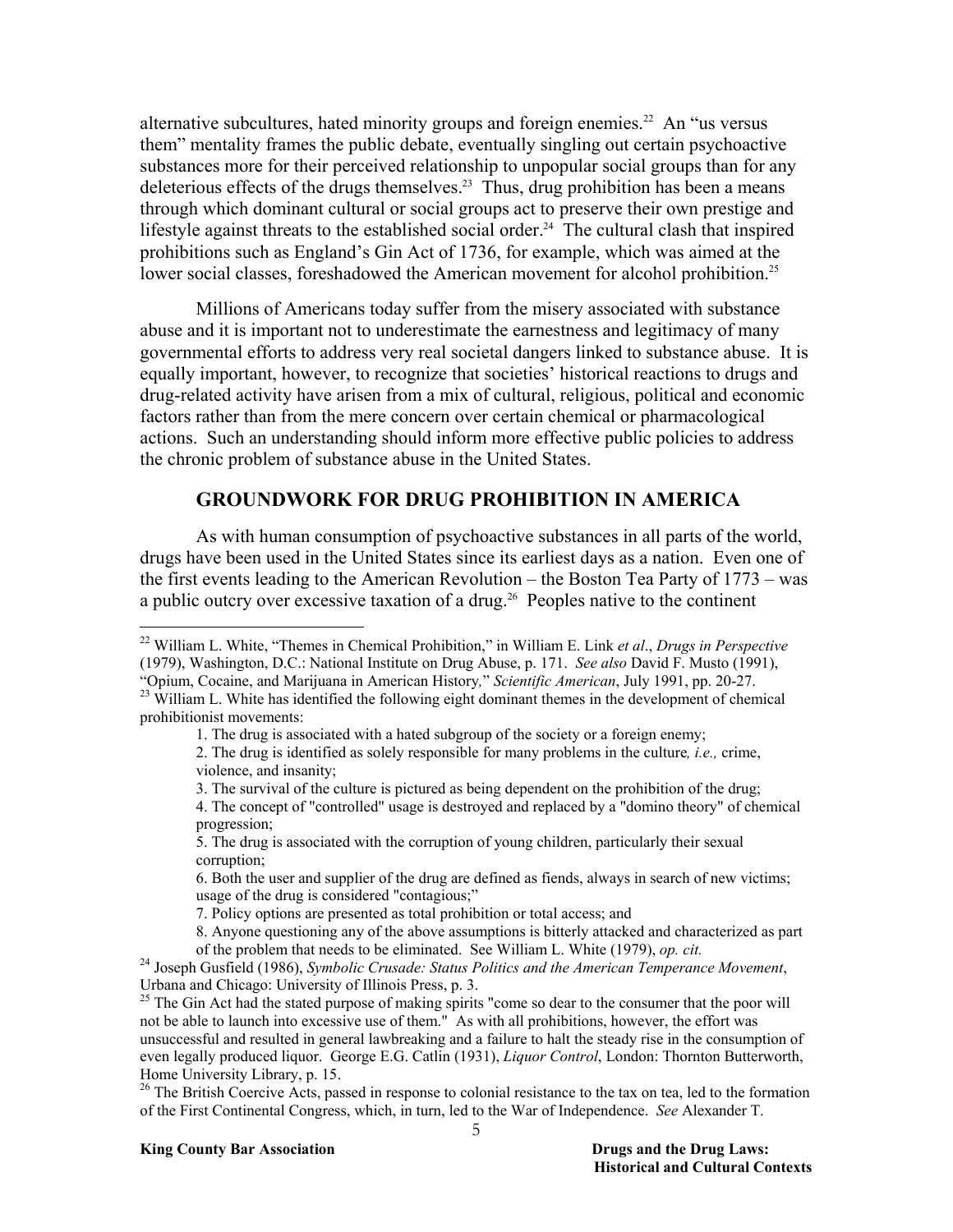introduced the world to tobacco, which eventually financed America's early development as a nation.<sup>27</sup> Coffee, tea, alcohol, hemp and the opiates, which had been known for centuries, were brought to America by European and Asian settlers. Until the late 19<sup>th</sup> century these drugs were used legally in the United States with much public indifference and very little government interference.<sup>28</sup> Indeed, taxes on psychoactive substances provided a significant part of government revenue for most modern nations prior to the advent of income taxation.<sup>29</sup>

## **The 19th Century: A Rudimentary Pharmacopoeia**

Prior to 1800, opium was widely available in the United States, and throughout the world, as an ingredient in numerous products and "multidrug prescriptions."30 It was hailed by doctors and peddlers of patent medicines for its "calming and soporific effects" and was often recommended to patients as a treatment for whatever condition ailed them.31 Opium use by women was particularly widespread because of its favored status as a physician's treatment for "female troubles" related to menstrual and menopausal disorders.<sup>32</sup> Although physicians were generally aware of the potentially harmful effects of uncontrolled opium use, for most of the century such a danger was rarely thought to outweigh the drug's medicinal value.<sup>33</sup>

Morphine, a derivative of opium, was first discovered in 1804 and appeared later in the  $19<sup>th</sup>$  century in many patent medicines readily available to American consumers.<sup>34</sup>

<sup>29</sup> Robin Room (2003), *op. cit.*, p. 15.<br><sup>30</sup> David F. Musto (1999), *The American Disease: Origins of Narcotic Control*, 3<sup>rd</sup> ed., New York: Oxford University Press, p. 1.<br> $^{31}$  *Id.* at 70.

-

<sup>32</sup> Edward M. Brecher *et al.* (1972), *op. cit.*, p. 17.<br><sup>33</sup> Dr. George Wood, a professor of the theory and practice of medicine at the University of Pennsylvania, president of the American Philosophical Society, and the author of the leading American test, *Treatise on Therapeutics*, wrote in 1868 of the pharmacological effects of opium: "A sensation of fullness is felt in the head, soon to be followed by a universal feeling of delicious ease and comfort, with an elevation and expansion of the whole moral and intellectual nature, which is, I think, the most characteristic of its effects.

. . . It seems to make the individual, for the time, a better and greater man. . . . The hallucinations, the delirious imaginations of alcoholic intoxication, are, in general, quite wanting. Along with this emotional and intellectual elevation, there is also increased muscular energy; and the capacity to act, and to bear fatigue, is greatly augmented." in David F. Musto (1999), *op. cit.*, pp. 71-72. 34 David F. Musto (1999), *op. cit.*, p. 72; Friedrich Wilhelm Adam Serturner, a German chemist, first

isolated and described morphine and by 1826 the Merck Company was producing morphine in substantial

Shulgin (1988), *Controlled Substances: A Chemical and Legal Guide to the Federal Drug Laws*, Berkeley: Ronin Publishing, p. 243, discussing taxation as the primary means of drug control. Even after the American Revolution, during the Whisky Rebellion of 1792, riotous protests by farmers in western Pennsylvania against a federal tax on liquor had to be put down by overwhelming force sent to the area by George Washington.

<sup>27</sup> *See* Iain Gately (2001), *Tobacco: A Cultural History of How an Exotic Plant Seduced Civilization*, NY: Grove Press.

<sup>&</sup>lt;sup>28</sup> The National Commission on Marijuana and Drug Abuse reported to Congress in 1973, "Drug policy as we know it today is a creature of the 20<sup>th</sup> Century. Until the last third of the 19<sup>th</sup> Century, America's total legal policy regarding drugs was limited to regulation of alcohol distribution, localized restrictions on tobacco smoking, and the laws of the various states regulating pharmacies and restricting the distribution of 'poisons.'" *See* "Drug Use in America: Problem in Perspective," *Second Report of the National*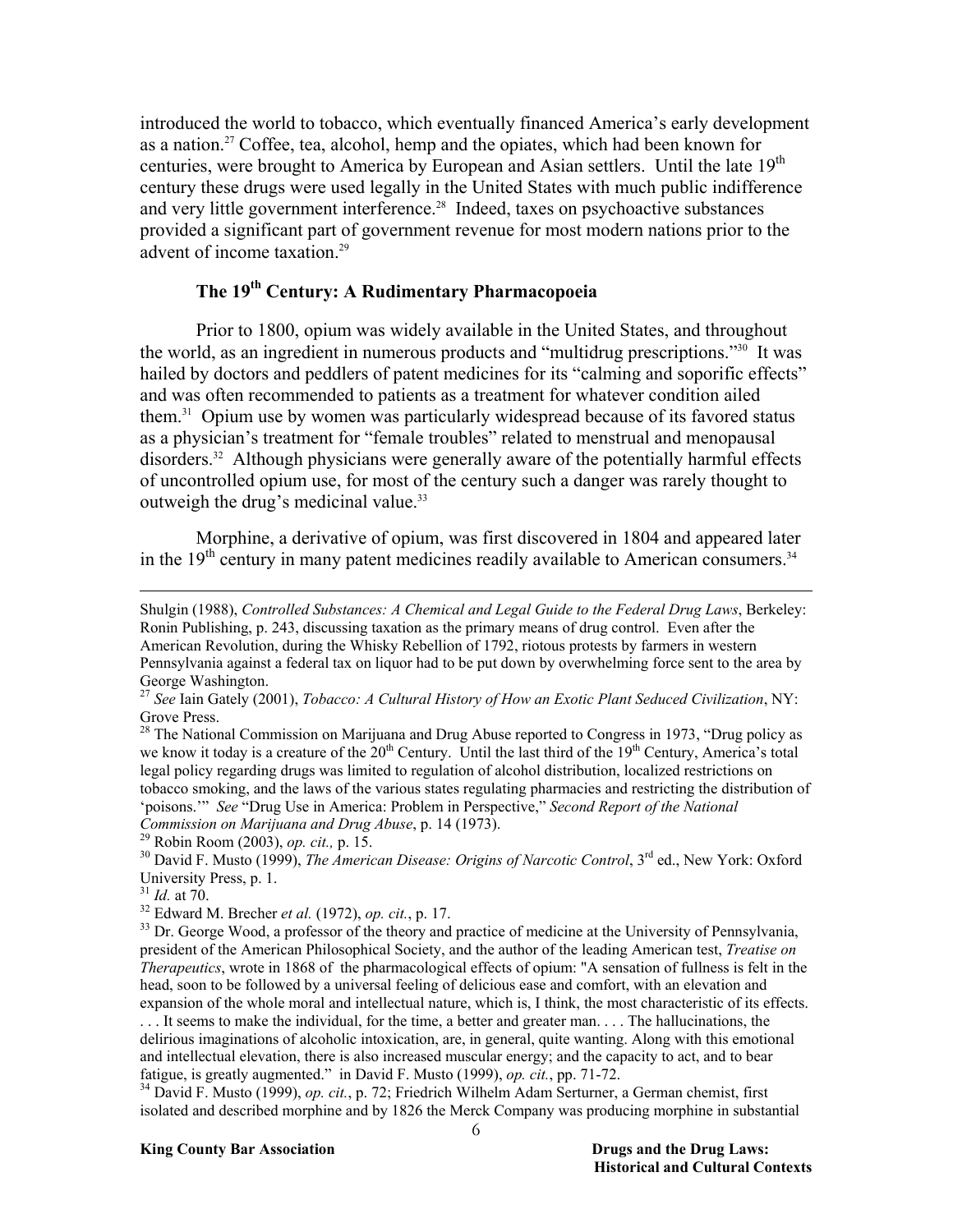Morphine was manufactured legally in the U.S. from both imported and domestically grown poppies and its popularity as a painkiller further expanded the American use of opiates. Morphine use increased substantially in the 1870s following the invention of the hypodermic syringe, the rapid spread of patent medicines and the broad acceptance of morphine in medical practice during and after the Civil War.<sup>35</sup>

Heroin, an opiate derived from morphine through chemical processes, was a later addition to the American pharmacopoeia. It was "discovered" in 1874 but first came to market in 1898 when Bayer Pharmaceuticals introduced it as "The Sedative for Coughs." Heroin was first thought to be a cure for morphine dependency and was used briefly to relieve morphine withdrawal symptoms,<sup>36</sup> but it was mostly in great demand for treating patients suffering from tuberculosis, pneumonia and other common respiratory conditions of the time. Named for its tendency to make the user feel "heroisch" ("powerful" in German),<sup>37</sup> heroin's own propensity to foster dependency was debated but did not initially arouse much concern.<sup>38</sup> Heroin was widely prescribed by doctors into the 1920s.

 Coca has been used in South America for thousands of years for its effects as a stimulant and for religious and mystical purposes. The active element of coca, cocaine, was first isolated from the coca plant in 1844 and became popular in Europe and North America as a drink additive. French Wine of Coca, Ideal Tonic, was registered under the trademark "Coca-Cola" in 1885; due to the "dry laws" at the time, alcohol was replaced by cola nuts in 1886.39 Originally advertised as a medicinal beverage, Coca-Cola contained both coca and caffeine until the coca was removed in 1903.<sup>40</sup> Cocaine was made famous by Sigmund Freud for its "exhilarating" effect on the body and as a treatment for depression and morphine addiction.<sup>41</sup> The medical use of cocaine was also publicly endorsed by the Surgeon-General of the United States Army.<sup>42</sup> Between 1890 and 1905 cocaine's popularity surged as a treatment for fatigue and respiratory ailments and as an ingredient in various tonics, ointments and sprays.<sup>43</sup>

 $\overline{a}$ 

#### **King County Bar Association Drugs and the Drug Laws: Drugs and the Drug Laws:**

quantities. In the 1830's pharmaceutical manufacturers in Philadelphia became the major source of morphine for Americans. *See* Thomas Szasz (1974), *op. cit.*, p.189.<br><sup>35</sup> Edward M. Brecher *et al.* (1972), *op. cit.*, p. 3.<br><sup>36</sup> David T. Courtwright, "The Roads to H: The Emergence of the American Heroin Complex, 1989

in David F. Musto, ed. (2002), *One Hundred Years of Heroin*, Westport, CT: Auburn House, p. 3. 37 Daniel Patrick Moynihan, "One Hundred Years of Heroics," in David F. Musto, ed. (2002), *op. cit.,* p. 23.

<sup>&</sup>lt;sup>38</sup> Heroin was widely lauded as a "safe preparation free from addiction-forming properties." Ashley Montagu (1966), *op. cit.*, p. 68; James R. L. Daly declared in 1900 in the *Boston Medical and Surgical Journal* that heroin "possesses many advantages over morphine. . . . It is not hypnotic; and there is no danger of acquiring the habit. . . . " Quoted in Henry H. Lennard *et al.* (1973), "Methadone Treatment,"

Science, v.179, p. 1079, March 16, 1973.<br><sup>39</sup> Antonio Escohotado (1996), *op. cit.*, p. 71.<br><sup>40</sup> David F. Musto (1999), *op. cit.*, p. 43.<br><sup>41</sup> E. M. Thornton (1983), *Freud and Cocaine: The Freudian Fallacy*, London: Blo Freud was considered the world's authority on cocaine and was thought to have used it daily for almost a decade. Advertising both for the Parke-Davis and Merck pharmaceutical companies, Freud was quoted as claiming that cocaine would allow "doing away with all asylums for alcoholics." *See also* Ernest Jones

<sup>&</sup>lt;sup>42</sup> Jill Jonnes (1996), *Hep-Cats, Narcs, and Pipe Dreams: A History of America's Romance with Illegal Drugs*, New York: Scribner, p. 22. 43 David F. Musto (1999), *op. cit.,* p. 7.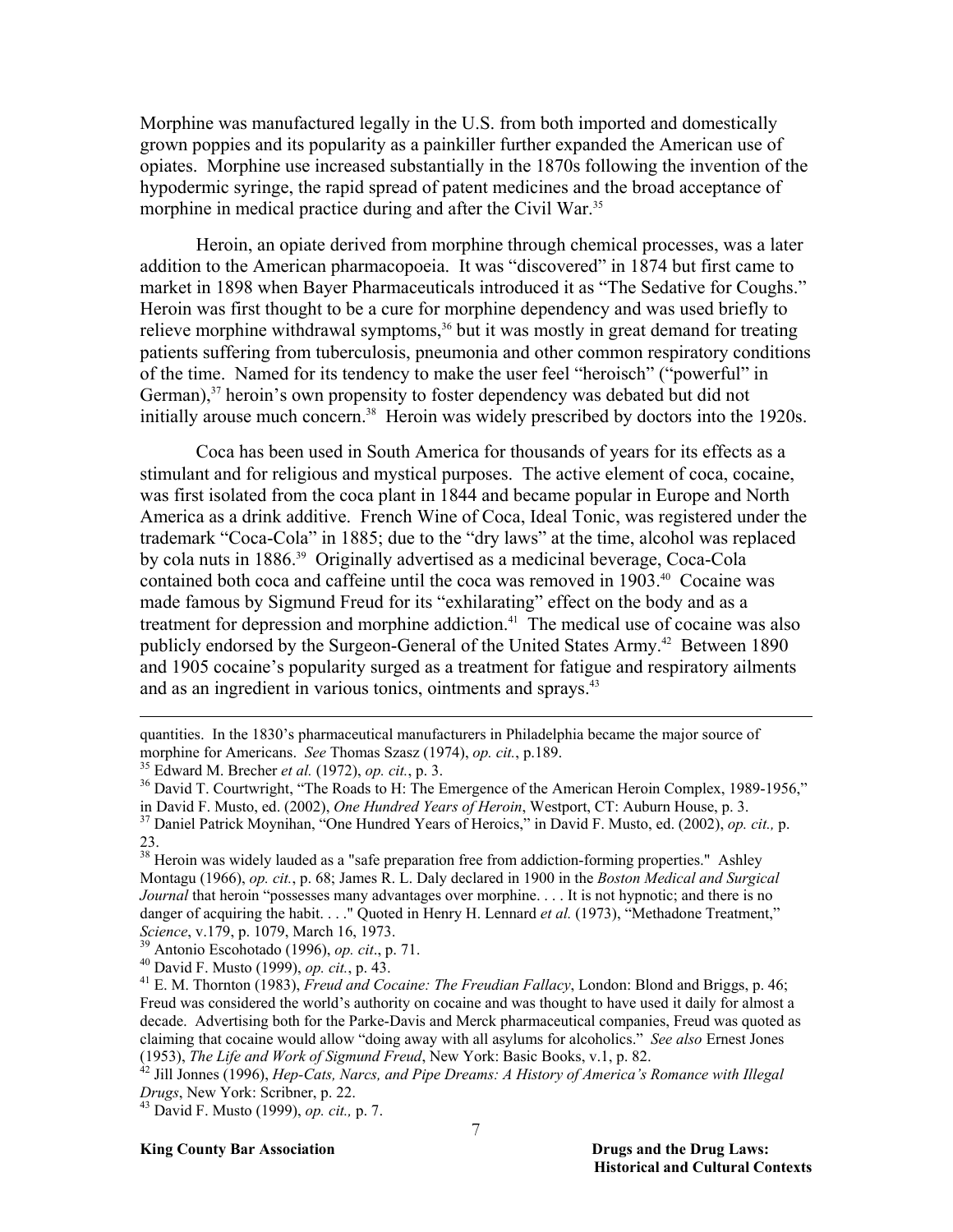#### **The Puritan and the Progressive: Confluence of Cultural Strains**

In early America many drugs now considered illicit were widely and often used. George Washington and Thomas Jefferson, in fact, documented their cultivation and use of hemp for pain relief and other purposes.<sup>44</sup> Drug use was not without its critics and was certainly attended by numerous personal and family problems, but the vast majority of drug users were able to lead productive lives and their drug use or dependency did not prevent them from being fully functioning contributors to American society.45 Drug use in the  $19<sup>th</sup>$  century generally lacked the stigma of today and indeed was just as prevalent in high society as it was in the nation's ghettos and slums, as President William McKinley, Queen Victoria and other European royalty celebrated and entertained with coca wine, for example.46

The 19<sup>th</sup> century featured Western imperialism, growing international commerce, the industrial revolution and waves of immigration, bringing about massive social and cultural changes in the United States. The nation's economy began moving away from its agricultural roots and cities grew in size and importance, as factory work increased and traditional living conditions and lifestyles changed dramatically. Substances such as opium, tobacco, tea and coffee had become more easily obtainable through foreign trade and alcoholic beverages became industrial commodities that were available year round. Heavy use of substances that had once been available only to the wealthy was becoming increasingly common in the lower classes and popular understanding of drug usage began to change.<sup>47</sup> While the use of many different drugs was both legal and widespread in  $19<sup>th</sup>$ century America, it was not universally accepted and doctors, religious leaders and government officials warned against excess and advocated for moderation or restriction. Arguments for prohibition began to gain political traction as the social and economic upheavals helped bring the issue to mainstream America.

 Alcohol was the earliest and most prominent target of social crusaders in the 1800s.48 The temperance movement first became active at the state and local levels and the first national anti-alcohol association, the American Society for the Promotion of Temperance, was founded in 1826. Protestant church leaders of the temperance charge were largely motivated by old-world Puritan notions of a Christian social order and concern that overindulgence in alcohol "seriously interfered with their soul saving mission because it destroyed man's health, impaired his reason and distracted him from

<sup>44</sup> Ernest Abel (1980), *Marijuana: The First 12,000 Years*, New York: Plenum Press, quoting from the diaries of Jefferson and Washington and from Jefferson's Farm Books.<br><sup>45</sup> Edward M. Brecher *et al.* (1972), *op. cit.*, pp. 6-7, 33-41.

<sup>&</sup>lt;sup>46</sup> Id.; See also E.G. Eberle et al. (1903), "Report of Committee on the Acquirement of Drug Habits," *Proceedings of the American Pharmaceutical Association*, v. 51, pp. 477, 481, in *American Journal of Pharmacy*, Oct. 1903.<br><sup>47</sup> *Id.* 48 The clergyman Benjamin Parsons declared in 1840: "... alcohol stands preeminent as a destroyer.... I

never knew a person become insane who was not in the habit of taking a portion of alcohol every day." Parsons listed forty-two distinct diseases caused by alcohol, among them inflammation of the brain, scrofula, mania, dropsy, nephritis and gout. Quoted in Burton Roueche (1960), *The Neutral Spirit: A Portrait of Alcohol,* Boston: Little, Brown & Co., pp. 87-88.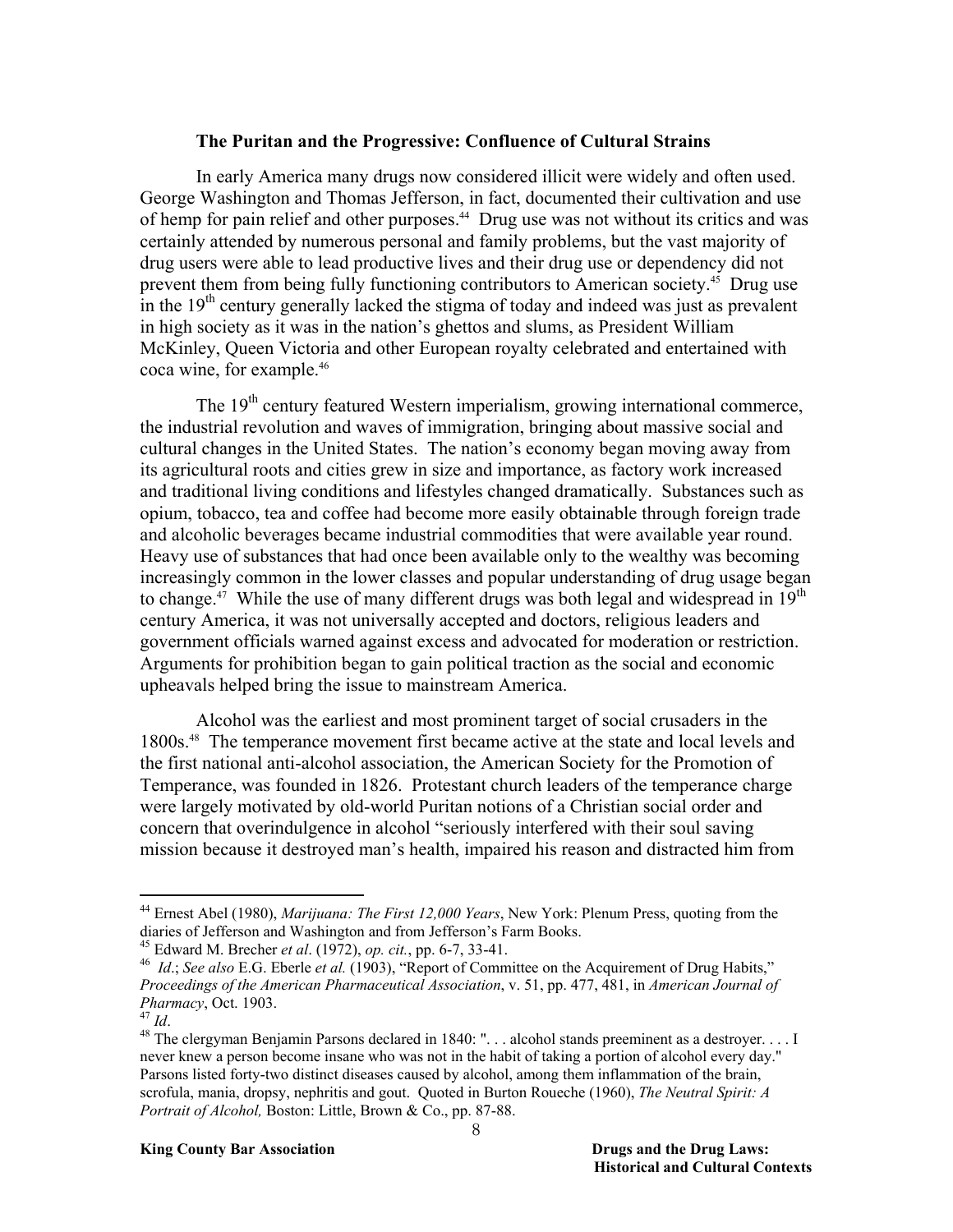the love of God."49 Traditional Puritan doctrine did not actually advocate total abstinence from alcohol, however, but moderate and careful use.<sup>50</sup> Therefore, while the temperance movement represented Puritan values of self-control and pious reverence, the rising influence and motivations of anti-alcohol crusaders in the early  $19<sup>th</sup>$  century were also attributed to other factors.

 The early temperance movement had strong social and political overtones, particularly reflecting the rising importance of the "common man" in the United States.<sup>51</sup> The emerging new "middle class" was increasingly active in the nation's economic, political and social life – and also heavily used psychoactive substances – and exhibited a certain moral independence that shunned traditional church teachings and rejected the social standards and political power of the old American "aristocracy." In this sense, temperance can be viewed as an attempt by a declining ruling class to cling to traditional values and institutions and to stake out its moral superiority by demonizing the common man's indulgence in drink.<sup>52</sup>

As the temperance movement grew in popularity it eventually lost its association with aristocratic dominance and was ironically co-opted by the middle and lower classes against which it had originally been aimed. Over time, "temperance became a sign of middle-class respectability and a symbol of egalitarianism" and was a key tenet of the emerging popular movement toward self-improvement and the "perfectability" of man.<sup>53</sup> By the early 1900s this sentiment converged with the Progressive movement and thus became a powerful political influence.

Until the  $20<sup>th</sup>$  century the federal government had traditionally been very weak, playing a minimal role in people's daily lives. As urban life became a major hardship for millions of people, however, citizens grew restless with political corruption and local governments' inability to respond to crises. Economic depression in the 1890s had led to dissatisfaction with the government, while railroads, trusts and holding companies and industrial monopolies wielded considerable political influence. The rich consolidated their economic power, but the poor and middle class also agitated for change and from this discontent the Progressive movement emerged.

Progressivism was based on the concept that human nature is basically good and that government should be the tool for improving and perfecting society to create a better world.<sup>54</sup> As a middle-class movement, Progressivism sought to "preserve economic opportunity and restore social and political democracy so that all American's might continue to prosper."55 For all its concern about social justice, however, the Progressive

<sup>&</sup>lt;sup>49</sup> David E. Kyvig (1979), *Repealing National Prohibition*, Chicago: University of Chicago Press, p. 8.<br><sup>50</sup> Joseph R. Gusfield (1986), *Symbolic Crusade Status Politics and the American Temperance Movement*,

Urbana and Chicago: University of Illinois Press, p. 36.<br><sup>51</sup> *Id*.

<sup>&</sup>lt;sup>52</sup> Joseph R. Gusfield (1986), *op. cit.*, p. 5.<br><sup>53</sup> *Id.* at 44.<br><sup>54</sup> Lewis L. Gould (2001), *America in the Progressive Era, 1890-1914*, Harlow: Pearson Education, p. 22.<br><sup>55</sup> James H. Timberlake (1963), *Prohibition* 

Harvard University Press, p. 101. Progressivism has been described as a melding of "Calvinistic Protestantism, Scientific Materialism and Uninhibited Capitalism." *See* Henry Steele Commager (1950), *The American Mind: An Interpretation of American Thought and Character Since the 1880's*, New Haven: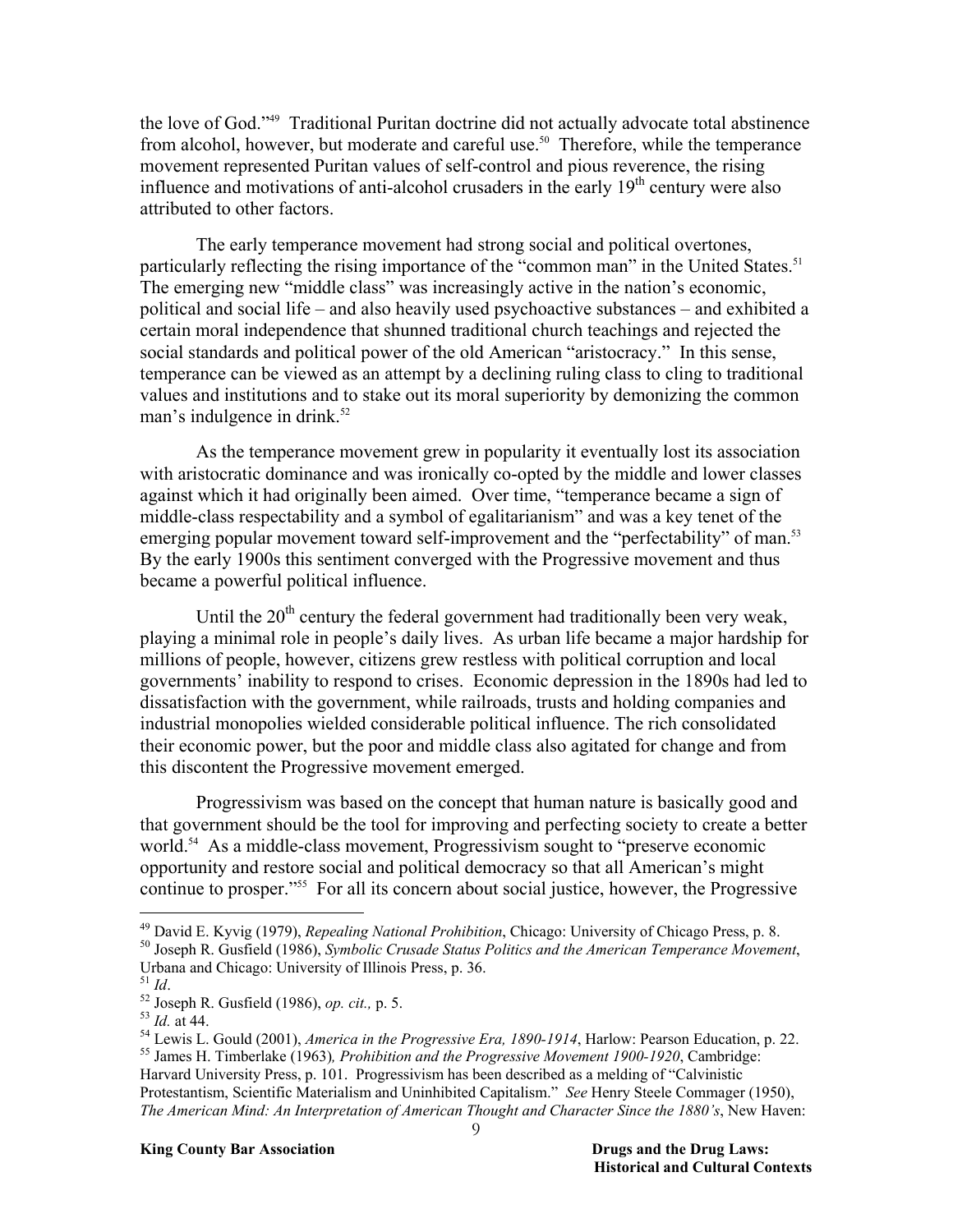movement was markedly racist and xenophobic. Progressives sought to protect their own social status by attempting to assimilate poor immigrants and racial minorities into their ideal of a homogeneous American lifestyle. As part of their zeal to reform government, to curb big business and to improve people's lives, Progressives took up the cause of the temperance movement and quickly adopted a strong stance against alcohol.<sup>56</sup>

Progressives were concerned about the consequences of drinking among the lower classes and the potential for civil discord: "Fearful of the growing unrest from below, the middle classes became deeply concerned lest the sale of liquor increase this discontent."<sup>57</sup> Saloons attracted the lower classes and were regarded as dens of debauchery that fostered un-Americanism and prevented assimilation into American society, breeding lawlessness and violence and conjuring up fears of rebellion by poor immigrants and laborers.<sup>58</sup> As the 20<sup>th</sup> century unfolded, similar fears were aroused in the public campaigns against heroin, cocaine and other drugs.

Old Puritan values of piety, frugality and industriousness framed a new Progressive agenda to achieve middle-class utopia through democracy and strong government controls. The Progressives' fervor against alcohol did not extend to heroin, cocaine, cannabis or other drugs, however, which were thought to be benign compared with alcohol and its tendency to lead men to social and moral ruin.<sup>59</sup> Thus, the antinarcotics movement and the anti-alcohol movement actually arose quite independently from one other. Nevertheless, as David Musto explains:

the interrelation between the battles against alcohol and against narcotics is an important one. The anti-alcohol crusade helped establish the attitude that there could be no compromise with the forces of evil, that 'moderation' was a false concept…" and that prohibition was the only logical or moral policy when dealing with such a great national problem.<sup>60</sup>

 $\overline{a}$ 

#### **King County Bar Association Drugs and the Drug Laws: Drugs and the Drug Laws:**

Yale University Press; *See generally* George E. Mowry (1958), *The Era of Theodore Roosevelt and the Birth of the Modern America 1900-1912*, New York: Harper & Row; Richard Hofstadter (1966), *The Age of Reform: From Bryan to F. D. R*., New York: Alfred A. Knopf; and Merle Curti (1964), *The Growth of American Thought*,  $3^{rd}$  ed., New York: Harper & Row.<br><sup>56</sup> James H. Timberlake (1963), *op. cit.*, p. 102.<br><sup>57</sup> *Id.* at 115.<br><sup>58</sup> *Id.*; The Progressive's battle against alcohol also served as a gateway for women to en

political scene. Saloons were notorious for drawing men away from their wives and children and toward prostitution, gambling and laziness, raising concern for women who were charged with maintaining the nation's home life. The movement for universal suffrage was also gaining momentum in the late 1800s and the alcohol industry had used its political power to oppose women's rights to the vote. Campaigning against alcohol gave women a relevant cause upon which to begin asserting political influence, and the Women's Christian Temperance Union joined with the Anti-Saloon League to become a powerful political force. *See*  Norman H. Clark (1976), *Deliver Us From Evil: An Interpretation of American Prohibition*, New York: W.W. Norton & Company, p. 4.

<sup>&</sup>lt;sup>59</sup> James H. Timberlake (1963), *op. cit.*, p. 219. In contrast to alcohol, opiates "had never been associated with the comportment of social irresponsibility, lust, or violence." *Id*.

with the comportment of social interpretations,  $\frac{1}{2}$ ,  $\frac{1}{2}$ ,  $\frac{1}{2}$ ,  $\frac{1}{2}$ ,  $\frac{1}{2}$ ,  $\frac{1}{2}$ ,  $\frac{1}{2}$ ,  $\frac{1}{2}$ ,  $\frac{1}{2}$ ,  $\frac{1}{2}$ ,  $\frac{1}{2}$ ,  $\frac{1}{2}$ ,  $\frac{1}{2}$ ,  $\frac{1}{2}$ ,  $\frac{1}{2}$ ,  $\frac{1}{2}$ *Before 1940*, Cambridge: Harvard University Press (1982), in "The History of Legislative Control Over Opium, Cocaine, and Their Derivatives," in R. Hamowy ed. (1987), *Dealing with Drugs*, San Francisco: Pacific Institute for Research on Public Policy, pp. 36-37.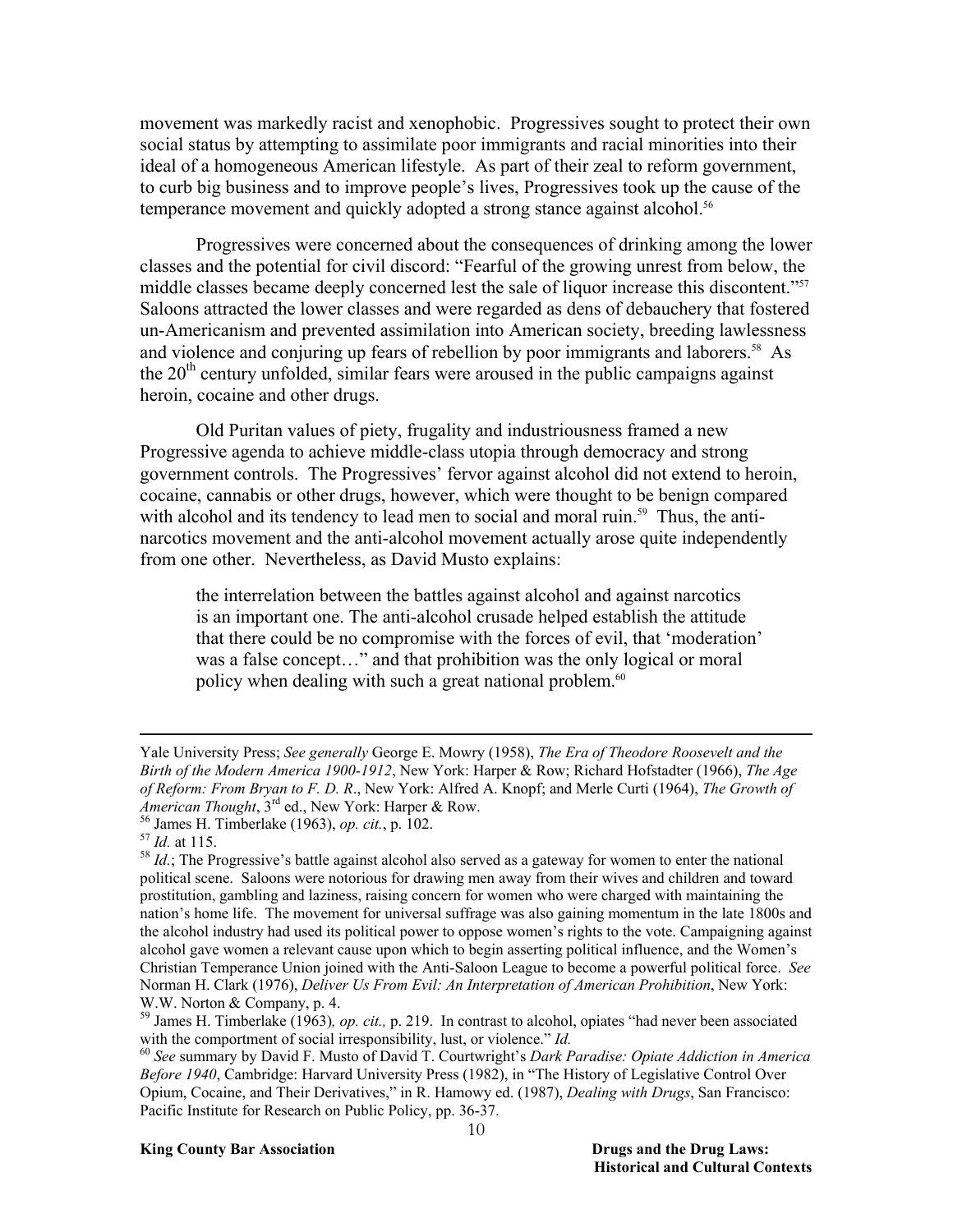By 1905, in fact, Senator Henry W. Blair (R-NH) declared that "the temperance movement must include all poisonous substances which create unnatural appetite, and international prohibition is the goal."61

#### **Patterns of Drug Prohibition and Race**

Concern about drug use in America arose from distinct associations of certain drugs with unpopular and vulnerable societal sub-groups – of opium with the Chinese, of cocaine with "Negroes," of alcohol with urban Catholic immigrants, of heroin with urban immigrants and of marijuana with Mexicans – and from the claim that a myriad of foreign enemies were using these drugs against the United States.<sup>62</sup> Propaganda often contributed to popular understanding of drugs more than factual or scientific accounts.

Throughout the 1800s Chinese exclusionary laws were commonplace, especially in the American West, and anti-Chinese hostility intensified when Chinese workers became a scapegoat for bad economic conditions. After the economic depression of the 1870s the California legislature began studying the "moral" aspects of its Chinese inhabitants, with specific attention paid to the problem of "vice" in Chinese communities.63 Anti-Chinese sentiment in the U.S. thereby created strong negative perceptions about opium.

While opium use was common among all classes and races, opium smoking was a distinctly Chinese practice that became an exclusive target of the public and of state legislatures. This was particularly so once the public consciousness was awakened to the "special problem" of white men and women who "began to 'contaminate' themselves by frequenting the dens in Chinatown."64 As the Progressive Era commenced, middle class America struck against this threat to morality and social order.

Associating Chinese opium use with corruption of American values and female chastity was an easily alluring explanation for social problems of the day and it became an influential point of view.<sup>65</sup> Smoking opium, like the Chinamen who introduced the habit, became a despicable practice to Progressive reformers. All the while, opium in its various other forms, including morphine and laudanum, continued for many years to be freely dispensed by pharmacists, doctors, and purveyors of patent medicines.<sup>66</sup>

 $<sup>61</sup>$  Quoted in Rev. Wilbur F. Crafts *et al.* (1909), *op. cit.*, p. 230.</sup>

<sup>&</sup>lt;sup>61</sup> Quoted in Rev. Wilbur F. Crafts *et al.* (1909), *op. cit.*, p. 230.<br><sup>62</sup> William L. White (1979), *op. cit.*<br><sup>63</sup> Patricia A. Morgan (1978), "The Legislation of Drug Law: Economic Crisis and Social Control," Journal *of Drug Issues*, v.8, n.1, p. 56. As Professor Morgan explains, this strategy served to help "maintain an ideology, developing during this time, which transferred onus from the business class as cause of economic problems to a moral attack against a race that could be perceived as the cause of a wide range of problems. *Id.* at 57.<br><sup>64</sup> *Id.* at 58.<br><sup>65</sup> In 1878 the San Francisco police department reported that, while visiting these opium dens they "found"

white women and Chinamen side by side under the effects of this drug—a humiliating sight to anyone who has anything left of manhood." Testimony of the San Francisco Police Department recorded in California State Senate Committee, *Chinese Immigration, Its Social, Moral and Political Effects*, Sacramento, CA: State Publishing Office, 1878. At the same time, the *San Francisco Post* railed against the Chinese for having "impoverished our country, degraded our free labor and hoodlumized our children. He is now destroying our young men with opium."

<sup>66</sup> Richard Davenport-Hines (2002), *op. cit.*, pp. 83-88.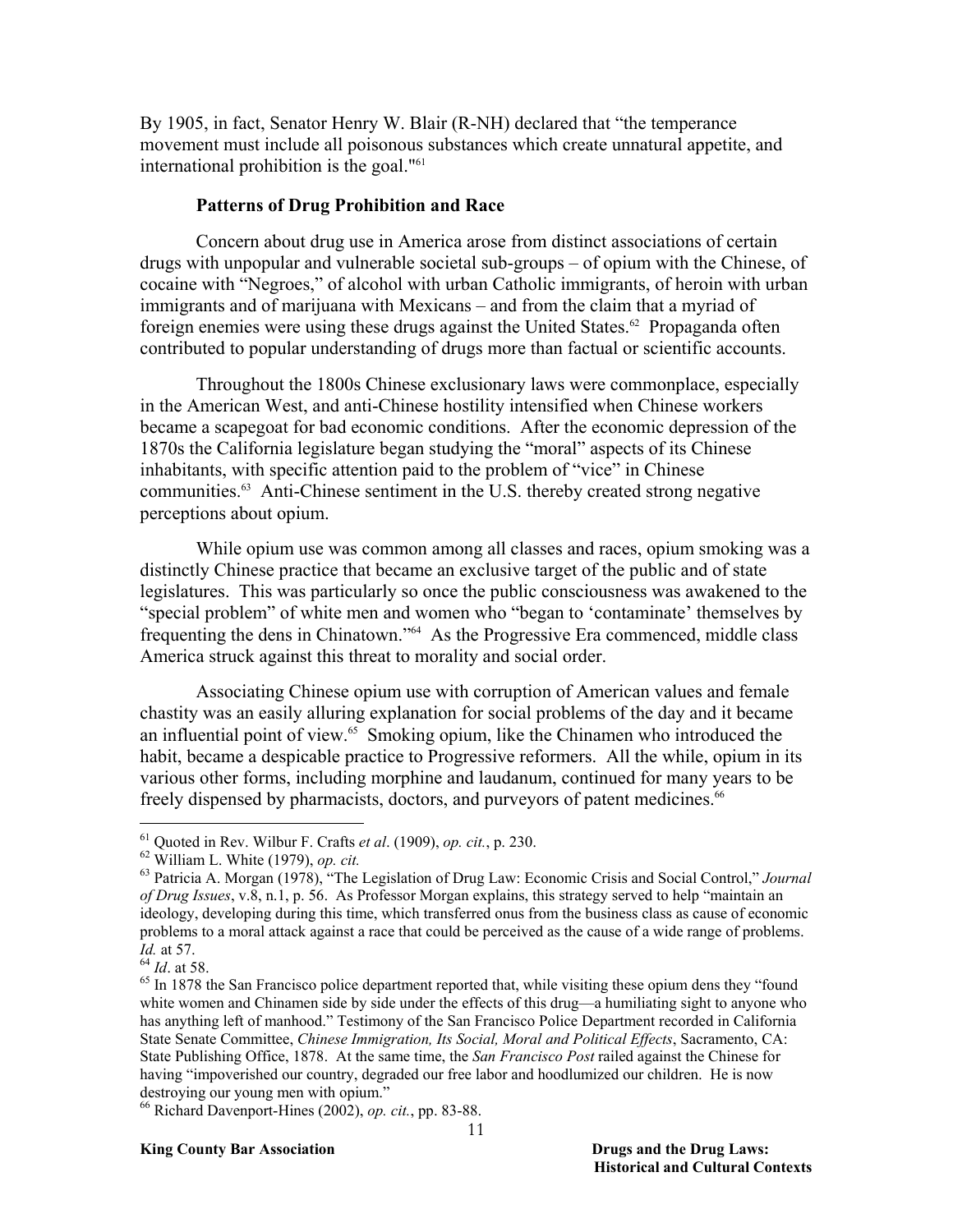Changing perceptions of cocaine at the turn of the  $20<sup>th</sup>$  century were also linked to race. In the late 1800s poor black laborers in South took to the habit of snorting cocaine to help them endure strenuous conditions. Sniffing was the quickest and cheapest way to ingest cocaine and, as a crude method of use, clearly distinguished common people from the upper and professional class users who preferred injecting it with a needle.<sup>67</sup> Plantation owners and other employers soon found great value in cocaine as a means of improving productivity and controlling workers, and some even began supplying it to their black crews.68 Poor blacks and cocaine became firmly linked in the public mind.

 Racial tensions in the South soon transformed the image of black cocaine use into a source of white fear. Fantasized stories stirred panic about "cocainized" blacks leaving plantations and construction sites on sexual rampages having their way with white women.<sup>69</sup> Medical publications supported this myth with stories of how cocaine could transform law-abiding Negroes into menacing predators with increased and perverted sexual desire.<sup>70</sup> Also appealing to anti-Semitic sentiments, newspapers reported that there was "little doubt that every Jew peddler in the South carries the stuff."<sup>71</sup> Other popular legends attributed cocaine to giving blacks superhuman strength and that southern police departments switched from .32 caliber to .38 caliber revolvers because cocaine made crazed blacks impervious to the smaller rounds.<sup>72</sup>

Thus, the anticipation that blacks might "rise up" above their place in society gave rise to considerable white alarm.<sup>73</sup> The racist roots of this image are further exposed by the fact that blacks were not the predominant users of cocaine in the early 20th century.<sup>74</sup> Cocaine sniffing was more popular with whites and was especially associated with the criminal cultures of prostitutes, pimps, gamblers and other white "urban hoodlums."75

The national prohibition of alcohol sales in the 1920s stimulated an increase in cannabis smoking, called "marihuana" by the Mexican immigrants who brought it with them for recreational and medicinal use.76 In the 1930s marijuana use was found to be widespread from schools to neighborhood bridge parties.<sup>77</sup> Despite such common usage, however, public concern about marijuana was aroused through its association with

 $\overline{a}$ 

#### **King County Bar Association Drugs and the Drug Laws: Drugs and the Drug Laws:**

<sup>67</sup> Charles E. de M. Sajous (1902), *Analytical Cyclopaedia of Practical Medicine, III*, Philadelphia: F.A. Davis, p. 506.<br>
<sup>68</sup> Richard Davenport-Hines (2002), *op. cit.*, p. 200.

<sup>&</sup>lt;sup>69</sup> Id. Dr. Edward H. Williams cited Dr. Christopher Kochs: "Most of the attacks upon white women of the South are the direct result of the cocaine crazed Negro brain" and Dr. Williams concluded that "Negro cocaine fiends are now a known Southern menace." "Negro Cocaine 'Fiends' Are A New Southern Menace," The New York Times, Feb. 8, 1914, IV, p 12.

<sup>&</sup>lt;sup>70</sup> Joseph F. Spillane (2000), *Cocaine: From Medical Marvel to Modern Menace in the United States, 1884-1920*, Baltimore: Johns Hopkins University Press, pp. 92-93.

<sup>&</sup>lt;sup>71</sup> William L. White (1979), *op. cit.*<br>
<sup>72</sup> David F. Musto (1999), *op. cit.*, p. 7.<br>
<sup>73</sup> David F. Musto (1999), *op. cit.*, p. 7.<br>
<sup>74</sup> William O. Walker, III (1981), *op. cit.*, p. 14.<br>
<sup>75</sup> Richard Davenport-Hines gone by, began to appear in New Orleans and other southern port cities and by 1930 they were all over the United States, with 500 or so in New York City alone. Ronald K. Siegel, *op. cit.*, p. 273.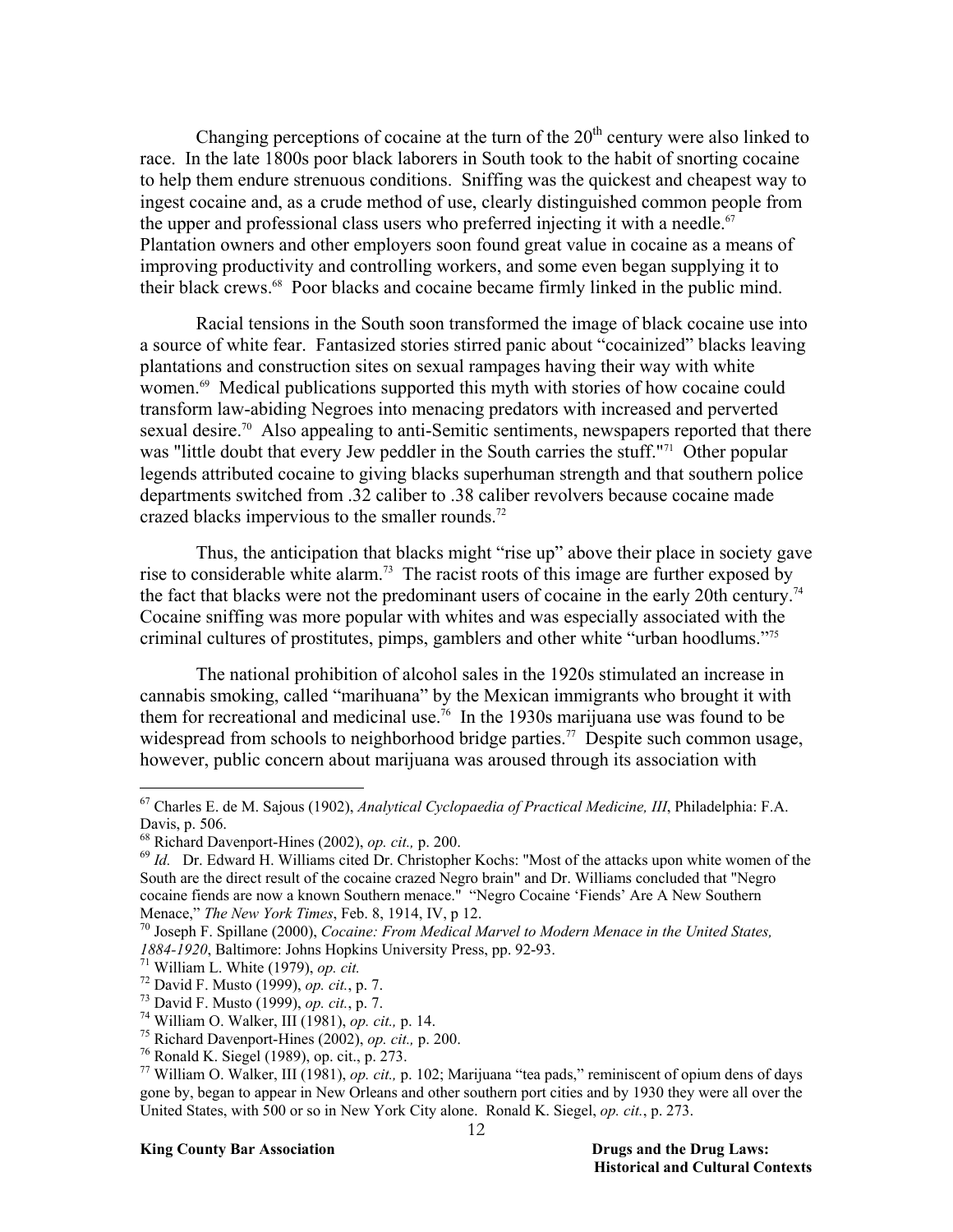Mexicans; and fear of marijuana in the United States was most intense in areas with high concentrations of Mexican immigrants.78

Like the Chinese before them, Mexican immigrants were a targeted scapegoat for high unemployment rates in the 1930s and their association with marijuana helped raise public alarm.<sup>79</sup> The medical community also appealed to public prejudices, suggesting that marijuana "releases inhibitions and restraints imposed by society" and "acts as a sexual stimulant" that particularly affects "overt homosexuals."<sup>80</sup>

Fast-forwarding to the 1980s and 1990s, the national panic over "crack" cocaine has fostered the perception of the drug's predominance in poor, black urban settings and yet, according to the U.S. Sentencing Commission, "nearly 90 percent of the offenders convicted in federal court for crack cocaine distribution are African-American while the majority of crack cocaine users are white."81 The disproportionately adverse effect of drug law enforcement on the poor and racial minorities now spans more than a century.

A close examination of the legislative history of America's drug laws reveals a host of uncharitable sentiments that have helped shape public perceptions of disfavored social subgroups and their practices. Any meaningful effort to reform drug policy in the United States must acknowledge this uncomfortable historical nexus between racial animus and American public attitudes towards certain drugs.

## **LEGISLATIVE BEGINNINGS IN THE STATES**

There was no national drug control policy in the United States during the  $19<sup>th</sup>$ century as state and local governments promulgated the earliest drug laws, and even those laws were limited to regulation of alcohol distribution, local restrictions on smoking tobacco and regulation of pharmacies.<sup>82</sup> During that time "statutory vocabulary was simple and direct: arsenic, tobacco, alcohol, morphine, and other opium alkaloids were all

#### **King County Bar Association Drugs and the Drug Laws:**

<u>.</u>

<sup>78</sup> David F. Musto (1999), *op. cit.*, p. 219. The Federal Bureau of Narcotics contributed to public fears over marijuana by promulgating official statements about police estimates that "fifty percent of the violent crimes committed in districts occupied by Mexicans, Spaniards, Latin Americans, Greeks or Negroes may be traced to this evil" of marijuana. Richard J. Bonnie & Charles H. Whitebread II (1974), *The Marijuana Conviction*, Charlottesville: University Press of Virginia, p. 100, citing a statement from Will S. Wood to Aaron W. Uris.

 $79$  C.M Goethe of the American Coalition stated that, "marijuana, perhaps now the most insidious of our narcotics, is a direct by-product of unrestricted Mexican immigration." He added that, "Mexican peddlers have been caught distributing sample marijuana cigarets [sic] to school children" and concluded by saying "our nation has more than enough laborers." *The New York Times*, September 15, 1935, IV, p. 9; A Texas police captain summed up the Mexican marijuana problem, describing how it made Mexicans "very violent, especially when they become angry….They seem to have no fear, I have also noted that under the influence of this weed they have enormous strength and that it will take several men to handle one man while under ordinary circumstances one man could handle him with ease." Ernest L. Abel (1980), *op. cit.*, p. 207.

<sup>80</sup> David F. Musto (1999), *op. cit.*, p. 220, quoting a leading researcher's presentation to the American Psychiatric Association in 1934.

<sup>81</sup> U.S. Sentencing Commission (1997), *Special Report to the Congress: Cocaine and Federal Sentencing Policy*, Washington, DC: US Sentencing Commission, April 1997, p. 8.<br><sup>82</sup> "Drug Use in America: Problem in Perspective" (1973), *Second Report of the National Commission on* 

*Marijuana and Drug Abuse*, p. 14.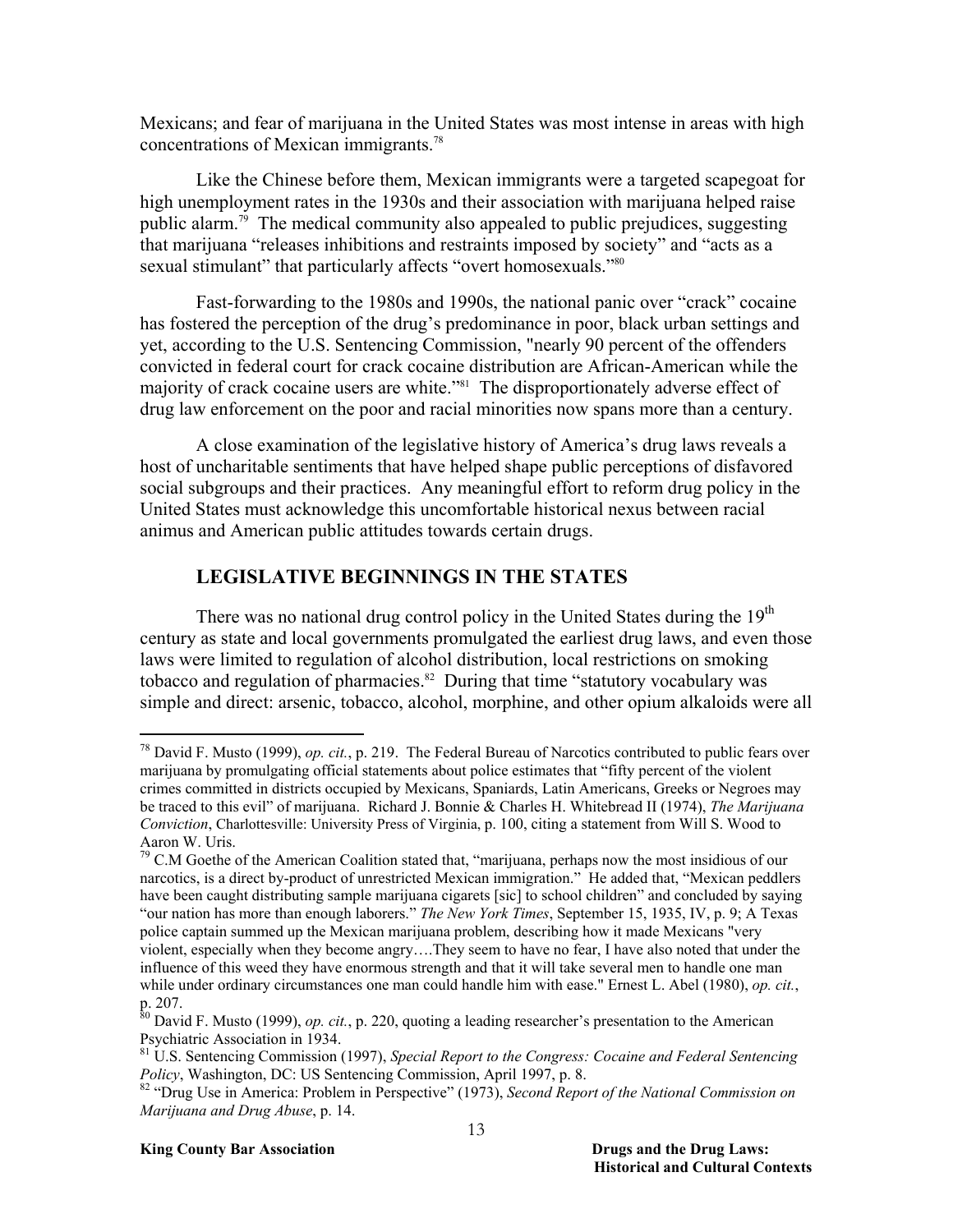'poisons'" and, when they were regulated at all the law put the onus on the health professions to police their distribution.<sup>83</sup>

 Early state and local drug laws varied immensely in scope and effect. In 1860 Pennsylvania enacted an early anti-morphine law. In 1875 San Francisco passed an antiopium law that is widely considered the first of its kind, targeting only the smoking of opium, which was common among Chinese immigrants, and not affecting the myriad other forms of opium use favored by most Americans. The California state legislature enacted a similar law in 1881 that focused only on opium smoking dens.<sup>84</sup> Virginia City, Nevada had passed a similar anti-opium ordinance in 1876 and this law was expanded and adopted statewide a year later. Other cities and states across the nation soon followed suit. These laws were all different and, for the most part, full of so many loopholes and exceptions that they were largely ineffective in actually preventing or limiting opium smoking.

Almost none of the early drug laws imposed a blanket prohibition on any substance. "A typical law would provide for the sale of narcotized proprietaries without restriction, but would confine provision of pure drugs to pharmacists and physicians, requiring a prescription that would be retained by the pharmacist for inspection for a period of time."85 Some of these laws were so complicated that compliance was impossible, while others were practically nugatory due to exceptions for patent medicines and domestic remedies.<sup>86</sup> Despite the relative laxity of the laws, they were enforced to varying degrees against targeted or guileless violators. Passage of these laws marked the first time in United States history when people began getting arrested for possession of drugs, and punishments were frequently "prompt and thorough."<sup>87</sup>

## **THE FIRST FEDERAL DRUG LAWS**

 Federal involvement in regulating drugs first emerged to bolster state efforts and reflected a similar concern about social groups using certain drugs rather than the drugs themselves. In 1883 Congress raised the import tariff on smoking opium, leaving opium imported for other purposes unaffected.<sup>88</sup> In 1887 Congress prohibited the import of opium into the United States by any subject of China; the law did not apply to non-Chinese and importation from Canada remained legal.<sup>89</sup> In 1890 a new federal law permitted only American citizens to manufacture opium for smoking.<sup>90</sup>

 $83 \; Id.$ 

<sup>&</sup>lt;sup>84</sup> Smoking opium alone or with friends in a private residence was not covered by the California legislation. *See* Elaine Casey (1978), *History of Drug Users and Drug Use in the United States*, Facts About Drug Abuse Participant Manual, The National Drug Abuse Center for Training Resource and Development, U.S. Govt. Publication No. 79-FADA-041P.<br><sup>85</sup> David F. Musto (1999), *op. cit.*, p. 91.

<sup>&</sup>lt;sup>86</sup> *Id.*<br><sup>87</sup> Edward M. Brecher *et al.* (1972), *op. cit.*, p. 43.<br><sup>88</sup> Charles E. Terry and Mildred Pellens (1928), *The Opium Problem*, New York: Committee on Drug Addictions, Bureau of Social Hygiene, p. 747.

<sup>&</sup>lt;sup>89</sup> Alexander T. Shulgin (1988), *Controlled Substances: A Chemical and Legal Guide to the Federal Drug Laws*, Berkeley: Ronin Publishing, p. 244. 90 Edward M. Brecher *et al*. (1972), *op. cit.*, p. 44.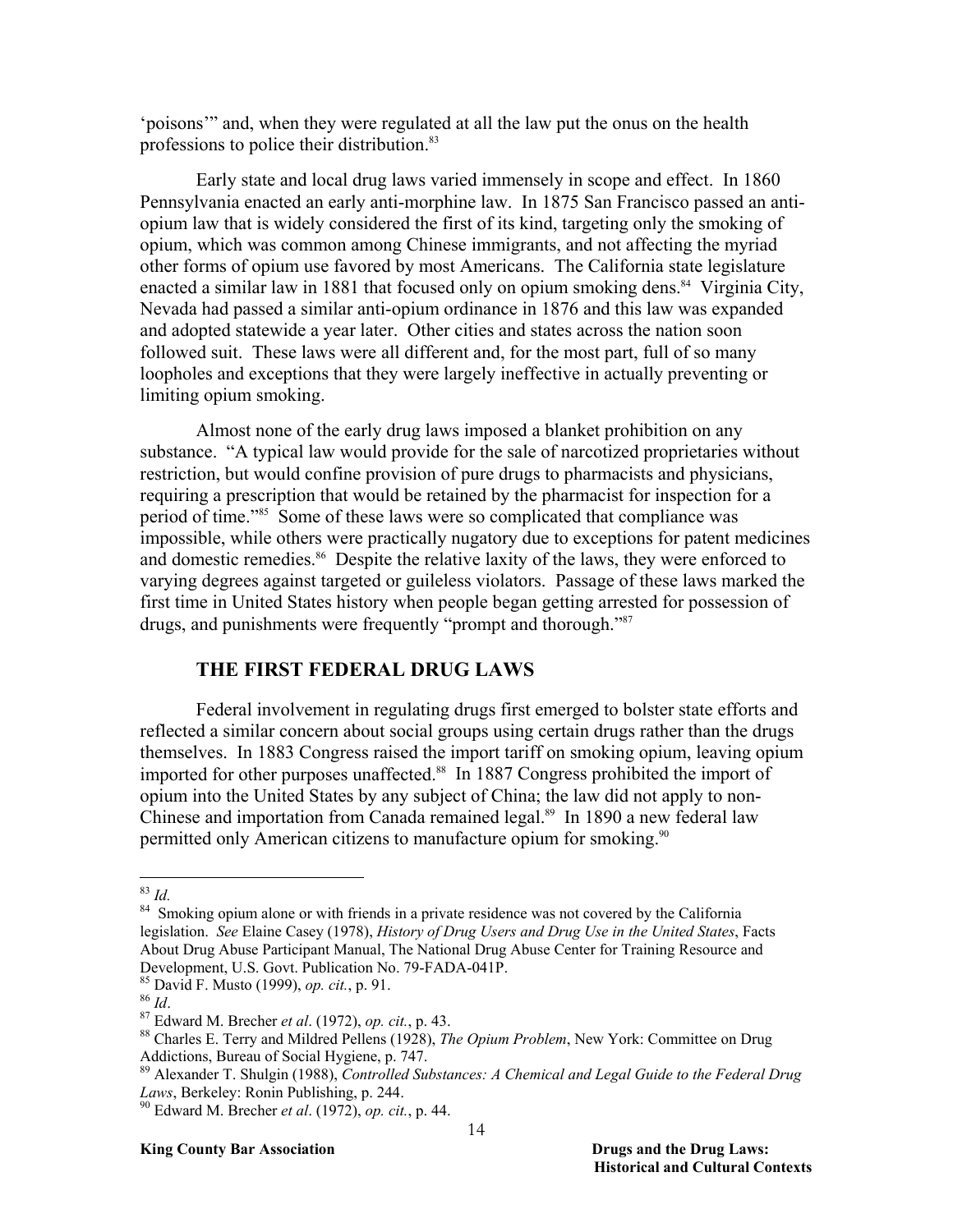The early federal opium laws produced mixed results. They were effective to the extent they were intended to marginalize the Chinese and to clarify social distinctions; indeed, maltreatment of the Chinese in the United States was so prevalent that it raised the ire of the Chinese government and threatened to destabilize trade and international relations.<sup>91</sup> However, from the viewpoint of actually improving the nation's health and safety and reducing use of drugs these laws did very little. Opium and other drugs continued to be legally available in many forms, and they were used for various purposes in all strata of American society.

Government officials were aware of the opium laws' failures and of their consequences. The U.S. Treasury reported in 1888 that the effect of federal efforts had been "to stimulate smuggling...by systematic organizations on the Pacific coast" and that "although all possible efforts have been made by this Department to suppress the traffic, it is found practically impossible to do so."92 These early difficulties, however, did not prevent the Congress from promulgating even more stringent measures in the future.

#### **The Pure Food and Drug Act**

A new chapter in the history of U.S. drug regulation began with the passage of the federal Pure Food and Drug Act of 1906, which required foods and medicines to be properly labeled as to their ingredients and contents. The Pure Food and Drug Act did not impose prohibitions on any substance; rather, it required only that certain products containing dangerous or potentially habit-forming drugs include appropriate notices to the public. The measure was the most prominent example of federal consumer protection legislation that emerged from the American Progressive movement.

At the turn of the  $20<sup>th</sup>$  century Americans read stories of graft and greed and the works of famous "muckraking" journalists such as Upton Sinclair were popular favorites, and public sentiment supported congressional action to regulate the food and drug industries. A principal target of the muckrakers was the patent medicine industry, portrayed as peddling adulterated, mislabeled products in a reckless manner. "Poisonous substances provided an issue on which prohibitionists, social reformers and proponents of federal intervention combined with enduring results."93 Public officials responded by targeting patent medicine-makers with regulation, all for the sake of "purification" and to "protect the children."94

The Pure Food and Drug Act marked a significant change in the conception of the constitutional power of the federal government. Matters of public health and safety were long considered the exclusive realm of the states and the federal government had no ability to exercise a general police power. This was especially true in an area that affected business interests, so Congress had to be creative in the drafting the Pure Food

 $91$  David F. Musto (1982), "The History of Legislative Control Over Opium, Cocaine, and Their Derivatives," *op. cit.*, summarizing David T. Courtwright (1982), *op. cit.* 92 *Id.* 93 Richard Davenport-Hines (2002), *op. cit.*, p. 212.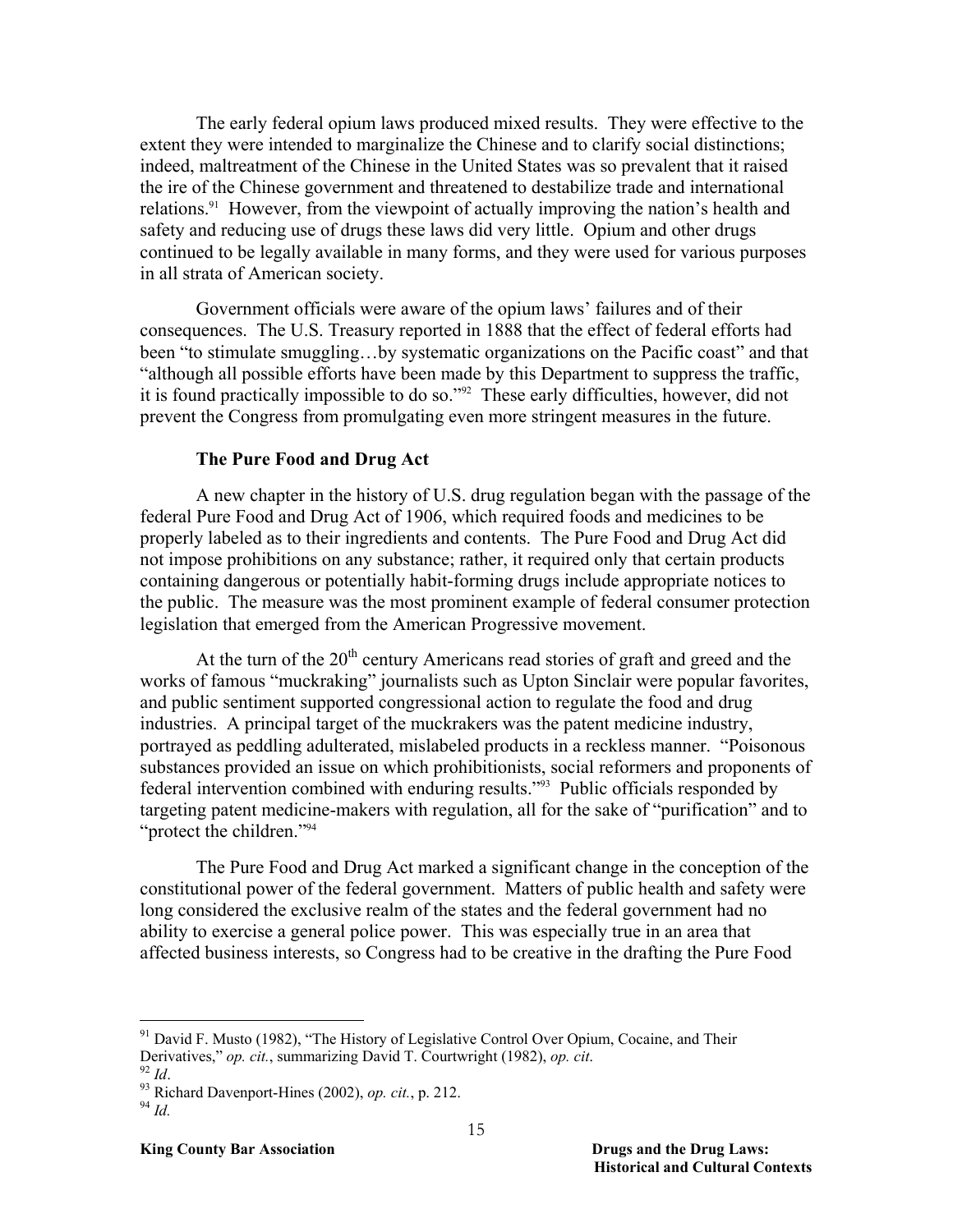and Drug Act as a criminal statute, ultimately relying on the Commerce Clause for its authority.<sup>95</sup>

Although the Pure Food and Drug Act did not impose any prohibitions, it had a historically demonstrable effect on reducing opiate addiction.<sup>96</sup> New purity and labeling requirements markedly improved the safety of medicines and drugs available to the public. This record of success was interrupted, however, by the passage of the Harrison Narcotic Act of 1914, which essentially cut off access to the legal, well-regulated supply of opiates and enabled the growth of an illicit market in adulterated, misbranded and contaminated drugs of all kinds.<sup>97</sup>

The national "anti-drug" movement in the United States was only in its infancy at the time of the Pure Food and Drug Act, whereas alcohol had been the primary target of moral and social crusaders for quite some time. The Anti-Saloon League and the influential alcohol prohibition movement had overshadowed "anti-drug" forces, which lacked any strong central organization. It is peculiar, therefore, that the nation's first major "anti-drug" law, the Harrison Narcotics Act of 1914, was adopted a full five years before National Alcohol Prohibition.<sup>98</sup> This historical anomaly stems directly from the efforts of a few charismatic, driven and influential individuals and from America's changing role in world politics at the dawn of the  $20<sup>th</sup>$  century.

### **Opium and U.S. Occupation of the Philippines**

 Victory in the Spanish-American War in 1899 turned the United States into a world power, which acquired Puerto Rico, Guam, Cuba and the Philippines, embracing its moral duty to uplift the inferior peoples in these territories.<sup>99</sup> The Filipinos were less enthusiastic about U.S. domination, however, and they rose up against the American occupiers in a prolonged insurrection. Upon suppressing this uprising, the United States took over governance of the Philippines and William Howard Taft was appointed civil governor. One of the first major problems he had to face was how to deal with island's "opium problem."

 $95$  At the time of its passage, some members of Congress expressed deep concern that the Pure Food and Drug Act represented an illegal exertion of power not expressly delegated to it by the Constitution. Nevertheless, the law was enacted and subsequently upheld as a valid exercise of Congress' constitutional power to regulate commerce between the states. *See United States v. Seventy-Four Cases of Grape Juice*, 181 F. 629 (W.D.N.Y. 1910); *See also Shawnee Milling Co. v. Temple*, 179 F. 517 (S.D. Iowa 1910). *See also* the discussion of evolving federal commerce power in "States Rights: Toward a Federalist Drug Policy." *Report of the Legal Frameworks group to the King County Bar Association Board of Trustees*, 2005.

<sup>96</sup> *See* Lawrence Kolb and A.G. Du Mez (1924), *The Prevalence and Trend of Drug Addiction in the United States and Factors Influencing It*, Treasury Department, US Public Health Service, Reprint No. 924, Washington D.C.: US Government Printing Office, p. 14.

<sup>97</sup> *Id*.

<sup>98</sup> Since the late 1800s the Anti-Saloon League presented a powerful political front against alcohol and the liquor industry. Its power grew and was manifested in the rising popularity of the Prohibition Party, which influenced presidential politics, culminating in 1919 with passage of the  $18<sup>th</sup>$  Amendment prohibiting the sale of alcohol in the United States.

<sup>99</sup> H.U. Faulkner (1959), *Politics, Reform, and Expansion, 1890-1900*, New York: Harper and Row, p. 239.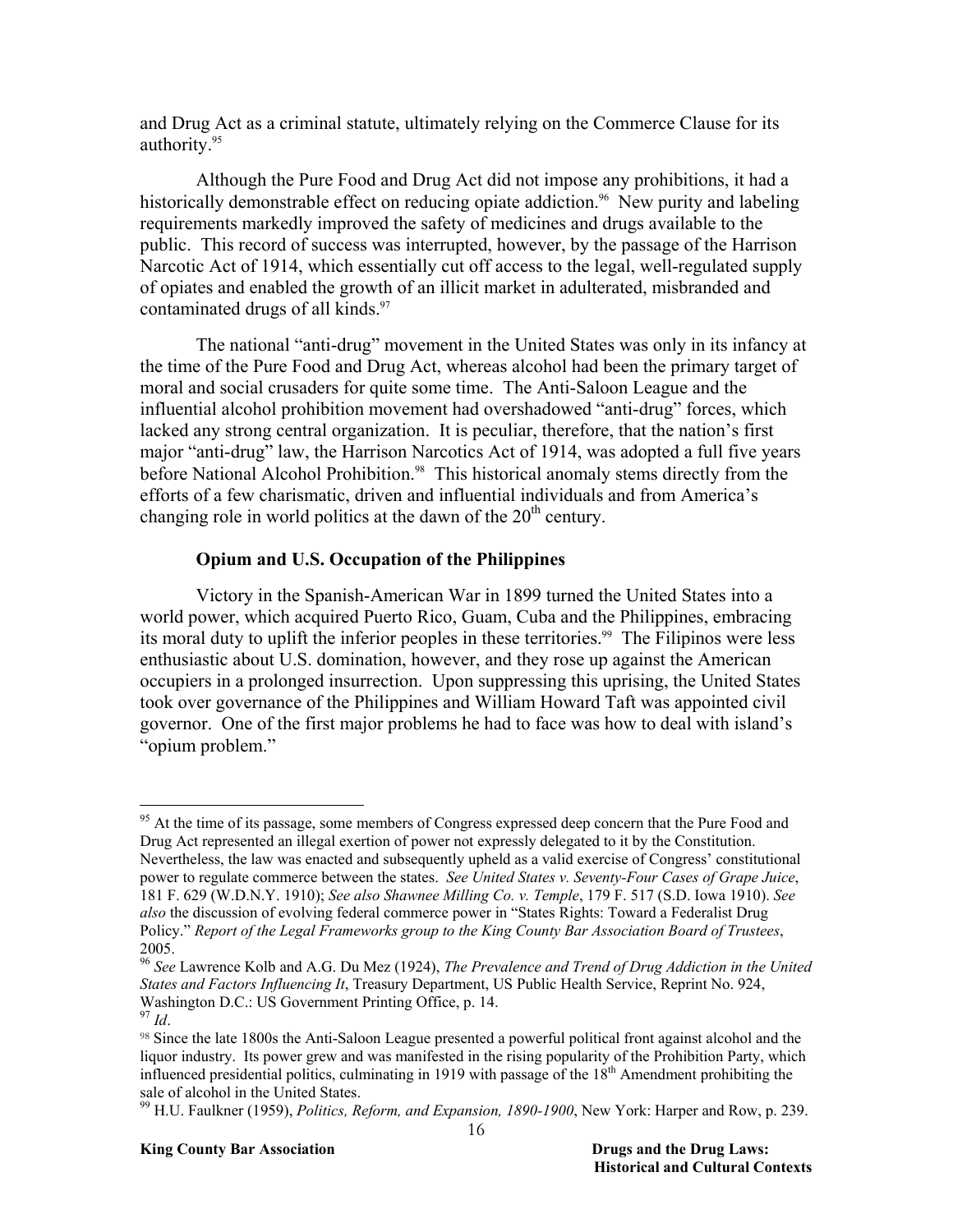Opium use in the Philippines was very common and the Spanish had previously operated an opium monopoly on the islands that entailed licensing narcotics addicts and legally supplying them with their requirements of the drug.<sup>100</sup> Despite Governor Taft's support for continuing this practice, the notion was extremely offensive to two influential American religious leaders in the Philippines, Reverend Wilbur Crafts, a Roosevelt administration official and leader of the International Reform Bureau, and the Reverend Charles H. Brent, the Episcopal Bishop of the Philippines. Both of these men strongly opposed, on moral grounds, American involvement in supporting such a vice as opium taking, especially in providing it to our foreign charges.101 The vocal opposition of Bishop Brent and Wilbur Crafts proved to be decisive in preventing the U.S. from reinstituting the Spanish opium monopoly in the Philippines.

In 1905 Congress ordered that all Filipinos be prohibited from obtaining opium for any non-medical purpose and that all legal sales of the drug would be prohibited by 1908.102 This policy set a powerful precedent and had long-term implications. Even though American officials acknowledged that "prohibition of opium smoking in the Philippines does not in fact prohibit,"<sup>103</sup> Congress was nevertheless disposed to support outright prohibition and the United States established itself as the world leader in the area of international narcotics control.104

#### **Opium and Tension With China**

By 1900 China was outwardly expressing deep concern about foreign interference and about opium use by its people, culminating in the Boxer Rebellion, which was the strongest manifestation of Chinese nationalism and anti-imperialism to date.<sup>105</sup> President Roosevelt even considered deploying troops to China to protect American investments.<sup>106</sup> However, this international crisis provided a unique window of opportunity that was seized upon by the fledgling American anti-drug movement.

Bishop Brent urged President Roosevelt to help China in its battle against opium.107 U.S. efforts in the Philippines had been considered a success and inspired hope that it may serve as a successful model elsewhere. Bishop Brent and Reverend Crafts called for an international meeting between the United States, Japan and the other powerful nations with interests in the Far East, and President Roosevelt agreed with this

 $100$  Richard Davenport-Hines (2002), op. cit., pp. 202-203.

<sup>&</sup>lt;sup>101</sup> Reverend Crafts was a well-known advocate for an "international civilizing crusade against alcohol and drugs" and he supported "a policy of prohibition in all indigenous races, in the interest of commerce as well as conscience." Antonio Escohotado (1996), *op. cit.*, p. 77. Bishop Brent worked closely with the United States War Department in managing the Philippines and was dedicated to freeing Asia from opium and was an international leader in the anti-opium movement. *Id*.; *See also* David F. Musto (1999), *op. cit.*, pp. 25- 26. The influence of Reverend Craft and Bishop Brent largely shaped America's international and national drug policy for decades to come.<br><sup>102</sup> *Id.*; See Philippine Tariff Revision Act, 3 March 1905, 33 Stat. L. 944.

<sup>&</sup>lt;sup>103</sup> Richard Davenport-Hines (2002), op. cit., p. 205.<br><sup>104</sup> David F. Musto, "The History of Legislative Control Over Opium, Cocaine, and Their Derivatives," op *cit.*, summarizing David T. Courtwright (1982), *op. cit.* <sup>105</sup> David F. Musto (1999), *op. cit.*, p. 29. <sup>106</sup> Antonio Escohotado (1996), *op. cit.*, p. 78. 107 *Id*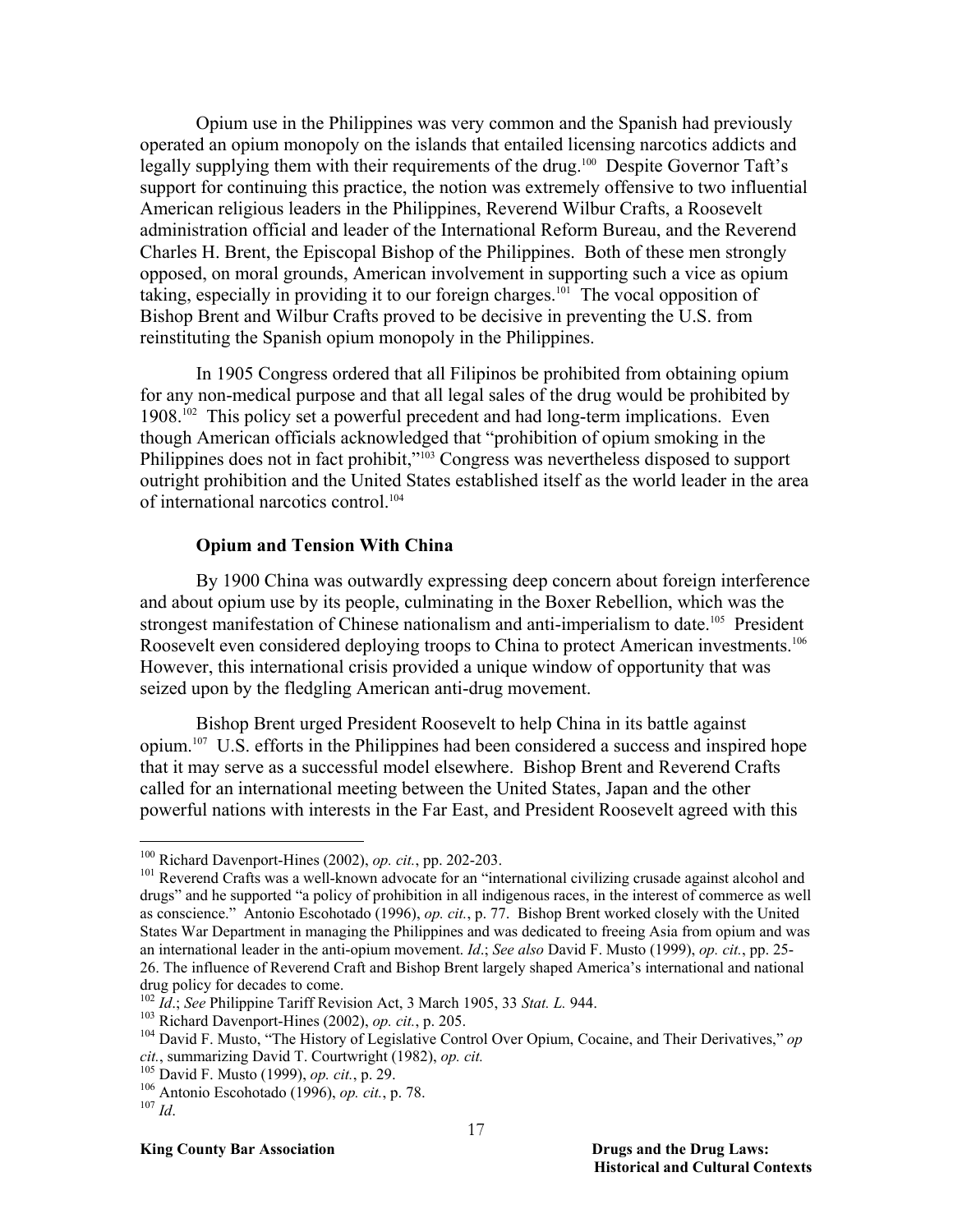approach, eventually convening the Conference of the International Opium Commission in Shanghai in 1909.108

Along with Bishop Brent and Reverend Wilbur Crafts, the third major seminal figure in the development of American drug policy was an ambitious, Washington, D.C. doctor named Hamilton Wright, who had some knowledge about opium and "Oriental" cultures. The State Department had appointed Wright to the American delegation to the Shanghai Opium Conference. Dr. Wright began many years of tireless work that eventually earned him the informal title of "father of American narcotic laws."

By calling and convening an international meeting on the Chinese opium trade, the United States was again holding itself out as a world leader on the issue of drug policy, and Hamilton Wright believed the U.S. should serve as a model for other nations by enacting its own "exemplary" opium laws.<sup>109</sup> Ironically, the U.S. itself had no laws limiting the use, sale or manufacture of products containing opium and coca, so to save face in advance of the international opium conference, Wright worked with Secretary of State Elihu Root and others to remedy this situation before the meeting, helping to secure the enactment of national opium prohibition. $110$ 

#### **The 1909 Opium Exclusion Act**

The Opium Exclusion Act was the first federal drug prohibition law, passed quickly just as the Shanghai Opium Conference was convening as a message of U.S. intolerance toward recreational drug use. Constitutional concerns led the State Department to recommend that Congress impose a prohibition through a national ban on imported, non-medicinal smoking opium.111 Section 11 of the Pure Food and Drug Act had already authorized the federal government to ban any imported drug deemed dangerous to the public's health, but Congress went ahead and approved the Opium Exclusion Act in any event, on February 9, 1909.<sup>112</sup>

#### **The Foster Antinarcotics Bill: Prelude to the Harrison Act**

Upon his immediate return from Shanghai, Hamilton Wright sought sweeping federal anti-drug legislation, to be founded upon Congress' constitutionally granted taxing power, and he drafted just such a proposal. Representative David Foster of Vermont, chairman of the House Committee on Foreign Affairs, introduced Wright's legislation in 1910. Known as the Foster Antinarcotics Bill, it called for a federal tax on

-

<sup>&</sup>lt;sup>108</sup> The 1909 Shanghai Opium Conference produced mixed results. Delegates from thirteen nations were present, but they were unable to reach any binding agreements or accords. They did, however, air "the issue of international control and looked ahead to subsequent meetings." William O. Walker, III (1981), *op. cit.,* p. 15 Most of the attendees expressed little interest in taking efforts to prohibit drugs, and there was not even agreement about the evil or immorality of non-medicinal drug use. David F. Musto (1999), *op.* 

*cit.*, p. 36. 109 David F. Musto (1999), *op. cit.*, p. 33. 110 *See* Edward Marshall (1911), "Uncle Sam is the Worst Drug Fiend in the World," *The New York Times*, March 12, 1911, V, p. 12.

<sup>111</sup> David F. Musto (1999), *op. cit.*, p. 34. 112 *Id*. at 34-35.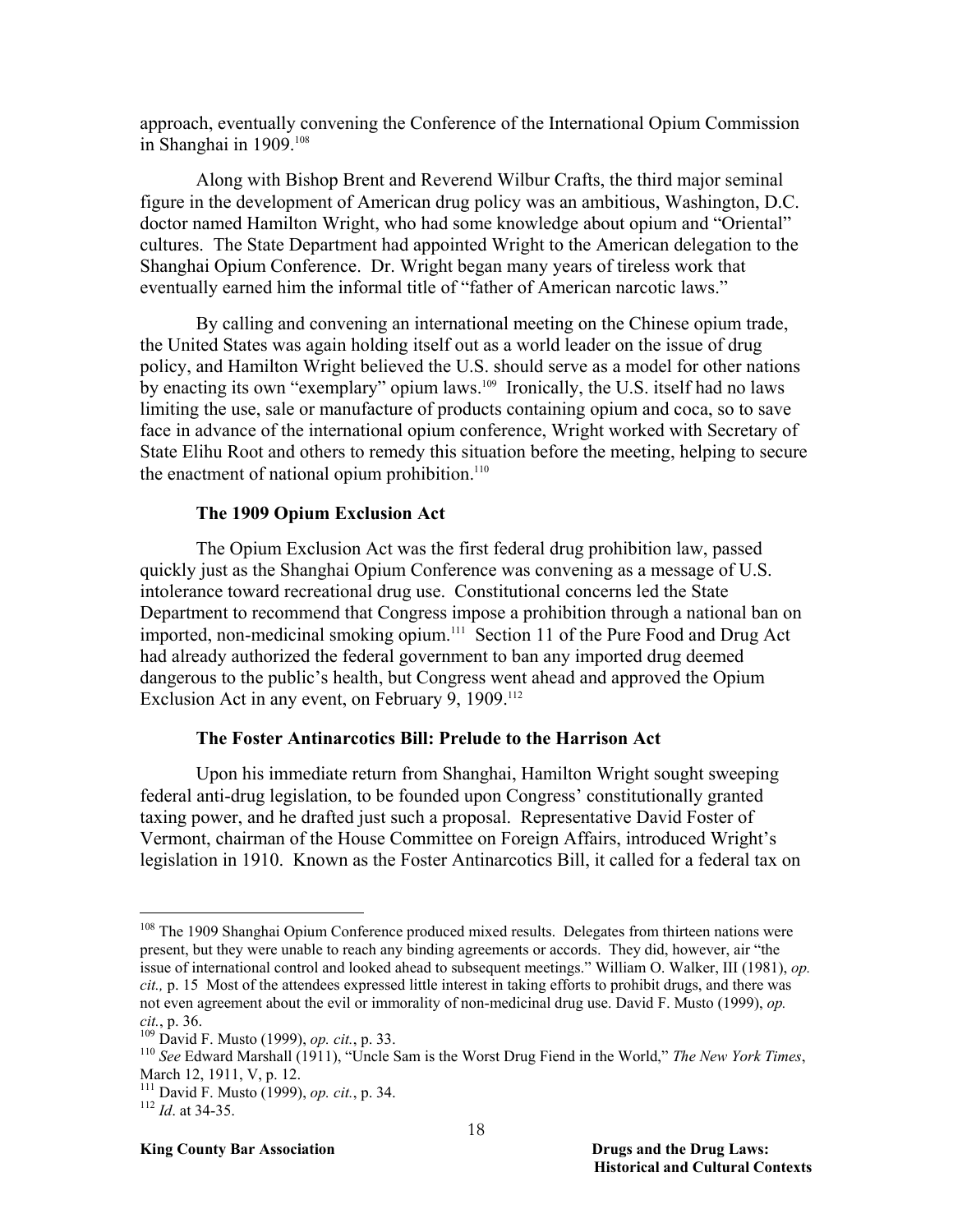all drug transactions in the nation and would have required all sellers of drugs to register with the government and to record and report all of their transactions.

Supporters of the Foster Antinarcotics Bill appealed to popular fears and myths about racial minorities.<sup>113</sup> The interests opposed to the bill, however, including the nation's drug manufacturers and retailers, opposed the bill for its cumbersome recordkeeping and reporting requirements and, since the public was not enthusiastically driving a national anti-narcotic movement, the arguments of business and industry carried their weight in Congress. Despite calls from Hamilton Wright and President Taft that the United States had to show the world that it "had its house in order" before the second International Opium Conference in the Hague in 1912,<sup>114</sup> the measure failed.

### **The Harrison Act of 1914 and its Interpretation**

Still resolved to see domestic drug prohibition enacted, Hamilton Wright had his legislation introduced in the next session. This time, Representative Francis Burton Harrison (D-NY), who himself had been Governor General of the Philippines from 1913 to 1921, agreed to shepherd it through the House. The bill met again with strong opposition, especially from the American Medical Association, so the bill's proponents reluctantly agreed to modify its record-keeping provisions, to reduce the penalties and to continue to allow the sale of patent medicines with small amounts of narcotics in them.<sup>115</sup> After the grudging compromise of all parties, the result was the Harrison Narcotic Act of 1914, a major watershed in the federal effort to regulate drugs.<sup>116</sup>

The Harrison Act required all manufacturers and purveyors of narcotics to register their activity with the federal government, to keep records of their sales and to pay a tax on each transaction.<sup>117</sup> Although ostensibly only a tax measure, the practical effect of the Harrison Act was to severely limit the availability of opium and cocaine for non-medical, recreational purposes. The bill was not presented as a prohibitionist measure in reaction to domestic morality concerns; rather, the congressional debate focused on comporting

<sup>113</sup> With continuing regard to opium, Wright noted that "one of the most unfortunate phases of the habit" was a "large number of women who have become involved and were living as common-law wives or cohabiting with Chinese in the Chinatowns of our various cities." Hamilton Wright (1910), *Report on the International Opium Commission and on the Opium Problem as Seen within the United States and Its Possessions*, Opium Problem: Message from the President of the United States, Senate Doc. No. 377, 61<sup>st</sup> Cong, 2<sup>nd</sup> Sess., 21 Feb. 1910, p. 45. Speaking of the danger of cocaine Wright reported that "it has been authoritatively stated that cocaine is often the direct incentive to the crime of rape by the Negroes of the South and other sections of the country."  $Id$ . at 48-49.

<sup>&</sup>lt;sup>114</sup> *Id.* at 45.<br><sup>115</sup> David F. Musto, "The History of Legislative Control Over Opium, Cocaine, and Their Derivatives," *op cit*., summarizing David T. Courtwright (1982), *op. cit.* 

<sup>&</sup>lt;sup>chet</sup> Signed into law on December 17, 1914, the official title of the Harrison Act was: "An Act to provide for the registration of, with collectors of internal revenue and to impose a special tax upon all persons who produce, import, manufacture, compound, deal in, dispense, sell, distribute, or give away opium or coca leaves, their salts, derivatives or preparations, and for other purposes." United States Statutes at Large, v.36, 63 Cong., 3 Sess, Part I, pp. 785-90.

<sup>117</sup> Eva Bertram, Morris Blachman, Kenneth Sharpe, & Peter Andreas (1996), *Drug War Politics: The Price of Denial*, Berkeley: University of California Press, p. 68.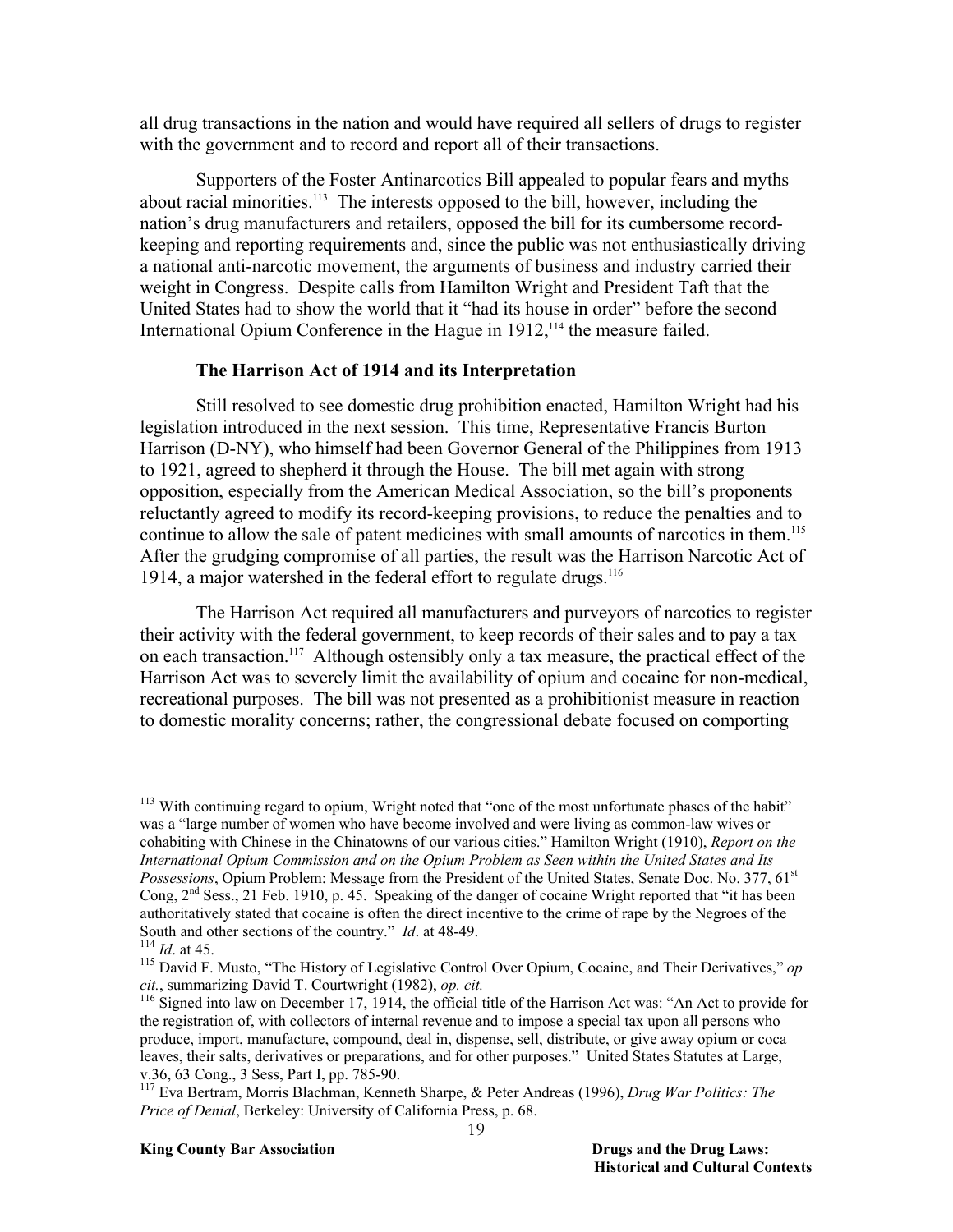with international treaty obligations imposed by the Hague Opium Convention of 1912.<sup>118</sup> In only a few short years, however, the Harrison Act was transformed from a relatively innocuous revenue measure into a powerful tool for federal authorities to regulate, and ultimately prohibit, a wide range of narcotics-related activity.

Linking the Harrison Act to The Hague Opium Convention was a clever means to circumvent constitutional concerns at the time. The power of Congress to regulate interstate commerce and to raise revenue was considered to be very limited in 1914 and the prevailing view was that the power to regulate "local" affairs was reserved to the states by the Tenth Amendment.<sup>119</sup> Therefore, federal control of narcotics and medical prescriptions was thought to be unconstitutional.<sup>120</sup> However, Hamilton Wright and his cohorts had purposefully engineered the Hague Opium Convention in order to establish a mandatory international legal foundation on which U.S. drug laws would be built.<sup>121</sup>

To the U.S. medical community the Harrison Narcotic Act was seen mostly as "a law for the orderly marketing of opium, morphine, heroin, and other drugs—in small quantities over the counter and in larger quantities on a physician's prescription."122 Doctors and pharmacists felt protected by the language of the statute, which they had a hand in drafting, specifically shielding them from government interference in their medical practices.<sup>123</sup> However, instead of protecting doctors, the language of the Act was subject to multiple interpretations and it was not long before undercover U.S. Treasury agents – the original "narcs" – began arresting thousands of doctors and pharmacists for prescribing and administering drugs to narcotics addicts.<sup>124</sup>

Although the Harrison Act was vague about what it meant for physicians to act only "in pursuit of their professional practice," the U.S. Treasury Department took initiative to promulgate rules forbidding doctors from providing drugs for addiction

 $\overline{a}$ 

#### **King County Bar Association Drugs and the Drug Laws: Drugs and the Drug Laws:**

<sup>&</sup>lt;sup>118</sup> The Hague Opium Convention of 1912 was the result of Hamilton Wright's efforts to achieve international consensus on narcotics control. The treaty urged signatories "to use best endeavors" to suppress the illicit drug trade. William O. Walker, III (1981), *op. cit.*, p. 16. *See* "States Rights: Toward a <sup>119</sup> Richard J. Bonnie & Charles H. Whitebread II (1974), *op. cit.*, p. 16. *See* "States Rights: Toward a

Federalist Drug Policy," *op. cit.*<br><sup>120</sup> Eva Bertram *et al.* (1996), *op. cit.*, p. 9.<br><sup>121</sup> Article VI of the U.S. Constitution makes international treaties the supreme law of the land and

presenting the Harrison Act as necessary to comply with The Hague Convention lent the Act constitutional legitimacy. William O. Walker, III (1981), op. cit., p. 16.<br><sup>122</sup> Edward M. Brecher et al. (1972), op. cit., p. 48.<br><sup>123</sup> The Harrison Act stated, in relevant part: "Nothing contained in this section shall apply to the di

or distribution of any of the aforesaid drugs to a patient by a physician, dentist, or veterinary surgeon registered under this Act in the course of his professional practice only." Public Law No. 223,  $63^{rd}$  Cong., approved December 17, 1914.

<sup>124</sup> Richard Davenport-Hines (2002), *op. cit.*, p. 230; Eva Bertram *et al*. (1996), *op. cit.*, p. 69. The federal crackdown on doctors was also generally justified by reports discrediting the medical profession, especially the Carnegie Foundation's Flexner Report of 1910, which revealed defective medical training and shoddy medical research practices. As a result, not only was drug addiction criminalized, but scientific research on psychoactive drugs was virtually halted. *See* Norman E. Zinberg and John A. Robertson (1969), *Drugs and the Public*, New York: Simon and Schuster, pp. 69-69.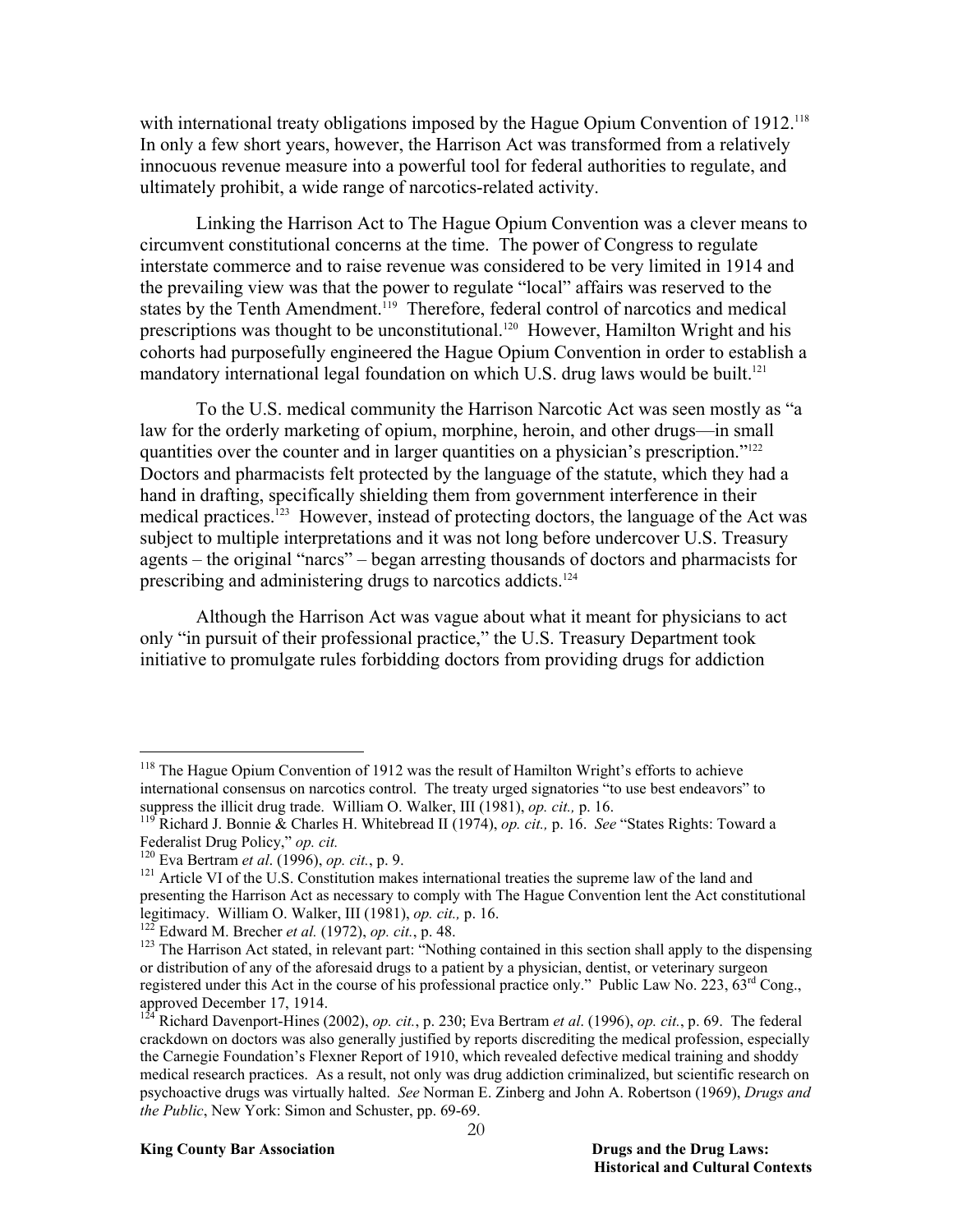maintenance in cases where addiction was deemed unrelated to medical issues.<sup>125</sup> The question of whether Congress had the power to regulate doctors and to punish the mere possession of drugs quickly became a contentious legal issue and the Treasury Department's efforts to enforce the Harrison Act as a prohibitionist law against doctors and their patients were initially rebuffed by the courts.<sup>126</sup>

#### **The** *Doremus* **and** *Webb* **Decisions**

 Undaunted by adverse court rulings, the Treasury Department continued attempts to regulate the prescription practices of doctors and pharmacists under the guise of tax law enforcement. Finally, in the 1919 case of *United States v. Doremus,* the Supreme Court explicitly upheld the Harrison Narcotic Act as a legitimate revenue measure, confirming federal authority to control the manner in which physicians could dispense drugs.127 In the companion case of *Webb v. United States*, decided on the same day as *Doremus*, the Supreme Court held that the legitimate practice of medicine could not include prescribing drugs to patients simply to maintain their addiction with no intent to cure them."128 The Treasury Department used this decision to support its enforcement against physicians who were distributing drugs to patients "for the purpose of gratifying his appetite for the drug."<sup>129</sup>

#### **A New Political Climate**

 $\overline{a}$ 

During the brief period when the Supreme Court expanded its interpretation of the permissible scope of the Harrison Narcotic Act, dramatic events around the world and at home profoundly affected Americans' sense of purpose and security. Between 1914 and 1919 the First World War raged in Europe, ratification of the  $18<sup>th</sup>$  Amendment imposed national alcohol prohibition in the United States and the Progressive Era of middle-class

<sup>&</sup>lt;sup>125</sup> This vagueness in the statute may have been intentional on the part of Congress: "The manifest lack of federal power to regulate medical practice as well as the need to unify professional support of the Harrison<br>Act may have required these vague phrases." David F. Musto (1999), op. cit., p. 125.

<sup>&</sup>lt;sup>126</sup> The first major legal challenge to the constitutionality of the Harrison Narcotic Act came in 1916 when the Supreme Court limited the scope of the Act in the case of *United States v. Jin Fuey Moy,* 241 U.S. 394 (1916), denying the U.S. Treasury Department's attempt to prosecute a doctor for prescribing drugs to an addict and to criminalize the addict's possession of an illicit drug. The Court recognized that an act of Congress is only valid if carried out pursuant to an expressly granted constitutional power and, in so doing, held that the Harrison Act was not required under international treaty and, therefore, where the Act was passed under Congress' taxing power, it could only be valid for raising revenue. The Court then found that both preventing a doctor from exercising professional judgment to prescribe drugs and prohibiting mere possession of drugs were actions unrelated to revenue collection and that the federal government could not use the Harrison Act to prosecute doctors who prescribe drugs or to prosecute individuals who possess drugs. United States v. Jin Fuey Moy, supra, at 401.

<sup>&</sup>lt;sup>127</sup> Justice Day wrote that, "[i]f the legislation enacted has some reasonable relation to the exercise of the taxing authority conferred by the Constitution, it cannot be invalidated because of the supposed motives which induced it….The act may not be declared unconstitutional because its effect may be to accomplish another purpose as well as the raising of revenue." *United States v. Doremus*, 249 U.S. 86, 93, 94 (1919).<br><sup>128</sup> The *Webb* case arose from a factual scenario in which a doctor was arrested and prosecuted for selling thousands of prescriptions to addicts. The Court's majority opinion summarily concluded that, to call "such an order for the use of morphine a physician's prescription would be so plain a perversion of meaning that no discussion of the subject is required." *Webb v. United States*, 249 U.S. 96 (1919).<br><sup>129</sup> Eva Bertram *et al.* (1996), *op. cit.*, p. 74.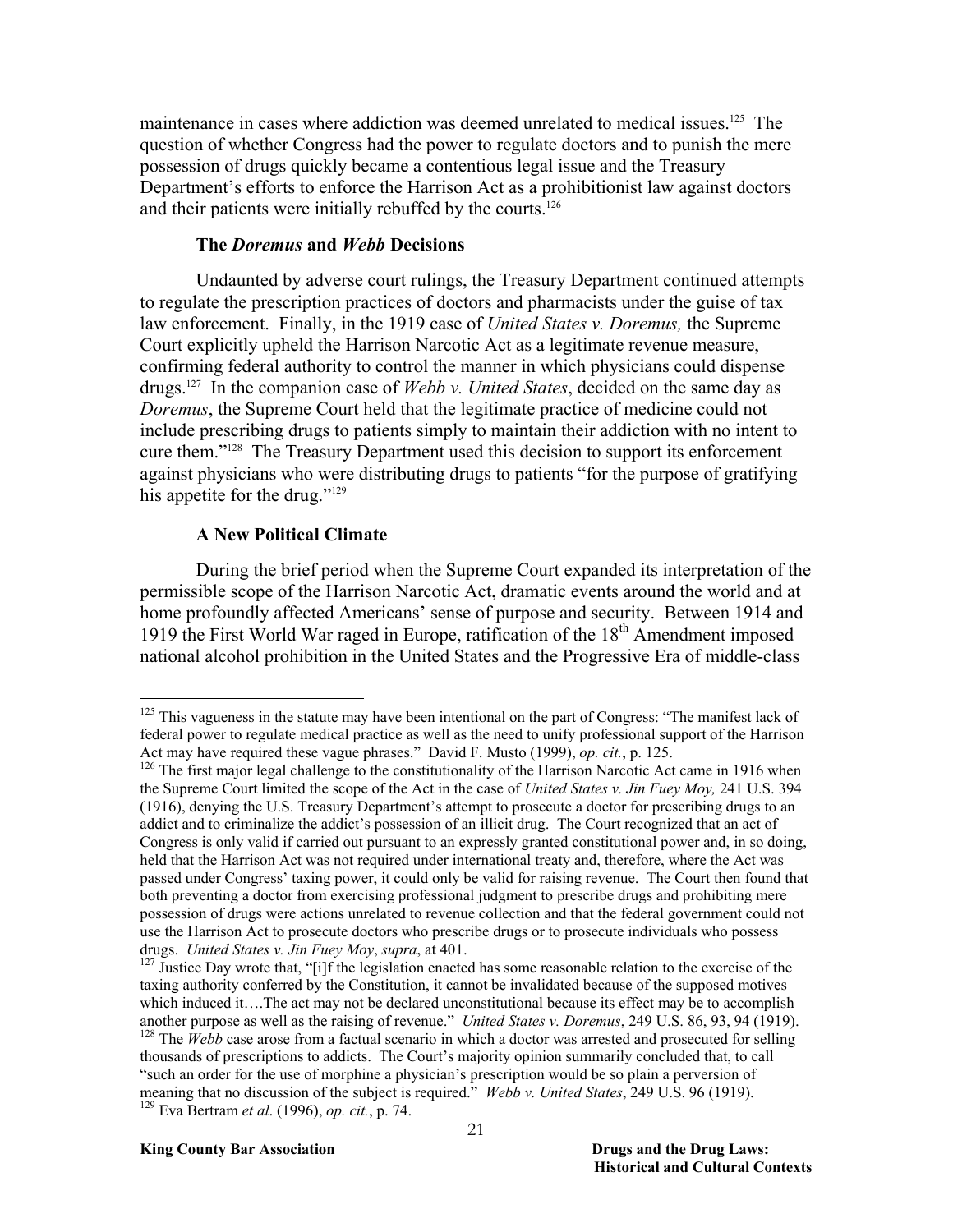egalitarianism quickly faded into history. It was a time when "the liberalizing movements of LaFollette, Theodore Roosevelt and Woodrow Wilson had declined into a fervent and intolerant nationalism" and America was gripped with fear of anarchy and communism following the Bolshevik Revolution.<sup>130</sup>

By 1919 Americans were in no mood to take a soft stance on any perceived national threat. The use of narcotics was being demonized as antisocial and personally degenerating and the public willingly opposed any suggestion of maintaining such a vice at that time.131 Prohibitionist sentiments ran high and not just in regard to alcohol and narcotics; tobacco was also gaining critics and by 1921 cigarettes would be prohibited in fourteen states, with 92 other anti-cigarette bills under consideration in another 28 state legislatures. $132$ 

#### **The** *Behrman* **and** *Linder* **Decisions**

The Treasury Department continued to pursue its prohibitionist agenda before the Supreme Court, and in 1922 the case of *United States v. Behrman* expanded upon prior court decisions. The *Behrman* decision specifically upheld the Treasury Department's rule that made it illegal for doctors to prescribe drugs to addicts whose only ailment was addiction itself. The 6-3 decision affirmed the Treasury's position that a narcotics prescription for an addict was a *de facto* criminal act, regardless of the intent or "good faith" of the physician.<sup>133</sup>

In 1925 the Supreme Court drew back from the *Behrman* holding in *Linder v. United States,* unanimously declaring that:

"[t]he opinion cannot be accepted as authority for holding that a physician, who acts *bona fide* and according to fair medical standards, may never give an addict moderate amounts of drugs for self-administration in order to relieve conditions incident to addiction. Enforcement of the tax demands no such drastic rule, and if the Act had such scope it would certainly encounter grave constitutional difficulties."134

The Court also expressed its view that drug addiction is a disease and that relieving the "conditions incident to the addiction" may be medically appropriate.135

In the short span between the *Behrman* and *Linder* decisions, however, the die had been cast and the Court's reversal had little effect on national drug enforcement policy. The Treasury Department's punitive enforcement practices were so firmly established by 1925 that "few were willing to challenge Treasury's actions politically or in court, and the ruling had little real impact."136 The *Linder* decision's irrelevance is evidence of just how embedded the "anti-drug" sentiment had become in American

<sup>130</sup> David F. Musto (1999), *op. cit.*, p. 132.

<sup>131</sup> *Id*. at 134.

<sup>132</sup> Elaine Casey (1978), *op. cit.*

<sup>133</sup> *United States v. Behrman*, 258 U.S. 280, 289 (1922). 134 *Linder v. United States*, 168 U.S. 5, 22 (1925) 135 Eva Bertram, *et al.* (1996), *supra* note 3, at 75. 136 *Id.*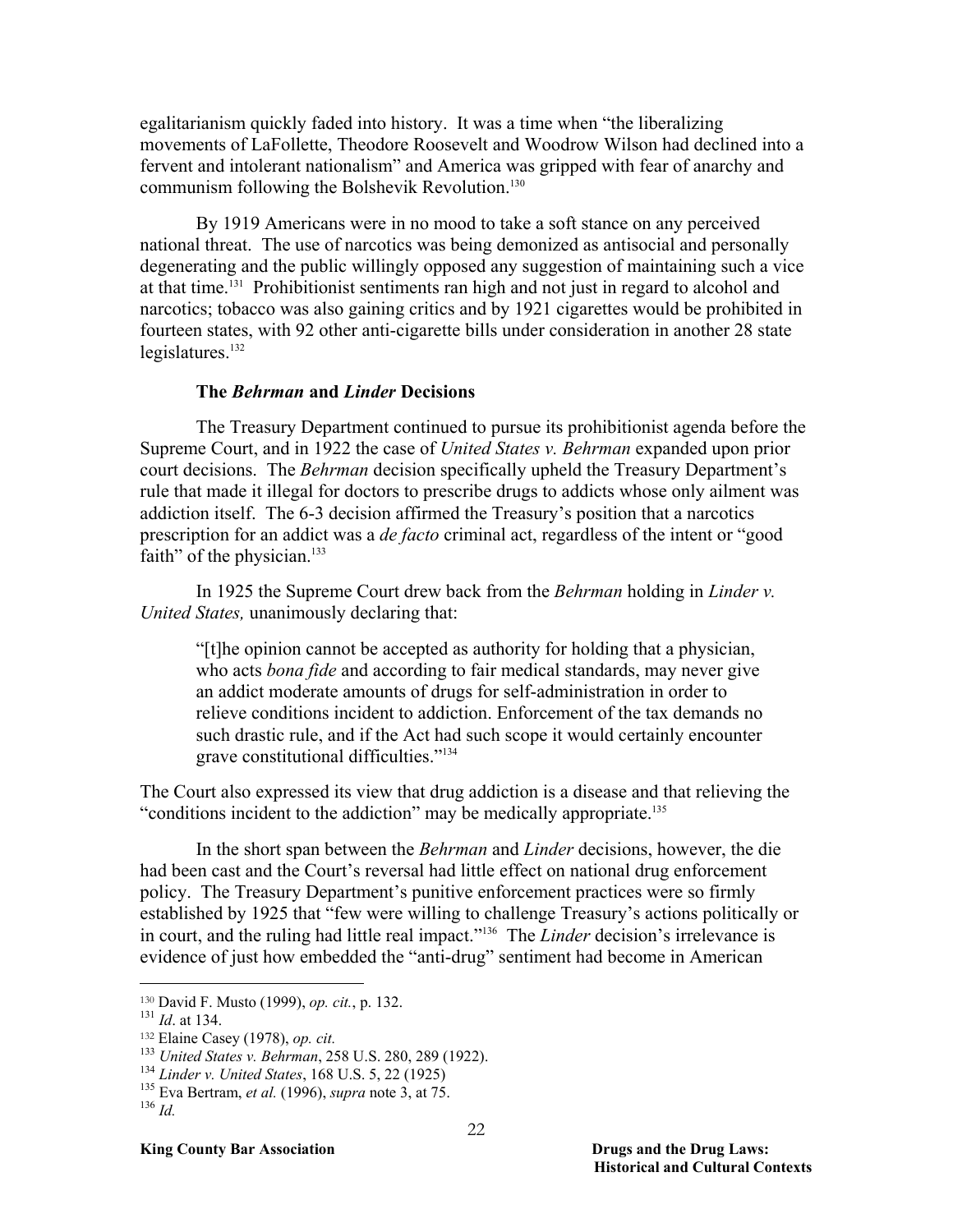politics in such a short time, as the changing social and political climate allowed Congress to expand its police powers to calm the temporary passions of the time. In any event, with the foundation firmly laid the nation embarked on an era of drug prohibition that continues to this day.

#### **DRUG PROHIBITION AND BUREAUCRATIC ENTRENCHMENT**

Concerns about the constitutionality and wisdom of the Harrison Narcotic Act continued throughout the 1920s. In 1928, however, the Supreme Court partly settled the issue by specifically upholding the constitutionality of the Act.137 By that time there was a widespread national debate about alcohol prohibition, but apart from the continuing controversy between the medical community and the federal government, there was comparatively little national discussion about the Harrison Act.

Heavy enforcement of the Harrison Narcotic Act led to prison overcrowding, however, and to calls for alternatives to imprisonment. By the late 1920s more federal prisoners were being housed for Harrison Act violations than for any other class of offense.138 Representative Stephen G. Porter (R-PA), chair of the House Committee on Foreign Affairs, who had emerged as a new leader in the fight against narcotics, took up the idea of creating "federal narcotics farms" where drug addicts convicted under the Harrison Act could be housed and treated for their addiction. President Coolidge signed into law the Porter Narcotic Farm Act in 1929, which established one farm in Lexington, Kentucky and another in Fort Worth, Texas.<sup>139</sup>

#### **The Porter Act of 1930**

Following the success of his Narcotic Farm bill, Rep. Porter turned his attention to the creation of a new government agency to take up enforcement of the Harrison Act. It was Porter's desire to have a separate drug enforcement agency both to streamline the bureaucracy and to represent the United States at foreign conferences. In 1930 Congress thereby established the Bureau of Narcotics, to be housed in the Treasury Department, and Treasury Secretary Andrew Mellon appointed his nephew-in-law Harry J. Anslinger as its first commissioner.<sup>140</sup> Although not fully realized at the time, Anslinger's appointment was an extremely significant event, as he would go on to become one of the most prominent and influential figures in the history of American drug control policy.

#### **"Reefer Madness"**

Marijuana became the next major target of U.S. anti-drug efforts, which was a curious development given the fact that for several years the Bureau of Narcotics had consistently minimized the dangers of the drug.141 Only a decade earlier, the U.S.

<sup>&</sup>lt;sup>137</sup> Nigro v. U.S., 276 U.S. 332 (1928).

<sup>&</sup>lt;sup>138</sup> *Id.* at 204.<br><sup>139</sup> 21 U.S.C. §§ 221-237 (1934) (repealed 1944).<br><sup>140</sup> Alexander T. Shulgin (1988), *op. cit.*, p. 245.<br><sup>141</sup> With regard to popular accounts of a marijuana threat, the Bureau wrote: "This publicity magnify the extent of the evil and lends color to an inference that there is an alarming spread of the improper use of the drug, whereas the actual increase in such use may not have been inordinately large."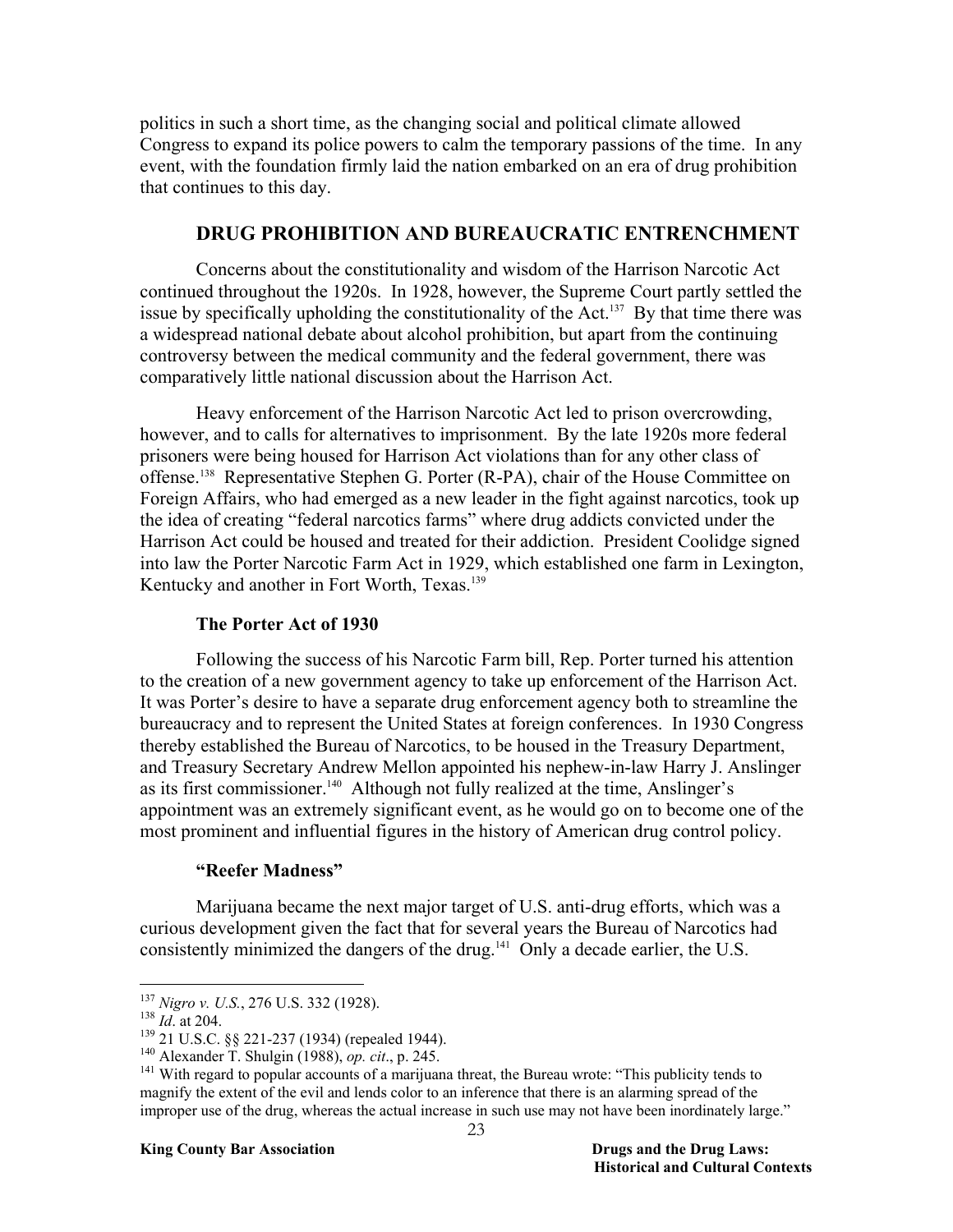Agriculture Department had published pamphlets urging Americans to grow marijuana (cannabis) as a profitable undertaking.142 Narcotics Commissioner Harry Anslinger had stated that heroin was a much greater danger, that marijuana was only a "problem" in areas with large Mexican populations and that marijuana legislation would be most effective at the state level.<sup>143</sup>

A closer look at the behind-the-scenes intrigue involving certain influential Americans in the 1930s reveals how the sudden federal campaign against marijuana was more likely related to economic factors and to commercial interests more than to any legitimate fears over the drug itself. In the 1920s the Du Pont Company had developed and patented numerous petroleum-based products, including fuel additives, chemical processes for the manufacture of paper from wood pulp and numerous synthetic products such as nylon, cellophane and other plastics. At the same time other firms were developing synthetic products from renewable biomass resources, especially from hemp (cannabis). By 1935 raw cellulose from hemp had become a viable option for fuel, fabric and plastics and paper – a cheaper, cleaner and renewable raw material compared to petroleum. Faced with this competition, Lammont DuPont lobbied the U.S. Treasury Department to seek the prohibition of hemp.<sup>144</sup>

Business interests of William Randolph Hearst, the newspaper magnate, were also threatened by hemp, as his timber holdings and his joint enterprises with DuPont for wood-based pulp papermaking would have been rendered uncompetitive.<sup>145</sup> Hearst used his chain of newspapers to aggravate racial tensions, portraying Mexicans in particular as lazy, degenerate and violent and as job stealers and smokers of "marihuana" – a word brought into the common parlance due in part to frequent mentions in Hearst's publications.146 The aggressive efforts to demonize cannabis were effective, as the sheer number of newspapers, tabloids, magazines and film reels under Hearst's control enabled him to inundate American media with propaganda. Americans readily accepted the

Federal Bureau of Narcotics (1932), *Report by the Government of the United States of America for the Calendar Year Ended December 31, 1931: On the Traffic in Opium and Other Dangerous Drugs*, Government Printing Office, p. 51.

<sup>&</sup>lt;sup>142</sup> David F. Musto (1973), "An historical perspective on legal and medical responses to substance abuse,"<br>Villanova L. Rev., v.18, May 1973, p. 816.

<sup>&</sup>lt;sup>143</sup> William O. Walker, III (1981), *op. cit.*, p. 103.<br><sup>144</sup> *See* John Craig Lupien (1995), *Unraveling an American Dilemma: The Demonization of Marihuana,* thesis presented to the Faculty of the Graduate School, Pepperdine University, with exhaustive summary and analysis of Record Group 170, Accession Number: W 170-74-005, Boxes 1-5, the "Marihuana Tax Act of 1937" files from the Washington National Research Center, National Archives. *See also* Chris Conrad (1993), *Hemp: Lifeline to the Future*, Los Angeles: Creative Xpressions Publications; Jack Herer (1991), *The Emperor Wears No Clothes,* Van Nuys: Hemp Publishing; James B. Slaughter (1988), "Marijuana Prohibition in the United States: History and Analysis of a Failed Policy," *Columbia Journal of Law and Social Problems*, v.21, n.4, pp. 417-474; and Michael Schaller (1970), "The Federal Prohibition of Marihuana," *Journal of Social History*, v.4, n.1, Fall 1970, pp. 61-74.<br><sup>145</sup> In the 1930s a new technique for using hemp pulp for papermaking was developed by the Department of

Agriculture, in conjunction with the patenting of the hemp "decorticator," a revolutionary new technology for harvesting hemp. *See* "The New Billion Dollar Crop," *Popular Mechanics*, v.69, February 1938, pp. 238-239; and R. S. Kellogg (1936), *The Story of News Print Paper*, New York: Newsprint Service Bureau, pp. 48-49.

<sup>146</sup> Jack Herer (1991), *op. cit.*, pp. 24-25.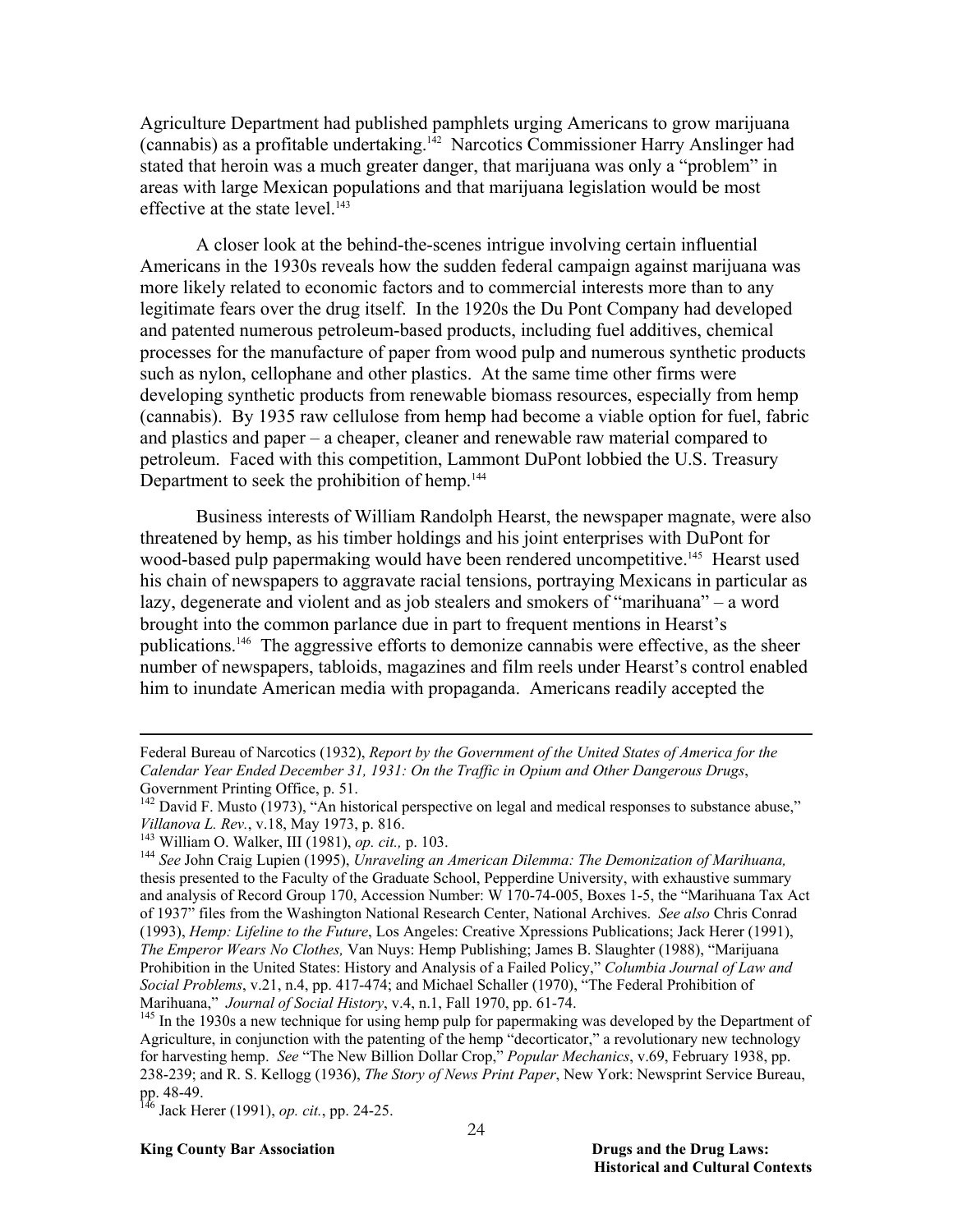stories of crazed crimes incited by marijuana use, and official accounts of the "evils" of marijuana continue to color popular opinion of the drug today.

## **The Marihuana Tax Act of 1937**

Under pressure to take a stand against marijuana, Harry Anslinger and the Bureau of Narcotics readily changed the agency's position and sought a means by which to bring the drug under federal control. Passage of a marijuana bill under the treaty power was not feasible since Mexico declined to support a trilateral marijuana pact with the United States and Canada, and it was also unlikely that a revenue measure could provide adequate government control.<sup>147</sup> Therefore, the Bureau conceived the idea of regulating marijuana with a transfer tax, an approach taken in the National Firearms Act, which levied a tax on transfers of machine guns and which had been recently upheld by the Supreme Court.<sup>148</sup>

Anslinger and the Bureau of Narcotics drafted the Marihuana Tax Act of 1937 and also worked through the media to create the marijuana "problem," arguing principally that marijuana use produced insanity and led to violent crime.<sup>149</sup> The Senate report accompanying the bill described the danger as follows:

Under the influence of this drug marihuana the will is destroyed and all power of directing and controlling thought is lost. Inhibitions are released. As a result of these effects, many violent crimes have been committed under the influence of this drug …. [M]arihuana is being placed in the hands of high school children...by unscrupulous peddlers. Its continued use results many times in impotency and insanity.<sup>150</sup>

Despite opposition by the American Medical Association and other moderate voices, the Marihuana Tax Act passed without a recorded vote and after only two hours of debate and was signed into law on October 1, 1937. The measure did not actually prohibit possession or sale of marijuana; rather, any person importing, selling or otherwise handling cannabis was required to register with the government and pay a transfer tax on each transaction. Those without the fiscal transfer stamp could be fined and jailed for up to twenty years.<sup>151</sup>

Passage of the Marihuana Tax Act cemented the power of Harry Anslinger over the direction of U.S. drug policy and further entrenched the federal government's authority to regulate "illicit" drugs by any means. Anslinger deflected skepticism and concern about the wisdom of the hard-line policy on marijuana and pressed on for decades with an effective public relations campaign and with vigorous criminal enforcement under the growing arsenal of federal drug laws.152

 $147$  William O. Walker, III (1981), op. cit., p. 103.

<sup>&</sup>lt;sup>148</sup> David F. Musto (1999), *op. cit.*, p. 222.<br><sup>149</sup> Norman E. Zinberg and John A. Robertson (1969), *op. cit.*, p. 178.<br><sup>150</sup> *Id.* at 178-179, quoting the U.S. Senate report accompanying the Marijuana Tax Act of 1937.

Fiorello La Guardia, who had commissioned a team of distinguished scientists to study the effects of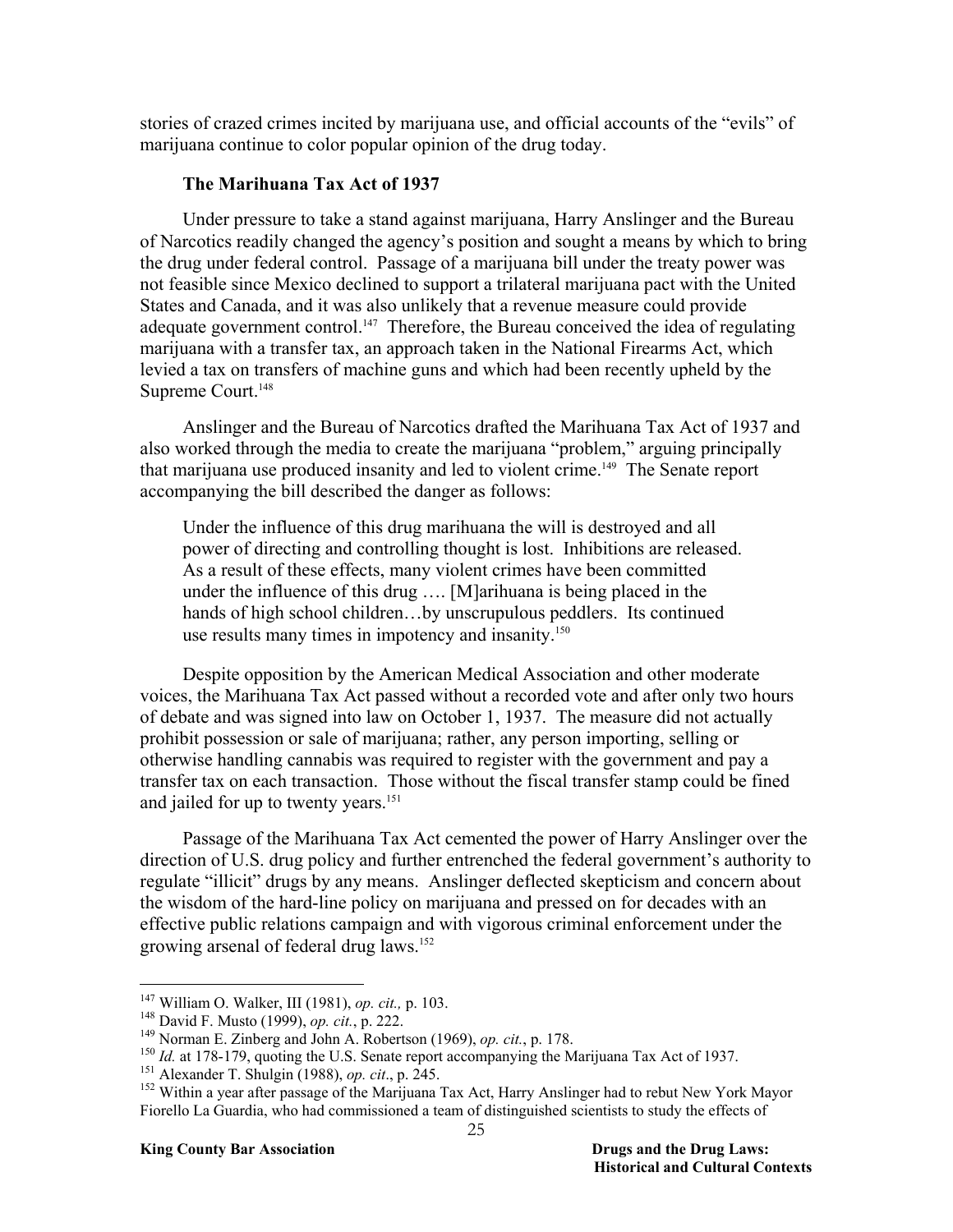#### **The Boggs Act of 1951**

 $\overline{a}$ 

During the Second World War the U.S. experienced a relative decline in levels of use of opiates, cocaine and marijuana.<sup>153</sup> Some of the decline was due to an acute shortage in opiate supplies, where shipments from opium-producing countries were either cut off or impaired by military actions.<sup>154</sup> The opiate shortage meant, however, that persistent narcotics addicts could no longer easily obtain illicit opiates through medical supply channels as they had before and, where scarcity increased the "street" price, the huge profits in narcotics began to attract criminal enterprises in a burgeoning black market, especially for heroin.<sup>155</sup>

In the years immediately following the World War II levels of illicit drug use began to rise steadily once again.<sup>156</sup> This caused concern in the Bureau of Narcotics and resulted in modification in the penalties associated with Harrison Act violations. The Boggs Act, named after Representative Hale Boggs (D-LA), was passed in 1951 and imposed the nation's first mandatory minimum sentences for drug-related convictions.<sup>157</sup>

"Marihuana is used extensively in the Borough of Manhattan but the problem is not as acute as it is reported to be in other sections of the United States;

"The distribution and use of marihuana is centered in Harlem;

"The majority of marihuana smokers are Negroes and Latin Americans;

"The practice of smoking marihuana does not lead to addiction in the medical sense of the word;

"The sale and distribution of marihuana is not under the control of any single organized group;

"The use of marihuana does not lead to morphine or heroin or cocaine addiction and no effort is made to create a market for these narcotics by stimulating the practice of marihuana smoking;

"Marihuana is not the determining factor in the commission of major crimes;

"Marihuana smoking is not widespread among school children; and

"Juvenile delinquency is not associated with the practice of smoking marihuana.

"The publicity concerning the catastrophic effects of marihuana smoking in New York City is unfounded." La Guardia Commission (1973 reprint), *The Marihuana Problem in the City of New York*, Metuchen: Scarecrow Reprint Corp., pp. 24-25.<br><sup>153</sup> William O. Walker, III (1981), op. cit., pp. 170-171.

<sup>154</sup> Daniel Glaser, "Interlocking Dualities in Drug Use, Drug Control and Crime," in James A. Inciardi and Carl D. Chambers, eds. (1974), *Drugs and the Criminal Justice System*, Beverly Hills: Sage, p. 46. <sup>155</sup> Id.<br><sup>156</sup> H.J. Anslinger (1951), "The Federal Narcotic Laws," *Food, Drug, and Cosmetic Law Journal*, v.6, pp.

743-748.

<sup>157</sup> Public Law No. 255,  $82<sup>nd</sup>$  Cong., approved 2 Nov. 1951. Under the Boggs Act, first convictions carried a mandatory minimum penalty of two years in jail and second or subsequent convictions could not be reduced by suspensions or probation.

#### **King County Bar Association Drugs and the Drug Laws:**

marijuana. His concern stemmed from the abundance of sensationalistic newspaper accounts that New York's youth was "teetering on the brink of an orgy of marihuana-induced crime and sex." Ernest L. Abel (1980) *op. cit.*, p. 249. To Anslinger's dismay, the findings of the La Guardia Commission contradicted the arguments which the Bureau had presented during its final assault against marihuana. Specifically, the report stated that: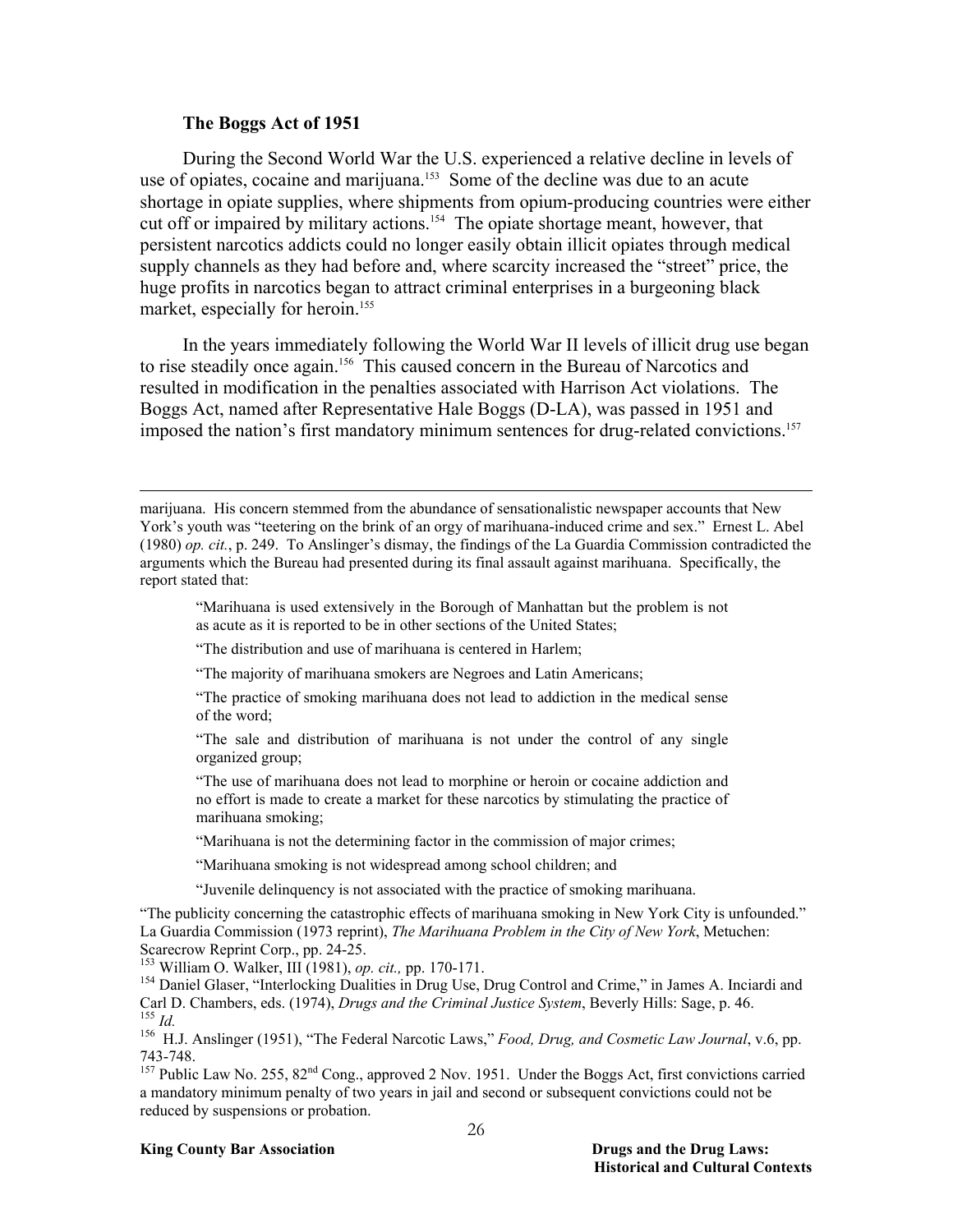#### **Criticism from the Professions**

The federal government's continued punitive emphasis began to attract many critics, including the American Bar Association, which succeeded in getting a congressional subcommittee to reexamine the nation's narcotic problem. The American Medical Association joined forces with the ABA in questioning America's drug policies. In response, Senator Price Daniel (D-TX) called for a study of the U.S. approach to the drug problem. The Daniel hearings were held across the country but there were signs that Harry Anslinger and the Bureau of Narcotics were integral in shaping the content and conclusions of those hearings.<sup>158</sup>

There was little surprise in 1956 when Daniel's committee concluded that America's drug problem was severe and that drastic punitive measures were justified. In a nine-page report the committee "accused the Supreme Court of permitting major dope traffickers to escape trial by its too-liberal interpretation of constitutional safeguards; it found the Narcotics Bureau could not fight the traffic effectively without being freed to tap telephones; the allowance of bail in narcotics cases was intensifying the flow of drugs into the country; and Bureau agents ought to have statutory authority to carry weapons."159 It further condemned the notion of drug treatment clinics, and called for increased penalties for drug offenses, including the death penalty for smuggling and heroin sales $160$ 

#### **The Narcotic Control (Daniel) Act of 1956**

The end result of Senator Daniel's work was the Narcotic Control Act of 1956, which passed with very few questions and little dissent. The measure increased both prison terms and fines for violations of narcotics laws and established new mandatory minimum sentences by eliminating suspended sentences, probation and parole. In addition, a provision for imposing the death penalty was added, applying to anyone over eighteen years of age who provided heroin to anyone under eighteen years of age.<sup>161</sup> This outcome was not likely what the American Bar Association had intended when it called for a reexamination of the drug laws. Despite these severe measures, illicit drug use increased dramatically into the 1960s.

#### **Drug Abuse Control Act of 1965**

America's drug scene changed dramatically in the 1960s. Baby-boomers entered their formative years and the nation was experiencing previously unparalleled economic prosperity, but at the same time the social fabric of America was being torn apart by the conflict in Vietnam.Drugs such as marijuana and heroin once again surged in popularity along with the use of newer drugs such as barbiturates, amphetamines and LSD. Young people were encouraged to "question authority" and the prevailing culture and drug use

<sup>158</sup> Rufus King (1972), *The Drug Hang-Up, America's Fifty Year Folly*, Springfield: Bannerstone House, ch. 14.<br><sup>159</sup> Id. at ch. 16.

<sup>159</sup> *Id*. at ch. 16. 160 *Id.* 161 Alexander T. Shulgin (1988), *op. cit*., p. 246.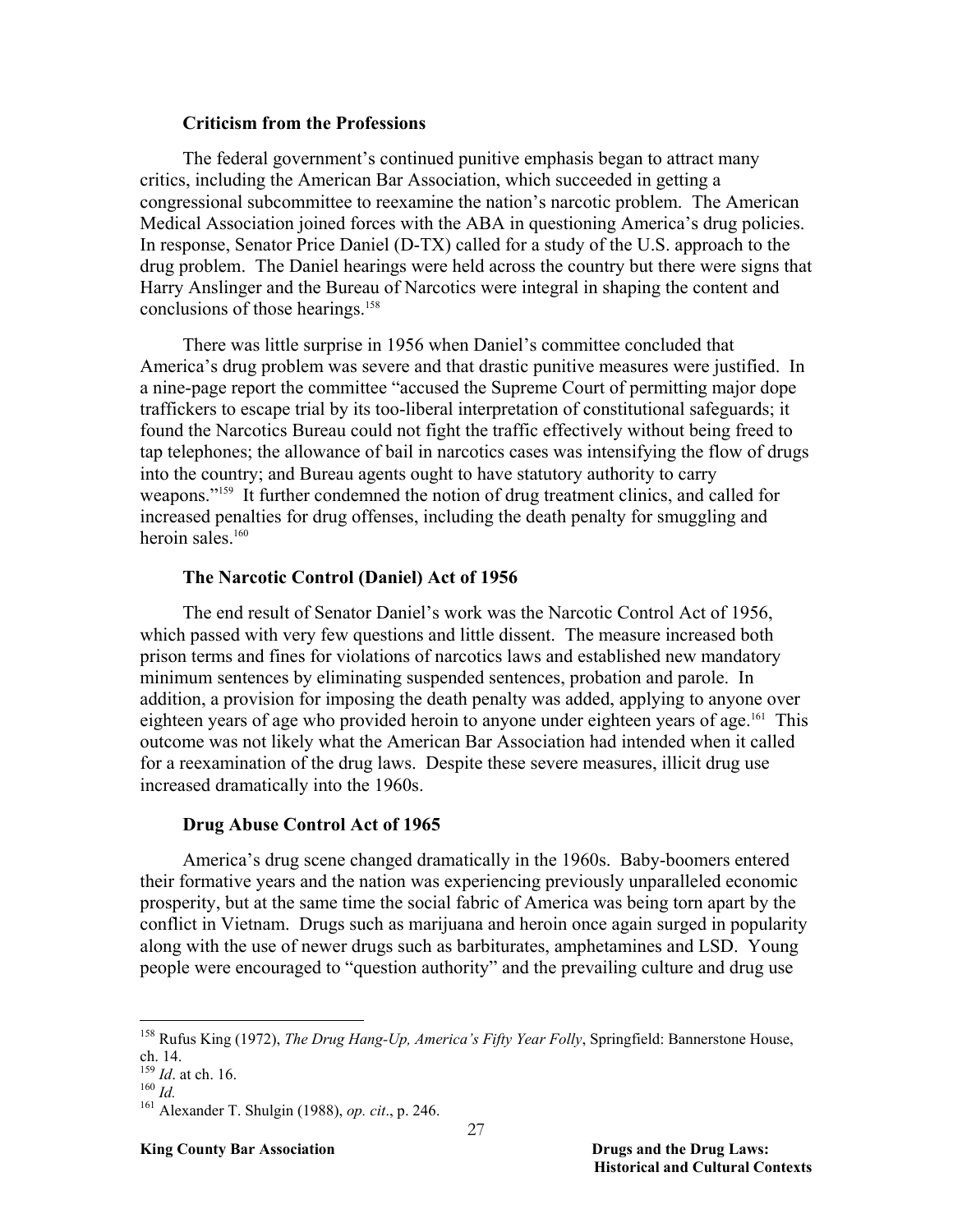was a "symbol of rejection of traditional values and patriotism."<sup>162</sup> Drug policy was deeply ingrained as a major issue of national political concern and even had President Kennedy's attention.<sup>163</sup> A report by a Presidential advisory commission in 1963 focused on the dangers of drugs and called for new repressive legislation to fight their spread.<sup>164</sup>

The Drug Abuse Control Amendments of 1965 charted a new course in federal drug laws. Under this Act, the Bureau of Drug Abuse Control was established within the Food and Drug Administration (FDA). The FDA assumed responsibility for enforcement of this new law, which in its limited scope covered stimulants and depressants and which "imposed a registration, inspection and record-keeping pattern, covering everyone concerned with the controlled traffic, which closely paralleled the Harrison [Act] requirements."165

Despite being hailed as a new front in America's campaign against illicit psychoactive substances, the 1965 Amendments failed to curb the nation's appetite for them. In fact, regulations promulgated under the law led to quotas on the number of pharmaceutical methamphetamine tablets that could be produced, thereby limiting supply and spawning a black market in "speed," marketed at first by the Hell's Angels motorcycle gang in the 1960s and later by other criminal organizations.<sup>166</sup> The "meth" lab" problem plaguing Washington and other western states today is a haunting reenactment of the "speed lab" problem in California in the 1960s, each brought about by the severe restrictions placed on pharmaceutical amphetamines almost 40 years ago.

In 1968 a merger of the FDA's relatively new Bureau of Drug Abuse Control with Treasury's old Bureau of Narcotics created a new agency named the Bureau of Narcotics and Dangerous Drugs, housed in the Department of Justice. That same year, Congress made further amendments and modifications to the Harrison Act and, once again, increased penalties for federal law violations.<sup>167</sup>

International efforts to control drugs intensified during the 1960s. The black market and trafficking of illicit drugs was taking on added importance in the United States by the end of the decade when "a torrent of Mexican and, to a lesser degree, Colombian marijuana flooded the country."168 Heroin was smuggled from Turkey in

#### **King County Bar Association Drugs and the Drug Laws:**

<sup>&</sup>lt;sup>162</sup> David F. Musto (1999), op. cit., p. 248.

<sup>&</sup>lt;sup>163</sup> In 1962 President John F. Kennedy, speaking on the issue of consumer protection legislation, remarked that "one problem meriting special attention deals with the growing abuse of non-narcotic drugs, including barbiturates and amphetamines. Society's gains will be illusory if we reduce the incidence of one kind of drug dependence, only to have new kinds of drugs substituted. The use of these drugs is increasing problems of abnormal and social behavior, highway accidents, juvenile delinquency and broken homes*."* 164 Rufus King (1972), *The Drug Hang-Up, America's Fifty Year Folly*, Springfield: Bannerstone House,

Ch. 26. 165 Rufus King (1972), *The Drug Hang-Up, America's Fifty Year Folly*, Springfield: Bannerstone House,

Ch. 26.

<sup>&</sup>lt;sup>166</sup> The record-keeping requirements and restrictions on amphetamine production created shortages that drove up the "street" price high enough to attract criminal organizations to profit from the traffic, as was the case with opiates in the 1940s and 1950s and with alcohol in the 1920s. Richard Davenport-Hines

<sup>(2002),</sup> *op. cit.*, pp. 312-313.<br><sup>167</sup> Alexander T. Shulgin (1988), *op. cit.*, p. 247.<br><sup>168</sup> *Id*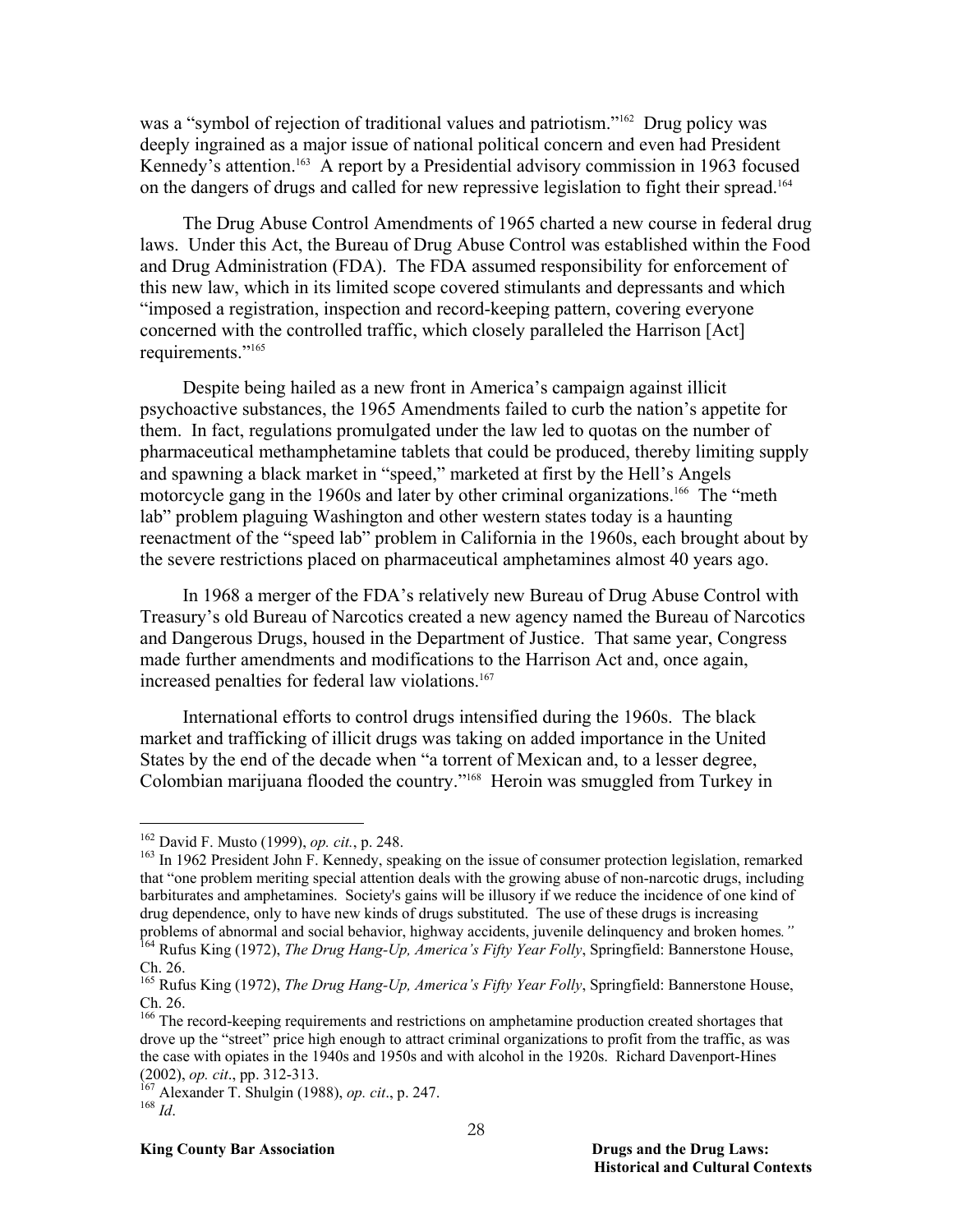massive quantities and by 1970 the United States saw unprecedented levels of heroin use. Drugs were becoming one of the nation's most prominent issues of social concern.

## **THE MODERN "WAR ON DRUGS"**

Under President Nixon's command the U.S. embarked on a new era of drug control. Shortly after assuming office in 1969, President Nixon announced a global campaign to stamp out drugs and drug traffickers. He launched "Operation Intercept" and ordered the closure of 2,500 miles of the Mexican border and searches of hundreds of thousands of people and vehicles.169 In 1970 Nixon created the National Commission on Marijuana and Drug Abuse and in 1971 he declared drugs to be "public enemy number one." These actions marked the initiation of the national and international "War on Drugs."

## **The Comprehensive Drug Abuse Prevention and Control Act of 1970**

The Controlled Substances Act of 1970 was another historic turning point in America's attitude and approach to regulating illicit drugs.<sup>170</sup> This Act completely replaced the Harrison Narcotic Act as the federal government's primary vehicle of domestic drug control. It reformed all previously existing drug laws under the federal power to regulate interstate commerce and introduced a system by which drugs were divided into categories depending upon their potential for abuse. One immediate impact of this act was to "effectively destroy the Federal-State relationship that existed between the Harrison Act and the Uniform Narcotic Drug Act."171 To restore this balance the Commissioners on Uniform State Laws created the Uniform Controlled Substances Act.<sup>172</sup> This scheme of complementary federal and state drug control laws soon became the national standard.

The "War on Drugs" came of age in the 1970s as President Nixon declared "total war...on all fronts against an enemy with many faces,"<sup>173</sup> a thinly-veiled reference to counter-culture protesters and racial minorities.174 Nixon exhibited personal anger toward drug users in America and "as a puritan and as a man perennially frustrated with his circumstances …detested the hedonism and easy gratification of many young people."175 This sentiment was reflected in some of the heavy-handed drug policies the Nixon administration pursued, although there was also a major thrust at the time to address the heroin addiction problem through treatment.<sup>176</sup> The federal bureaucratic mechanism for drug control was strengthened under Nixon as Congress consolidated all anti-drug activities under the new Drug Enforcement Agency in 1973.

<sup>&</sup>lt;sup>169</sup> Richard Davenport-Hines (2002), *op. cit.*, p. 422.<br><sup>170</sup> Pub.L. 91-513, Oct. 27, 1970, 84 Stat. 1236.<br><sup>171</sup> Alexander T. Shulgin (1988), *op. cit.*, p. 247.<br><sup>173</sup> Richard Davenport-Hines (2002), *op. cit.*, p. 421. Little Brown and Co.

<sup>&</sup>lt;sup>175</sup> *Id.* 176 *Id.* 176 *See* Jerome H. Jaffe, "One Bite of the Apple: Establishing the Special Action Office for Drug Abuse Prevention," in David F. Musto, ed. (2002), *op. cit*., pp. 43-53.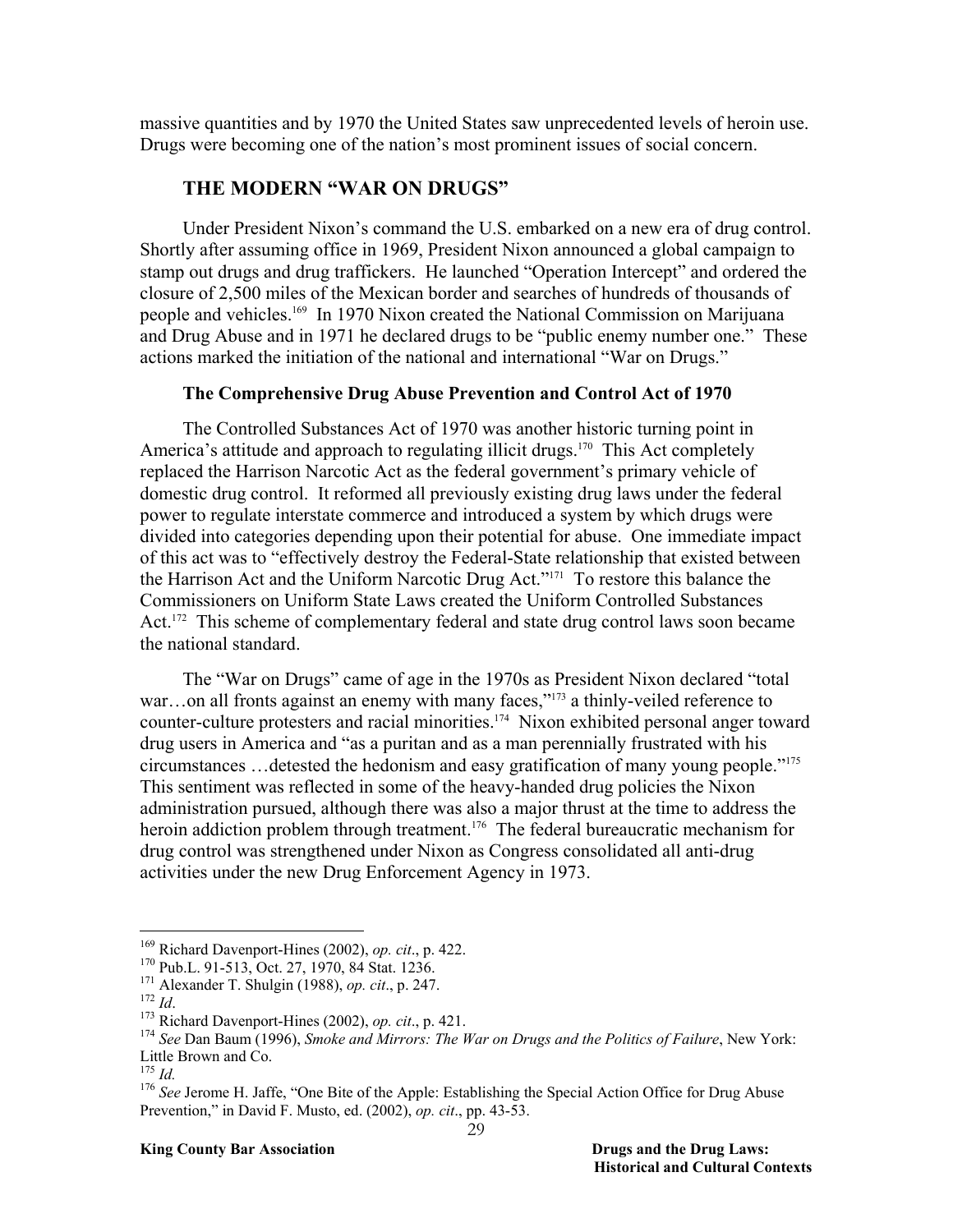The federal approach toward illegal drugs took on a slightly different tenor during the brief administration President Ford, who expressed some pragmatism about drug use. While Ford did continue to press for stronger anti-drug measures, he did so from a perspective that drug abuse was always going to be a problem and that hopes of completely eliminating it were illusory.<sup>177</sup> This new attitude was also reflected during the Carter administration, as President Carter expressed concerns about current drug policies and even suggested that marijuana should be decriminalized.<sup>178</sup> This suggestion never made its way into federal law, however, and before long, any perceived softening of attitudes towards drug use quickly dissipated.

Out of the maelstrom of Vietnam, Watergate, oil embargoes and "stagflation" in the late 1970s, popular fears rose once again to dictate national drug policy as the political center of gravity was moving back to the right. The infamous drug cartels from Colombia were becoming a fixture in international politics and trade, and parents were becoming more concerned about drug use by their pre-teen and teenage children. President Ronald Reagan came to office with an attitude toward illicit drugs that was reminiscent of the Nixon years. Nancy Reagan's "Just Say No" campaign swept the nation in the 1980s and was very popular with parents, schools and the media. Reagan also supported a strong law enforcement approach to drug control and even replicated some of the tactics used earlier during the Nixon administration.<sup>179</sup>

#### **The Comprehensive Crime Control Act of 1984**

In 1984 Congress amended the Controlled Substances Act in various ways, including providing for scheduling of certain "designer drugs," for government seizure of profits derived from criminal acts and for temporary placement of substances into Schedule I of the CSA without the usual procedural requirements when required to avoid an imminent public safety hazard.<sup>180</sup> By this time, a new "menace" was emerging on the national scene in the form of crack cocaine. Images of street gangs, inner city violence and the growing threat of a deadly new disease called AIDS were creating fear across all across the nation and having a profound influence on public perceptions of drugs. In 1986 a college basketball star, Len Bias, died suddenly from a suspected cocaine overdose and the furor over cocaine and other drugs became front-page news.

<sup>177</sup> David F. Musto (1999), *op. cit.*, p. 257. It was during the Ford administration that the Domestic Council Drug Abuse Task Force released its *White Paper on Drug Abuse,* which recognized that governmental actions could only hope to contain the problem of drug abuse and that total elimination was an unlikely prospect. See Domestic Council Drug Abuse Task Force, *White Paper*, September 1975, p. 97-98. 178 In a message to Congress, President Carter stated that "penalties against possession of a drug should not

be more damaging to an individual than the use of the drug itself; and where they are, they should be changed." Quoted in David F. Musto (1999), *op. cit.*, p. 261.

<sup>&</sup>lt;sup>179</sup> In 1982 the White House launched a coordinated effort in South Florida to fight illegal drugs entering the state. The government spent millions to seize over 30 tons of cocaine and 1500 tons of marijuana between 1983 and 1985. Richard Davenport-Hines (2002), *op. cit.*, p. 437. Despite this massive interdiction, drug use was estimated by the DEA to have increased substantially during that time. Yet, while more money was appropriated for law enforcement, funding for treatment and research declined. David F. Musto (1999), *op. cit.*, p. 267. 180 *See* Pub. L. No. 98-473, Oct. 12, 1984, 98 Stat. 1976; Alexander T. Shulgin (1988), *op. cit*., p. 250.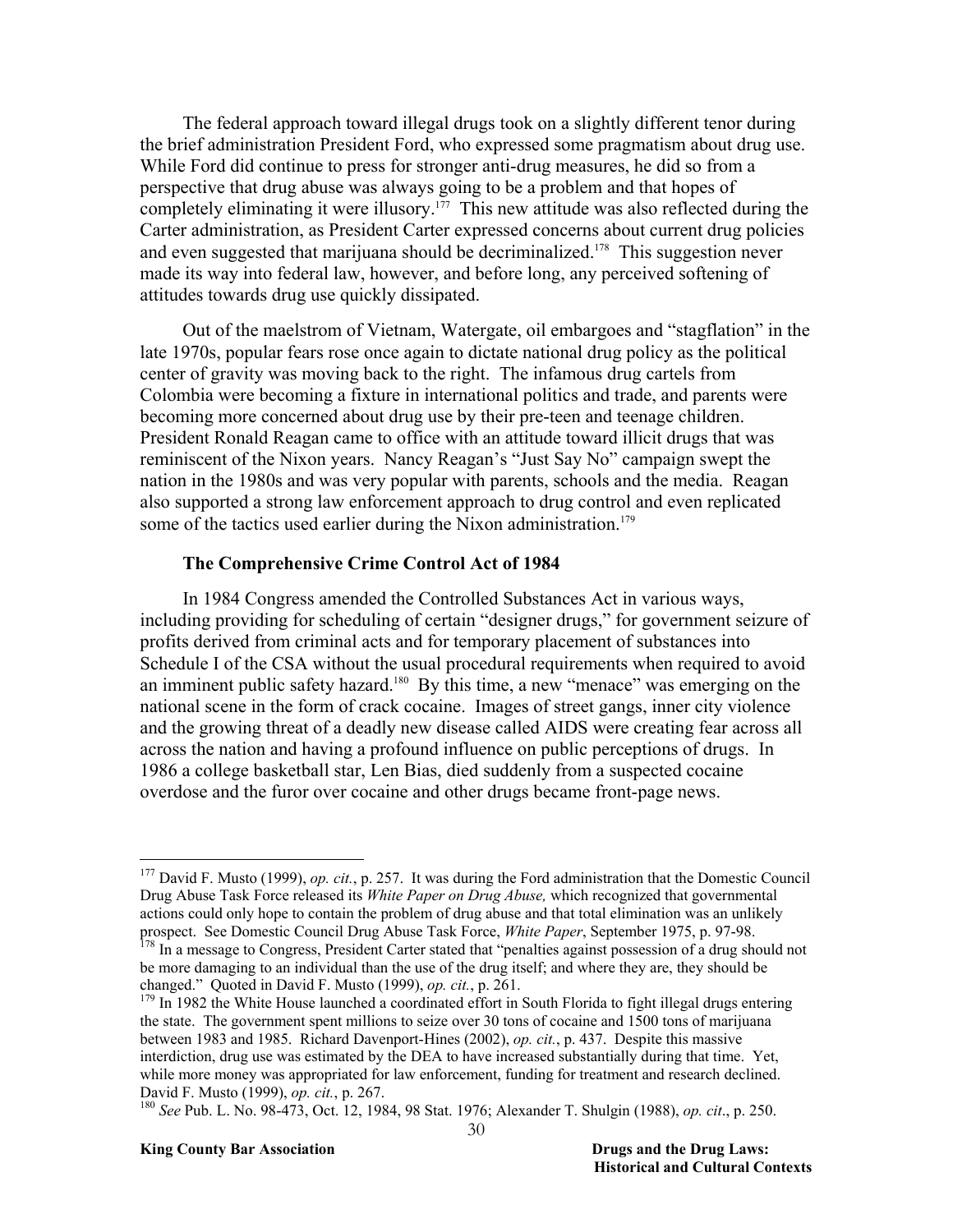#### **The Anti-Drug Abuse Act of 1986**

In 1986 President Reagan signed the Anti-Drug Abuse Act of 1986<sup>181</sup> and intensified the federal government's campaign against drugs and the bipartisan support for tough new penalties for drug law violators was partly a reaction to the overdose death of Len Bias. Passed with a nearly unanimous vote, the Act instituted five- and ten-year mandatory minimum sentences and also the possibility of the death penalty for certain drug offenses.

#### **The Anti-Drug Abuse Act of 1988**

The White House Office of National Drug Control Policy (ONDCP), an Executive branch office, was created with passage of the Anti-Drug Abuse Act of 1988.<sup>182</sup> This measure was directed toward preventing the manufacture of scheduled drugs and included increased penalties to further discourage drug use. In passing this legislation, Congress avowed that, "the legalization of illegal drugs, on the Federal or State level, is unconscionable surrender in a war in which…there can be no substitute for total victory," and that "it is the declared policy of the United States Government to create a drug-free America by 1995."<sup>183</sup> Despite billions of dollars in spending and the incarceration of tens of thousands of drug offenders, this goal was never attained.

## **The "War on Drugs" into the 21st Century**

Drug-related law enforcement activity and the increasing incarceration of drug offenders did not slack off during the 1990s, when "illicit" drug use was on the rise again. In fact, the last decade of the  $20<sup>th</sup>$  century saw unprecedented law enforcement activity related to illegal drugs. Unfortunately, the increasing arrest and incarceration of drug offenders and the lengthening of prison sentences during the 1990s failed to reduce the prevalence of drug use, the problem of drug abuse, the incidence of drug offenses and drug-related crime and the related public costs.<sup>184</sup>

Recent rehabilitative options for drug offenders have largely been a reaction to the perceived ineffectiveness of criminal sanctions. Some encouraging reports have come from the nation's new "drug courts," which have been shown to reduce recidivism and prohibited drug use among their participants.<sup>185</sup> Meanwhile, the vast majority of drug offenders at the state and federal levels continue to serve long prison terms, most without any rehabilitative component to their sentences, as taxpayers continue to spend hundreds of millions of dollars annually to confine repeatedly a class of non-violent offenders who have the highest recidivism rate because of their drug dependence. As the King County Bar Association stated in 2001, "The cost of drug-related criminal sanctions has been high, but the promised benefit of this policy has not been realized."<sup>186</sup>

-

<sup>&</sup>lt;sup>181</sup> Pub. L. No. 99-570, Oct. 27, 1987, 100 Stat. 3207.<br><sup>182</sup> Pub. L. No. 100-690, Nov. 18, 1988, 102 Stat. 4181.<br><sup>183</sup> Alexander T. Shulgin (1988), *op. cit.*, p. 250.<br><sup>184</sup> See King County Bar Association (2001), *Is I* Substances; The Current System and Alternative Models," *Report of the Legal Frameworks Group to the King County Bar Association Board of Trustees*, pp. 13-14.

<sup>186</sup> King County Bar Association (2001), *op. cit.*, p. 65.